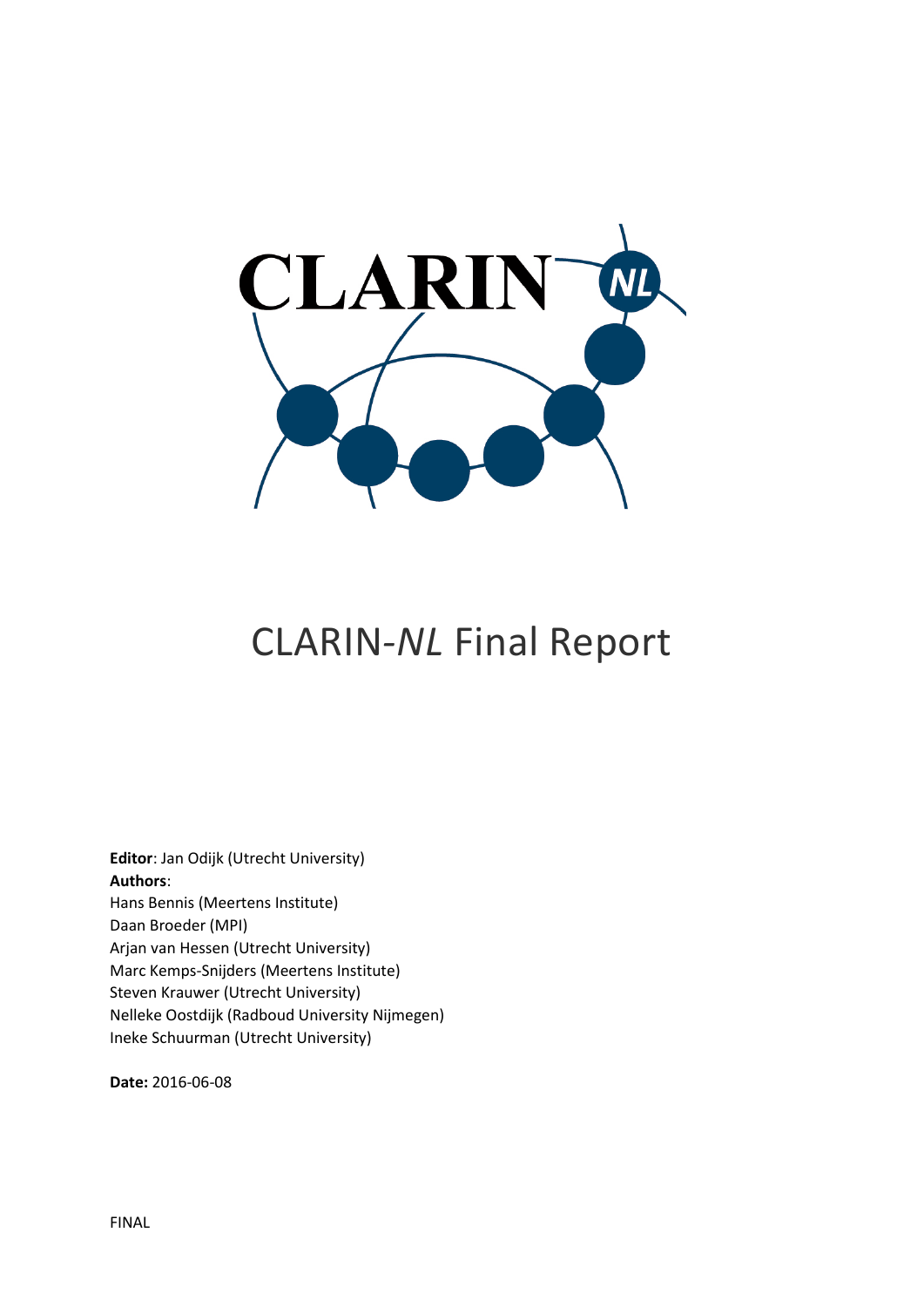

# **1 Introduction**

This document is the Final Report of the CLARIN-NL project.

The CLARIN-NL project started on April 1, 2009, and finished on December 31st, 2015

The structure of this document is as follows. We first briefly highlight the major achievements of the project as well as the major points of attention for successor projects (section [2\)](#page-1-0). After a summary (section [3\)](#page-2-0), sectio[n 4](#page-4-0) lists the success criteria for the various activities planned in the CLARIN-NL project as defined in the long term working plan. Sections [5](#page-6-0) through [12](#page-47-0) describe the results of each of these activities against the success criteria defined for this activity.

Section [13](#page-49-0) describes some other developments, not originally covered in the long term working plan, and section [14](#page-49-1) contains the major conclusion of this report.

Throughout the text, reference will be made to the CLARIN-NL Fact Book, which contains all factual information on the CLARIN-NL project. This CLARIN-NL Fact Book can be found on the CLARIN-NL website.

This report has been written by different authors, and though an attempt has been made to harmonize the texts, one will still encounter shifts in style. We have often used hyperlinks to refer to external resources. Expansions of the acronyms can be found in a separate document an[d here](http://www.clarin.eu/glossary) .

# <span id="page-1-0"></span>**2 Highlights**

We summarize the major achievements of the CLARIN-NL project:

- CLARIN-NL created the Netherlands part of the CLARIN infrastructure with 5 centres, 4 of which are certified CLARIN centres;
- CLARIN-NL has incorporated a wide range of data and dedicated software applications into the CLARIN infrastructure, enabling their use by a much larger community than before CLARIN-NL;
- CLARIN-NL has raised wide awareness of the existence and importance of the CLARIN infrastructure within the humanities researcher community in the Netherlands;
- The CLARIN infrastructure and the data and software applications contained in it are actually used in research, and its use is increasing;
- CLARIN-NL has a clear focus on language but covers a large spectrum within the Humanities;
- Big steps have been taken in improving interoperability, both on the syntactic and the semantic level;
- We managed to get significant amounts of funding for successor projects (CLARIAH-SEED, CLARIAH-CORE);
- Through CLARIN-NL, the Netherlands have played a leading role in CLARIN at the European level and promoted international cooperation.

Of course, there is still room for significant improvement. We list the major issues: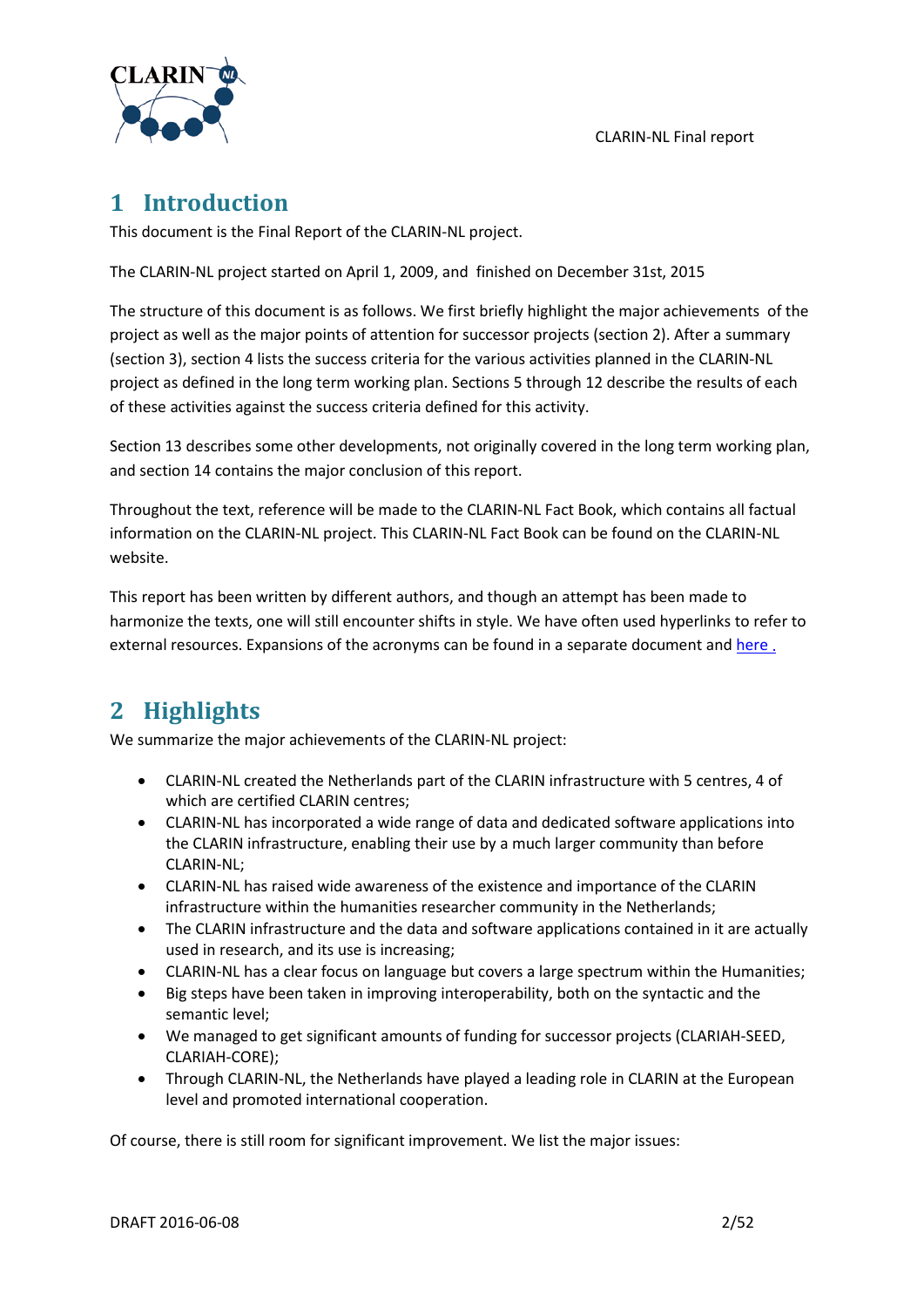

- There is as yet no business model that makes the CLARIN infrastructure sustainable, i.e. so that it can continue to exist also without occasional funding through the National ESFRI Roadmap funds;
- Interoperability of software and data still requires a lot of improvements, not only in the Netherlands but also in the whole CLARIN infrastructure;
- Visibility of the resources (e.g. via the CLARIN Virtual Language Observatory) must be significantly improved;
- The creation of common CMDI metadata must be made much simpler;
- More sophisticated options for searching through distributed content must be created.

<span id="page-2-0"></span>Fortunately, all these topics (and others) are worked on in the CLARIAH-CORE successor project, taking into account the experience gained in CLARIN-NL.

# **3 Summary**

The CLARIN-NL project ran from 2009 through 2015 and has set up the Netherlands part of the CLARIN infrastructure. It has formed a network of 5 candidate CLARIN centres that cooperated to create generic infrastructure services, centre-specific infrastructure services such as resource repositories, metadata harvesting, single sign on authentication and authorization, and resolution of persistent identifiers to enable stable access to resources. A metadata registry has been set up and filled with metadata profiles and components created on the basis of data and software from the Netherlands, editors to make new components and profiles, and editors to make or adapt metadata. The centres also have cooperated to create metadata search facilities and a first prototype of federated content search. All five centres have the Data Seal of Approval (one of the requirements to become a certified CLARIN centre) and 4 of them have become certified CLARIN centres. By their cooperation relevant knowledge and expertise has been built up in multiple centres so that a robustly supported infrastructure emerges. . Its robustness was severely but successfully put to the test when MPI decided to reduce its role in CLARIN. CLARIN-NL was also successful in connecting national data centres such as the National Library (including DBNL), NIBG and Utrecht University Library.

Some 51 data curation and demonstrator projects covering a broad spectrum of humanities disciplines were carried out on the basis of the needs of the targeted users of the CLARIN infrastructure, humanities researchers. In these projects existing data and software were curated to make them CLARIN-compatible, i.e. stored in a CLARIN-supported format, with CLARIN-compatible metadata [\(CMDI\)](http://www.clarin.eu/node/3219), stably referable by the use of persistent identifiers (PIDs), and with links of its data categories to CLARIN-supported data category registries to ensure semantic interoperability. These data and software, and their metadata, are hosted on CLARIN centres ensuring permanent visibility via th[e Virtual Language Observatory,](http://www.clarin.eu/vlo) the [metadata search engine](http://www.meertens.knaw.nl/cmdi/search) , accessibility via resource-specific and (limited) federated content search, and long term preservation. The curation of these data and software has provided tests of a whole range of infrastructural aspects, such as the proposed CLARIN standards, metadata creation, semantic interoperability via ISOCAT and later CCR, and hardware and software requirements for computationally and/or memory intensive services. A whole range of demonstrators has been created, which can be used not only for demonstration and educational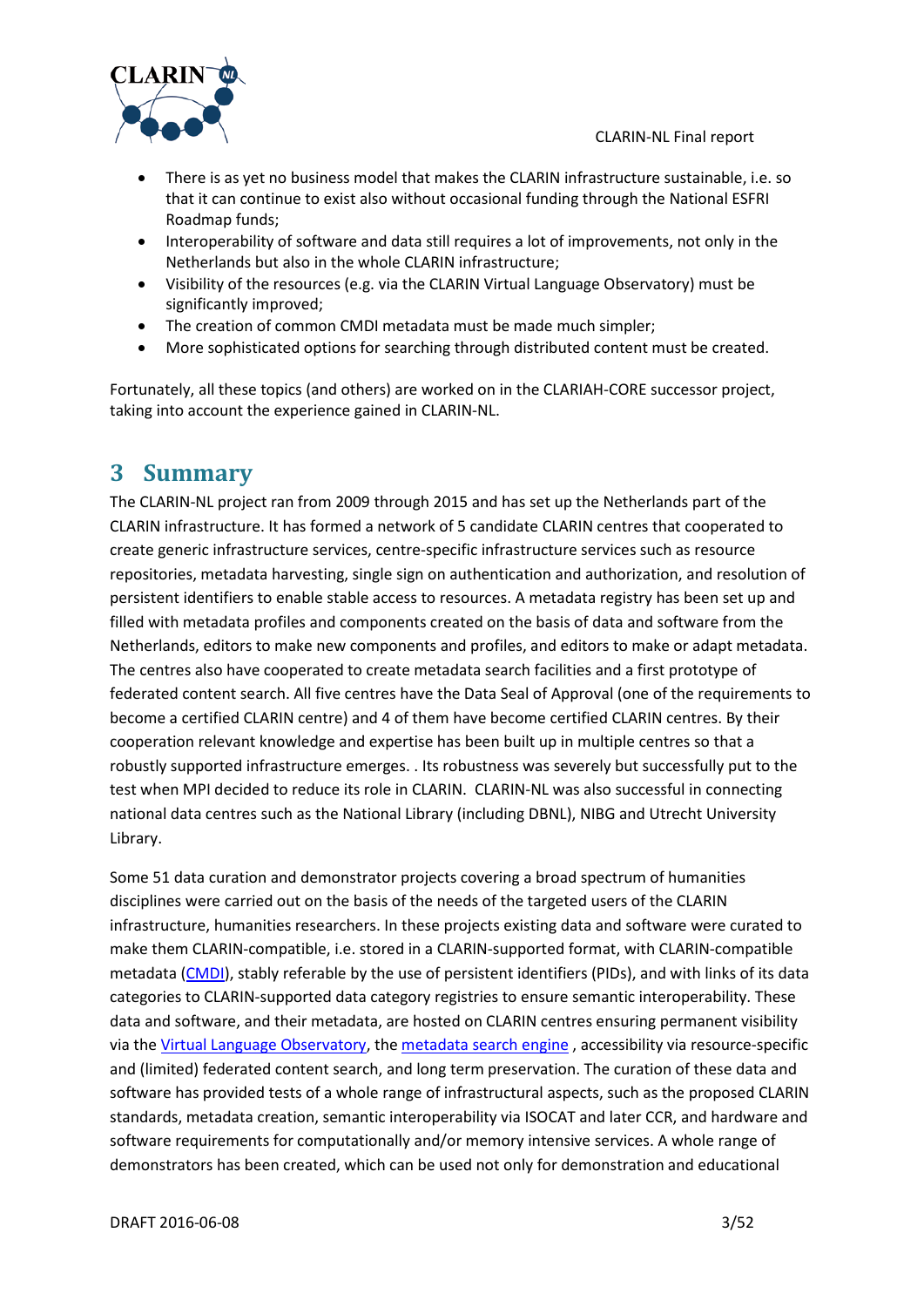

purposes but also for supporting actual humanities research. These include a workflow system that incorporates language and speech technology as web services, which was created in cooperation with CLARIN Flanders.

The user needs have been inventoried in a dedicated user survey and are otherwise ensured by the required active user involvement in data curation and demonstrator projects.

On the organisational level, CLARIN ERIC has been established in February 2012, hosted by Utrecht University. It ensures international coordination and cooperation among the CLARIN partners in the National Coordinators' Forum and in a range of committees on technical and legal aspects. On the national level an excellently functioning governance structure and National Coordination Point have been set up. The national CLARIN activities have been shaped up as a programme rather than as a project and this approach has been very successful in that it offered much opportunity to react to emerging problems, bring in more partners, and to react to ideas and proposals coming from our prospective users. The Netherlands plays a leading role in CLARIN because of the early start and the relatively high budget of its national project, it's hosting of CLARIN ERIC, and the excellent technical expertise it offers to the CLARIN community.

A wide range of knowledge sharing activities have been organized and supported, including national and international tutorials and workshops, seasonal school courses, information sessions, a Helpdesk including FAQ sections on the website, and support for travel of researchers to relevant events. Several educational packages were developed and are, together with other educational material, available via th[e CLARIN-NL Portal.](http://portal.clarin.nl/) Several courses in digital humanities in which the CLARIN infrastructure is prominently present have become part of the regular humanities curriculum of some universities.

Dissemination and PR has been implemented through the CLARIN-NL website, newsletters and newsflashes, active participation in the *eData & Research* magazine, messages via humanities mailing lists, presentations, publications, meetings with individual researchers or research groups, leaflets, and a range of movies and screen captures. Through all these activities, CLARIN-NL is well known among humanities researchers in the Netherlands. A book on CLARIN in the Low Countries with over 26 contributions is being prepared and is expected to appear by the end of 2016.

Two centres of expertise have been set up, one for data curation and one for data and tools for the longitudinal study of language and culture.

CLARIN-NL makes its data and services visible and available via a portal through which all services are visible and can be accessed.

It can be stated with confidence that the "general ambition of the CLARIN-NL project to be a major contributor both organisationally and technically to the design, specification, construction and exploitation of a European-wide CLARIN infrastructure" has been achieved. The Netherlands part of the infrastructure is "actually used by its intended users (humanities scholars)". Research that crucially used the CLARIN infrastructure is now appearing in the *Lingua* Special Issue on the CLARIN Infrastructure with Jan Odijk as guest editor. We are approached by many researchers when they are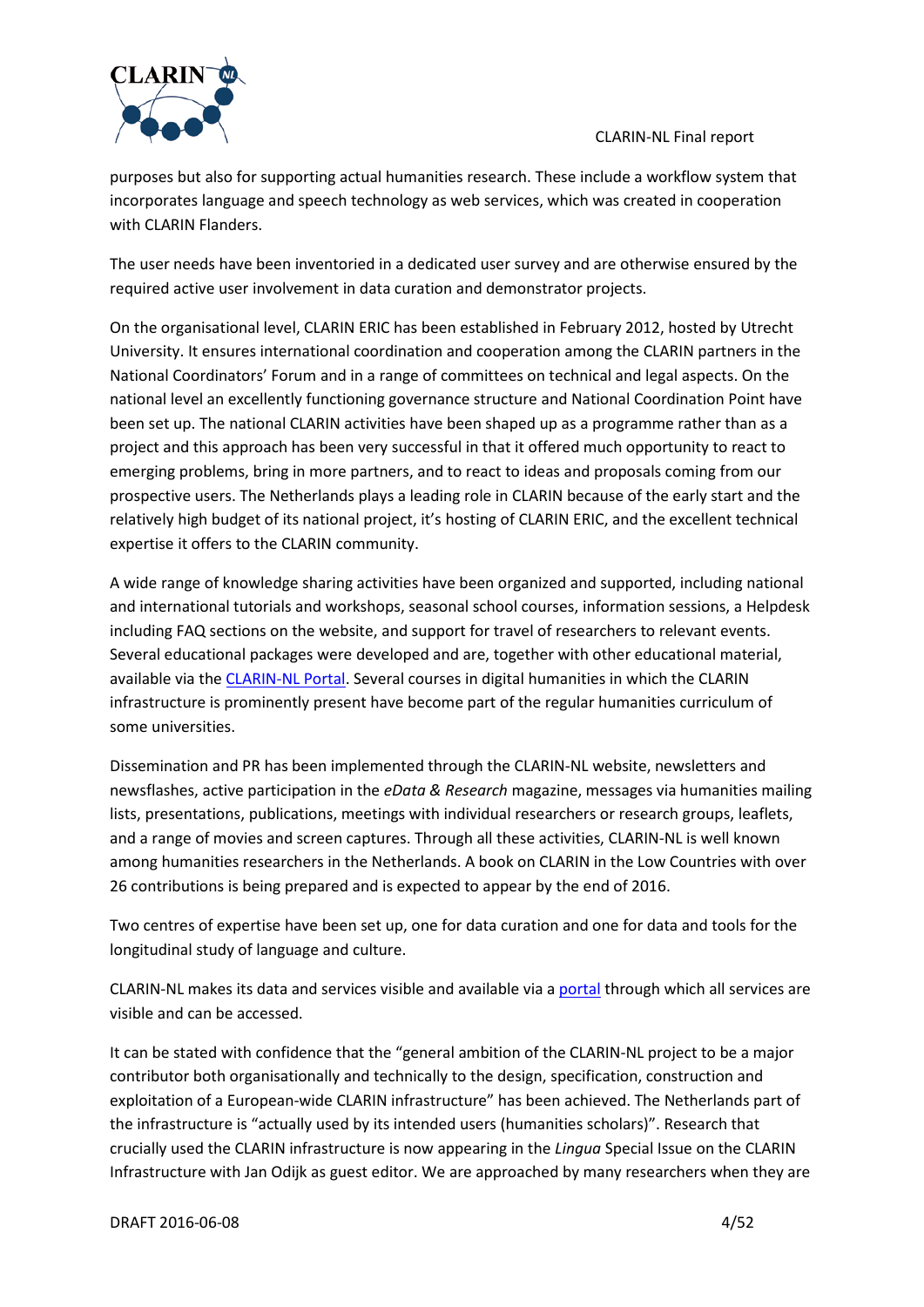

preparing new project proposals (and some of them were awarded funding). CLARIN is also involved in a project proposal for the NWO *Gravitation* programme that is being prepared by a large consortium of linguists united in LOT. The first PhD in which crucial use is made of CLARIN has been successfully defended by Liesbeth Augustinus in Leuven. The CLARIN work for this was made possible in part through the close collaboration of Flanders with CLARIN-NL.

The major objectives of the project have been achieved, though a range of problems remain and will have to be addressed in successor projects. Fortunately, CLARIN-NL and DARIAH-NL have joined forces and managed to secure funding for the infrastructure projects CLARIAH-SEED (2012-2014) and CLARIAH-CORE (2015-2018). In addition, there has been close cooperation with NWO-Groot projects such as Nederlab and Taalportaal.

Making use of the CLARIN infrastructure by its intended users (humanities scholars) is becoming "a normal 'modus operandi' for them as reflected by the incorporation of training and education in the regular curricula of humanities studies".

# <span id="page-4-0"></span>**4 Success Criteria**

This section lists the success criteria for the CLARIN-NL project in general. They have been copied from th[e long term working plan.](http://www.clarin.nl/sites/default/files/CLARIN-NL%20Multiyear%20Programme%20090409-2.pdf) Here we assess to what extent the criteria have been met, and what the prospects are for meeting them by the end of the project.

The general ambition of the CLARIN-NL project is to be a major contributor both organisationally and technically to the design, specification, construction and exploitation of a European-wide CLARIN infrastructure that is actually used by its intended users (humanities scholars) and where its use has become a normal 'modus operandi' for them as reflected by the incorporation of training and education in the curricula of humanities studies.

This general ambition can be translated into more specific success criteria that are linked to the actions defined in the long term working plan (section 4), and that are subdivided into an EU-Line and an NL-Line (as was also done for the actions):

- EU-Line
	- o Has the governance structure as recommended by the CLARIN preparatory project been implemented, and is it functioning successfully?
	- o Has the main CLARIN office for administrative and logistic support for the governance bodies been set up in the Netherlands?
	- o Has the main European CLARIN Technical Centre to build and maintain the technical infrastructure been set up?
	- o Has the central CLARIN coordination point been set up for development and maintenance of standards, harmonization of IPR issues, and education, dissemination and promotion?
	- o Has the Netherlands set up an international example infrastructure with one or two other leading partners?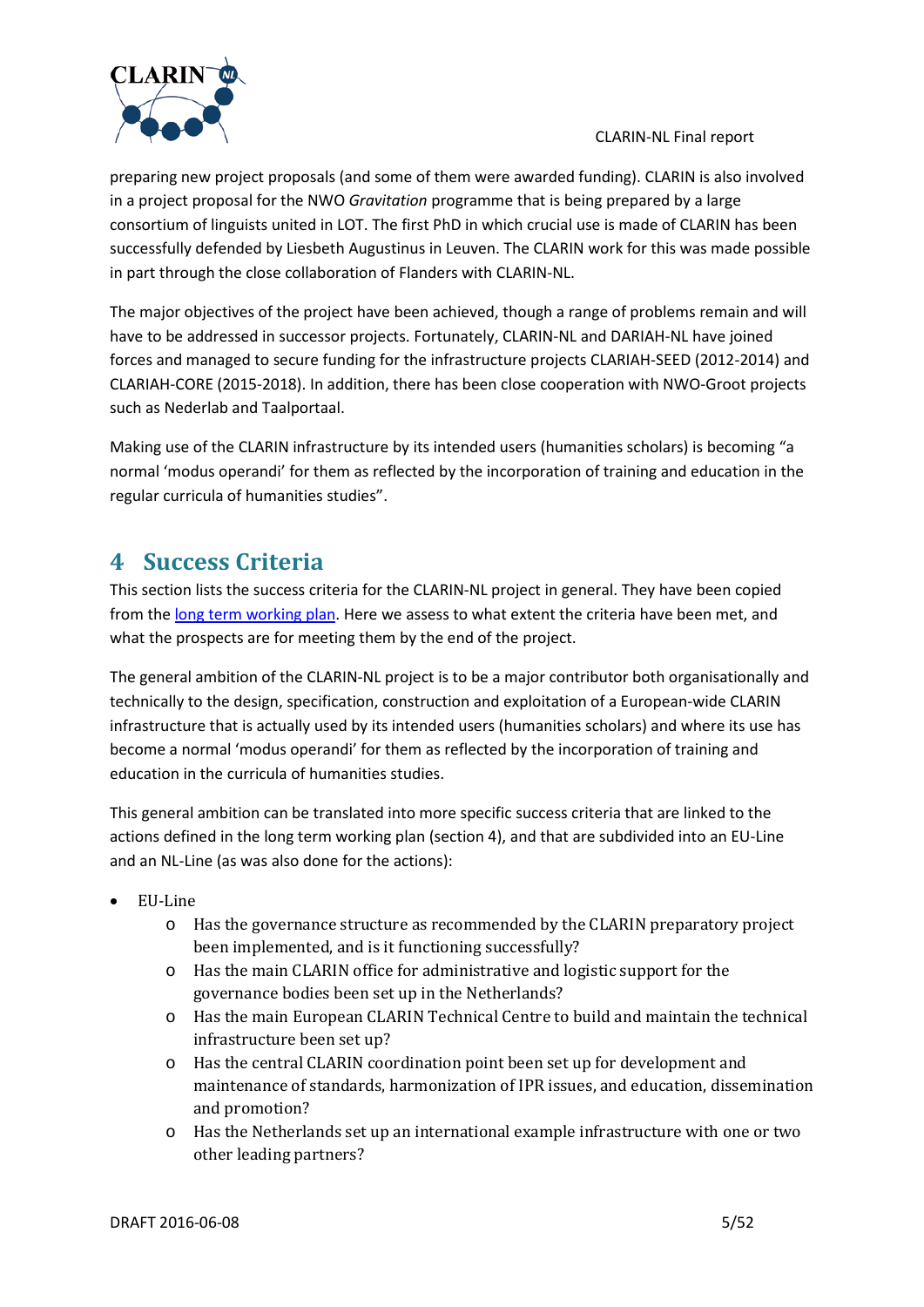

- Is this example infrastructure nationally and internationally recognized as exemplary?
- Is this example infrastructure successfully used by the intended users (linguistic and humanities researchers)?
- Is this example infrastructure sufficiently known among the intended users?
- NL-Line
	- o Technical Infrastructure
		- Has the intended technical infrastructure actually been constructed?
		- Is the distributed nature of technical infrastructure indeed invisible to users?
		- Is the performance of the technical infrastructure sufficiently good?
	- o Data Infrastructure
		- Are the data identified as "essential" included in the technical infrastructure?
		- Can they be easily found and accessed by users, and are they properly documented?
		- Have NL-specific IPR issues been adequately dealt with? Have procedures been defined to deal with IPR issues for new data?
		- Are there guidelines and procedures in place as well as supporting tools to easily incorporate new data into the infrastructure?
	- o Language technology infrastructure
		- Have the tools and services identified as "essential" been included into the technical infrastructure?
		- Can they be easily found and accessed by users, and is there proper documentation to assess their appropriateness for a given task?
		- Has actual interoperability among tools/services and between tools and data been achieved in the technical infrastructure?
	- o User Needs
		- Are the data and tools identified as "essential" indeed the data and tools the intended users need most?
		- Is the technical infrastructure indeed used by the intended users?
			- Are the intended users happy in using the technical infrastructure?
			- Do the interfaces promote and stimulate working with it or do they pose obstacles?
			- Are the interfaces user-friendly and self-explanatory where possible?
			- How many researchers actually use the infrastructure on a regular basis or occasionally? (Target: 40% of the intended users regularly use it; 70% use it at least occasionally)
	- o Centres of Expertise
		- Have one or two centres of expertise been created and are they operating successfully?
		- Are they recognized as centres of expertise, both nationally and internationally?
	- o Dissemination, education, awareness
		- Is the existence of the technical infrastructure known to the intended users (target: 80% know of its existence)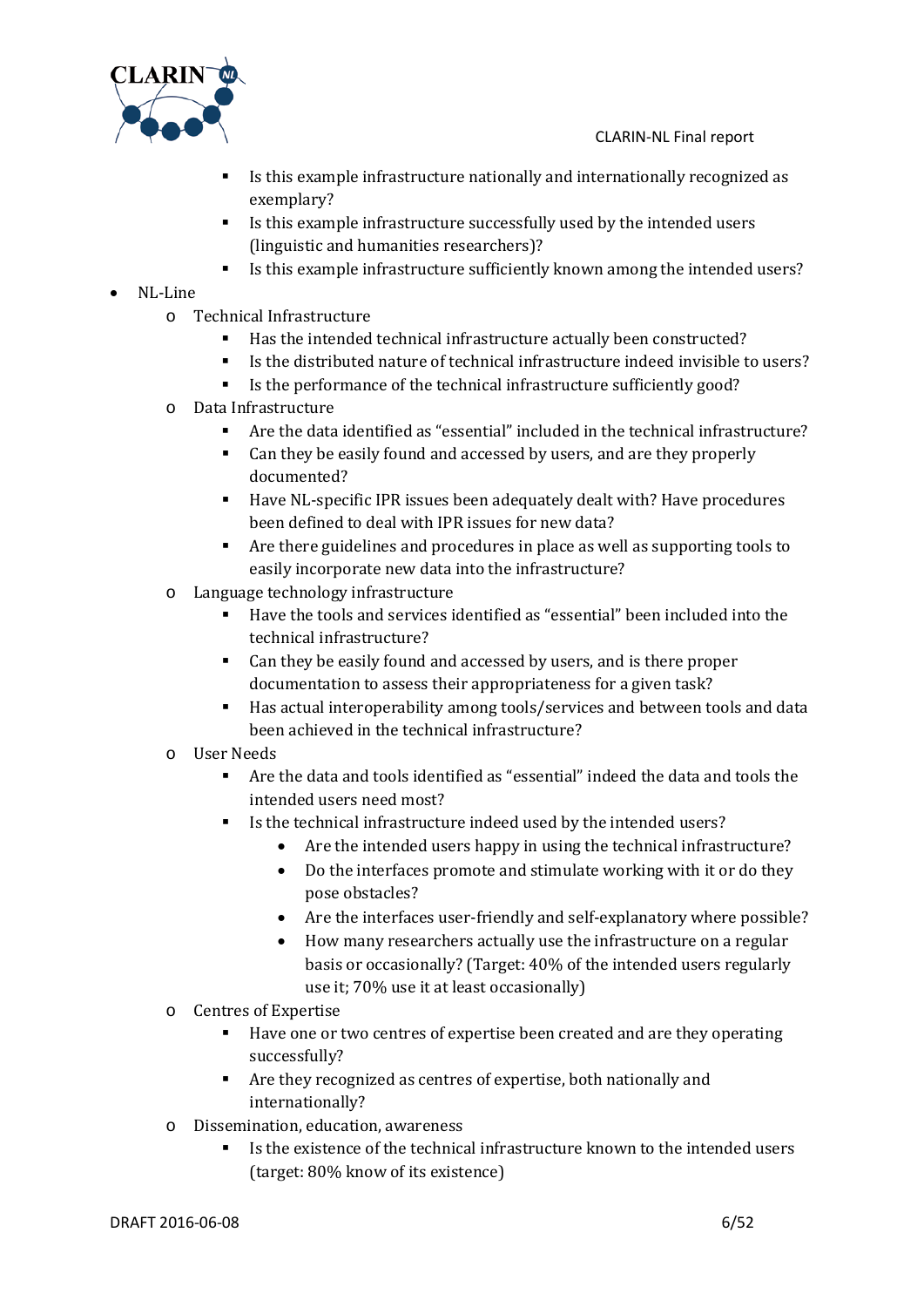



- Have all relevant players been sufficiently informed to be able to participate in designing and constructing the infrastructure?
- Has enough training and education on using the infrastructure been given? Are still ample opportunities offered to get such trainings?
- Has training in the use and actual use of the infrastructure been incorporated in the regular curricula of linguistics and humanities studies, or are there concrete plans to do so? (Target: incorporated in 60% of the curricula after 6 years)
- o National Coordination Point
	- Has a national coordination point been set up and is it functioning successfully?
	- Has a business model been developed that guarantees the long term sustainability of the CLARIN infrastructure?

We will dedicate a separate section for a discussion of the evaluation of success criteria for each of the long term working plan actions. Each success criterion will be listed in the following font

# **Success Criterion**

after which it is discussed.

# <span id="page-6-0"></span>**5 EU-Line**

# **Has the governance structure as recommended by the CLARIN preparatory project been implemented, and is it functioning successfully?**

The CLARIN preparatory project recommended organizing the CLARIN governance structure as an ERIC. CLARIN ERIC was established in February 2012, and this joyful fact was celebrated on several occasions (at the Ministry of Education, Culture and Sciences; at the opening of the Academic Year 2012-2013 in Utrecht, and on a special occasion set-up by the European Commission).

CLARIN ERIC started with 8 countries and one intergovernmental organisation: Austria, Bulgaria, the Czech Republic, Denmark, the Dutch Language Union, Estonia, Germany, the Netherlands, and Poland. It now also counts Finland, Greece, Italy, Lithuania, Norway, Poland, Portugal, Slovenia, and Sweden among its members, with the UK as observer. Several other countries are working towards joining CLARIN ERIC.

Alice Dijkstra (NWO) is the representative for the Netherlands in the CLARIN ERIC General Assembly, with Jan Odijk as expert. Steven Krauwer was CLARIN ERIC executive director until September 2015, after which Franciska de Jong took over. The Netherlands is represented in the National Coordinator's Forum, attends the monthly (virtual) meetings, and is active in it. (Jan Odijk/Daan Broeder).

CLARIN-NL concluded an agreement with CLARIN ERIC on the contributions of the Netherlands to the CLARIN infrastructure in July 2012.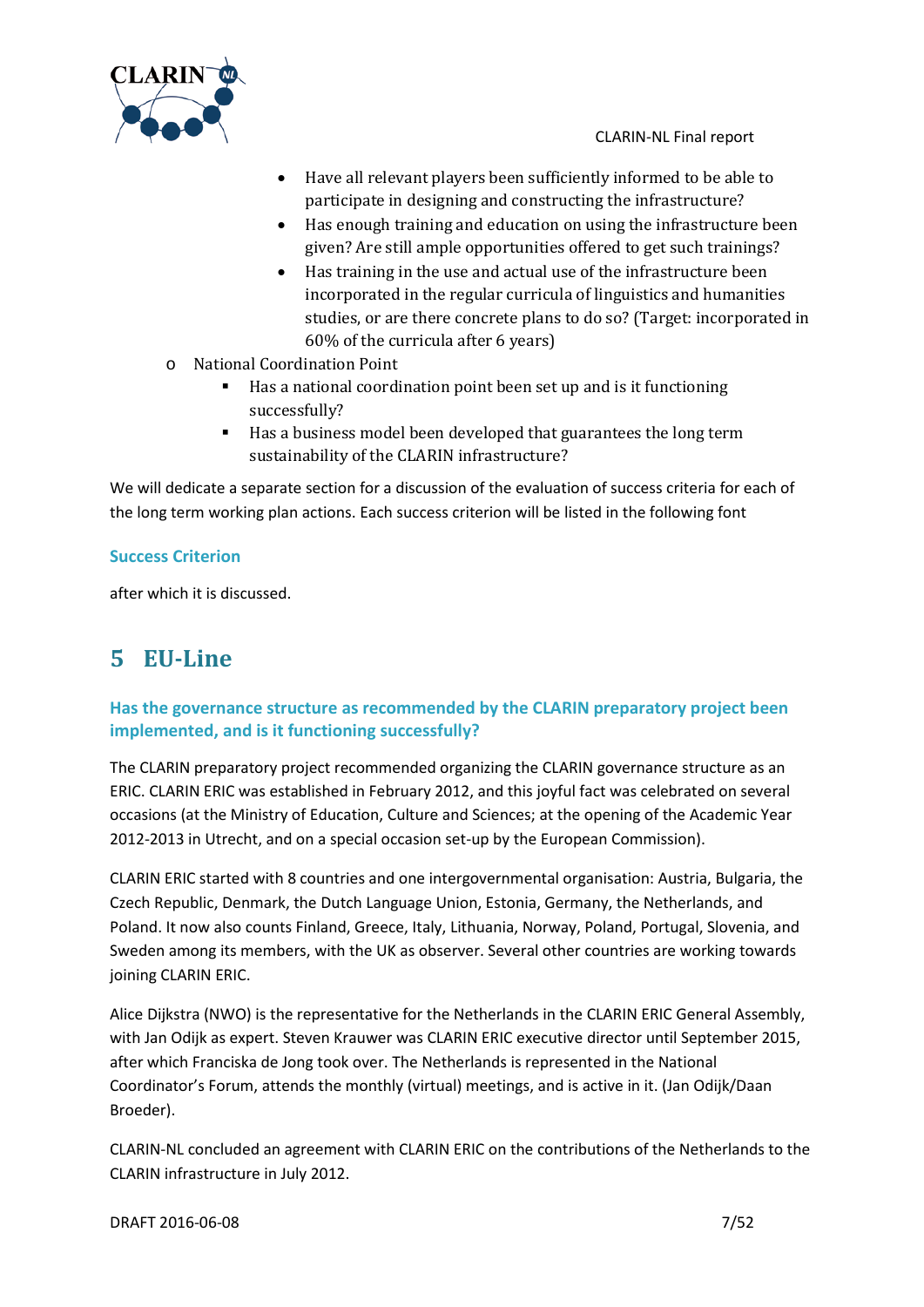

# **Has the main CLARIN office for administrative and logistic support for the governance bodies been set up in the Netherlands?**

The main office for administrative and logistic support for CLARIN ERIC has indeed been set up in the Netherlands. CLARIN ERIC is hosted by the Netherlands, more specifically Utrecht University.

# **Has the main European CLARIN Technical Centre to build and maintain the technical infrastructure been set up?**

According to the [CLARIN Technical and Scientific Description](http://hdl.handle.net/1839/00-DOCS.CLARIN.EU-76)<sup>[1](#page-7-0)</sup> the CLARIN technical infrastructure is shaped as a federation of existing centres, providing access to data and tools as web services. Every CLARIN ERIC member has to provide at least one of those centres. No central hub is foreseen, but some centres will provide more services than others. Interoperability between centres is ensured by the Standing Committee for Technical CLARIN Centres, consisting of the heads of the main centres in each country. Quality is ensured by the Centre Assessment Committee that formulates quality criteria and checks whether centres and candidate centres satisfy these criteria.

# **Has the central CLARIN coordination point been set up for development and maintenance of standards, harmonization of IPR issues, and education, dissemination and promotion?**

The CLARIN ERIC Board of Directors has been operational from the very start of CLARIN ERIC. It is responsible for the overall coordination, supported by the CLARIN ERIC Office in Utrecht and several committees, such as the Standards Committee, the Centre Assessment Committee, and the Legal Issues Committee, which have been set up in the course of 2012. Education, dissemination and promotion are the main activities in the so-called [Knowledge Sharing Infrastructure,](http://www.clarin.eu/content/knowledge-sharing) consisting of a network o[f Knowledge Centres](http://www.clarin.eu/node/4061) (K-Centres). The Web Editorial Board is responsible for the creation and maintenance of the central CLARIN Website.

There is active participation of CLARIN-NL members in CLARIN ERIC committees, e.g.

- Marc Kemps-Snijders, Member Standing Committee for CLARIN Technical Centres<sup>[2](#page-7-1)</sup>
- Daan Broeder member Centre Assessment Committee
- Daan Broeder, member CLARIN ERIC standards committee
- Menzo Windhouwer, member CLARIN ERIC standards committee
- Arjan van Hessen, Web Editorial Board
- Arjan van Hessen, Arwin van der Zwan, Hetty Winkel in the CLARIN ERIC Office

And in an earlier stage:

- Eelco Ferwerda, member CLARIN ERIC Legal Issues Committee
- Remco van Veenendaal, member CLARIN ERIC Legal Issues Committee

<span id="page-7-0"></span><sup>1</sup> <http://hdl.handle.net/1839/00-DOCS.CLARIN.EU-76>

<span id="page-7-1"></span><sup>&</sup>lt;sup>2</sup> Dieter Van Uytvanck, is Chair Standing Committee for CLARIN Technical Centres (on behalf of Germany)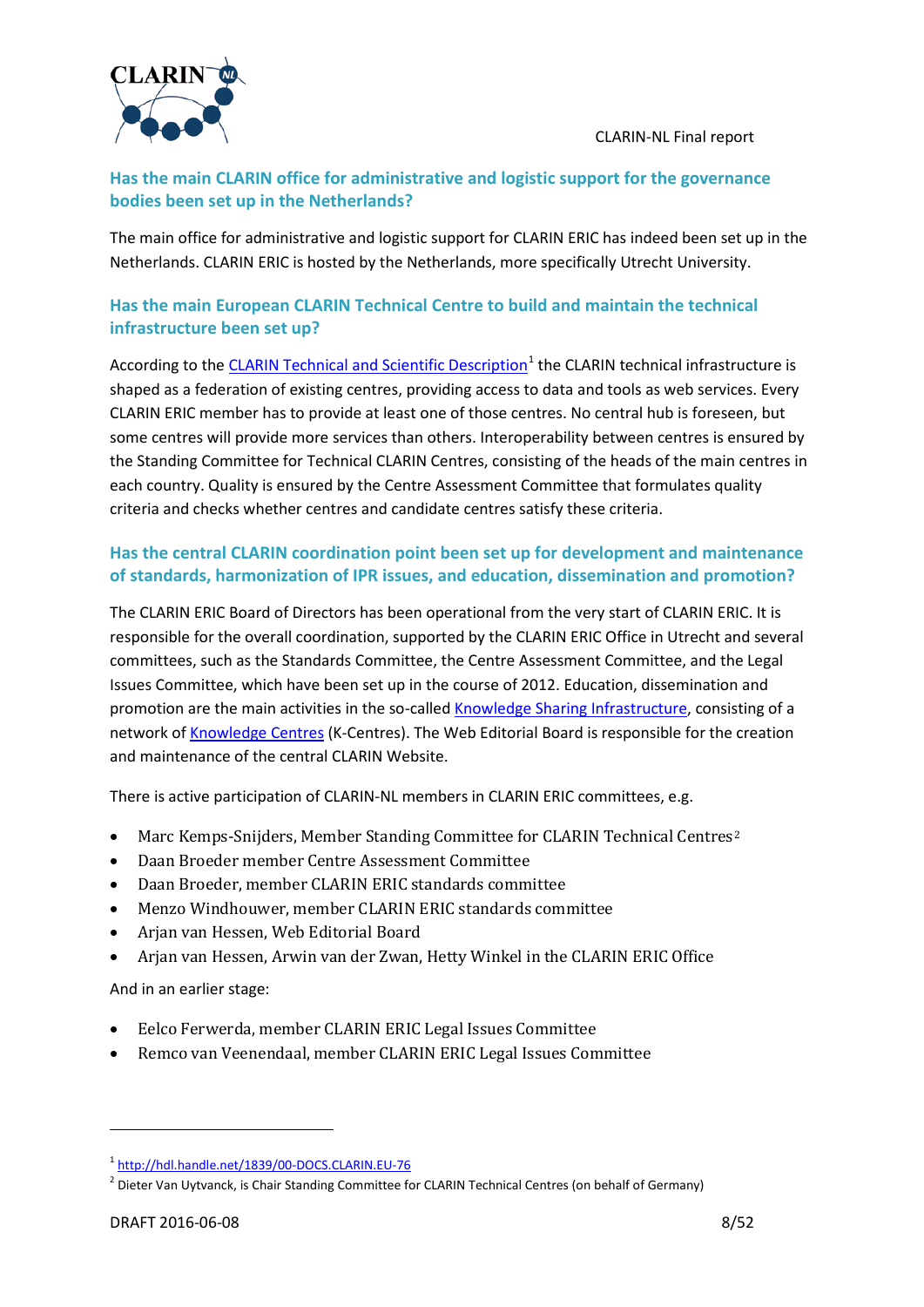

CLARIN-NL has been very active towards the European enterprise to create a CLARIN infrastructure under the guidance of CLARIN ERIC, and it has been very active in other CLARIN or infrastructurerelated projects and initiatives. This can be illustrated with many examples:

- CLARIN-NL employees have organized several LREC tutorials and workshops on CLARINrelated topics (metadata, semantic interoperability)
- Other tutorials and workshops that attract international researchers have been organized
- Large delegations from CLARIN-NL attended the CLARIN Annual meetings since 2012 and many of them had contributions in the form of presentations and/or showing demonstrators.
- Many CLARIN-NL people and/or organizations are or were involved in important European projects and initiatives that are directly relevant to infrastructures in general and the CLARIN infrastructure in particular, e.g.
	- o [DASISH](http://dasish.eu/), which brings together **[all 5 ESFRI research infrastructure initiatives](http://dasish.eu/links/)** in the social sciences and humanities
	- o [EUDAT](http://www.eudat.eu/), which brings together data management service providers and research communities who are directly involved with the design of data services. The consortium includes key representatives from research community infrastructures from diverse disciplines.
	- o [RDA](http://rd-alliance.org/) (Research Data Alliance), which is an organisation that aims to accelerate and facilitate standardizing and harmonizing research data sharing and exchange.
	- o [CLARA](http://clara.uib.no/) is training a new generation of researchers who will be able to cooperate across national boundaries on the establishment of a common language resources infrastructure and its exploitation for the construction of the next generation of language models with wide theoretical and applied significance
	- o [CLARIN PLUS:](https://www.clarin.eu/node/4213) CLARIN-PLUS is dedicated to enhancing CLARIN. Following the recommendations of the 2013 ESFRI Assessment Expert Group, CLARIN-PLUS proposes to accelerate the implementation and to strengthen and consolidate CLARIN in the following areas: the central (technical) hub, the central office, partnerships with other infrastructures, outreach, and governance
	- o [PARTHENOS:](https://www.clarin.eu/node/4209) The PARTHENOS project empowers digital research in the fields of History, Language Studies, Cultural Heritage, Archaeology, and related fields across the (Digital) Humanities, through a thematic cluster of European Research Infrastructures, integrating initiatives and world-class infrastructures, and building bridges between different interrelated fields. PARTHENOS will achieve this objective through the definition and support of common standards, the coordination of joint activities, the harmonization of policy definition and implementation, and the development of pooled services and of shared solutions to the same problems
	- $\circ$  [EUDAT2020:](https://www.clarin.eu/node/4214) EUDAT20202 is a Horizon 2020 project that brings together a unique consortium of e-infrastructure providers, research infrastructure operators, and researchers from a wide range of scientific disciplines under several of th[e ESFRI](https://www.clarin.eu/glossary%23ESFRI) themes, working together to address the new data challenge: Data, and a fortiori Big Data, is a cross-cutting issue touching all research infrastructures. EUDAT2020's vision is to enable European researchers and practitioners from any research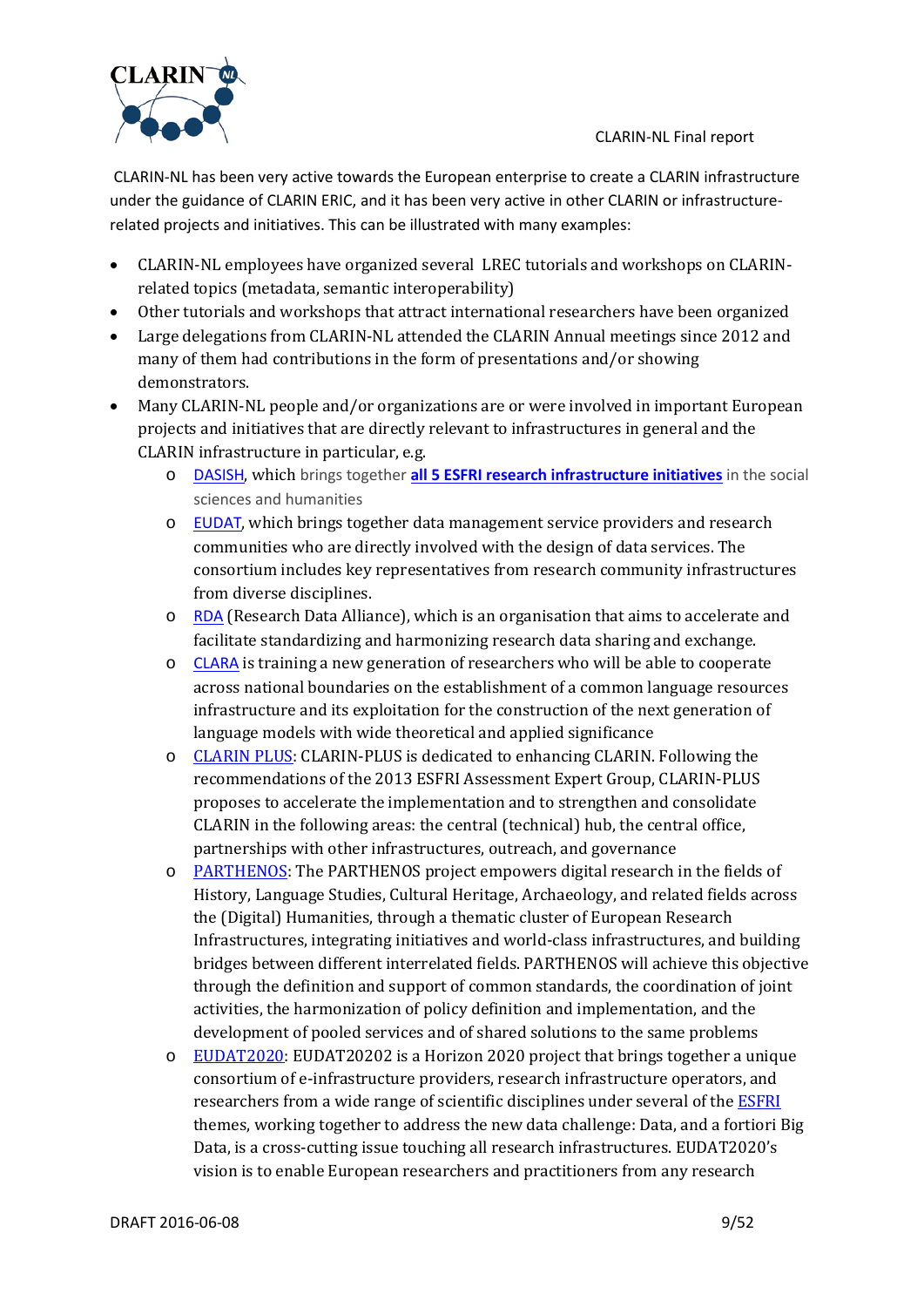

discipline to preserve, find, access, and process data in a trusted environment, as part of a Collaborative Data Infrastructure (CDI) conceived as a network of collaborating, cooperating centres, combining the richness of numerous communityspecific data repositories with the permanence and persistence of some of Europe's largest scientific data centres.

# **Has the Netherlands set up an international example infrastructure with one or two other leading partners?**

With respect to connecting and building on the foundations laid in the CLARIN preparatory phase such as the Joint metadata domain using CMDI metadata, the AAI<sup>[3](#page-9-0)</sup> solution using Federated Identity Management (FIM) and the use of Persistent Identifiers (PIDs) we can report the following.

CLARIN NL has continued building on and contributed considerably to extending the CMDI metadata infrastructure, both to the technology (IIP project) and the content side in the form of new profiles (metadata project and via resource curation) and made various contributions for the ISOcat content manager. CLARIN NL has discussed CMDI related issues with representatives from many other national CLARIN projects and is coordinating the CMDI ISO standardisation work.

All CLARIN centres are now members of the CLARIN Service Provider Federation (SPF). The Dutch situation does pose some special challenges to get our potential user group connected to the CLARIN SPF; this is referred to elsewhere in this report.

The use of PIDs is following the EU pattern: most centres are using PIDs based on the Handle System either by running their own Handle Server installation or making use of external parties. A small minority uses URNs for PIDs, which is the preference in the publication oriented Library domain, though all certified CLARIN centres in the Netherlands and one candidate CLARIN centre use PIDs based on the Handle System (which is now obligatory in CLARIN).

In general it can be said that CLARIN NL has made efficient use of the preparatory phase work and very much contributed to extending the laid foundations.

We furthermore realised international cooperation with Flanders: a project on language technology for the shared Dutch language. Its most important part for CLARIN-NL is the TTNWW project. It will be described in more detail below.

In addition, there has been close international cooperation on a variety of topics. For example, intense international cooperation on federated search, initiated in the CLARIN preparatory project, has been continued. The CLAVAS tool developed in CLARIN-NL is already in use outside of the Netherlands, inter alia in Austria, and will be deployed in other countries as well. Close cooperation with Austria on metadata curation and faceted search in the Virtual Language Observatory has been initiated in CLARIN-NL and is continued in CLARIAH-CORE.

<span id="page-9-0"></span><sup>&</sup>lt;sup>3</sup> Authentication and Authorisation Infrastructure. Se[e http://www.clarin.eu/glossary#AAI](http://www.clarin.eu/glossary%23AAI)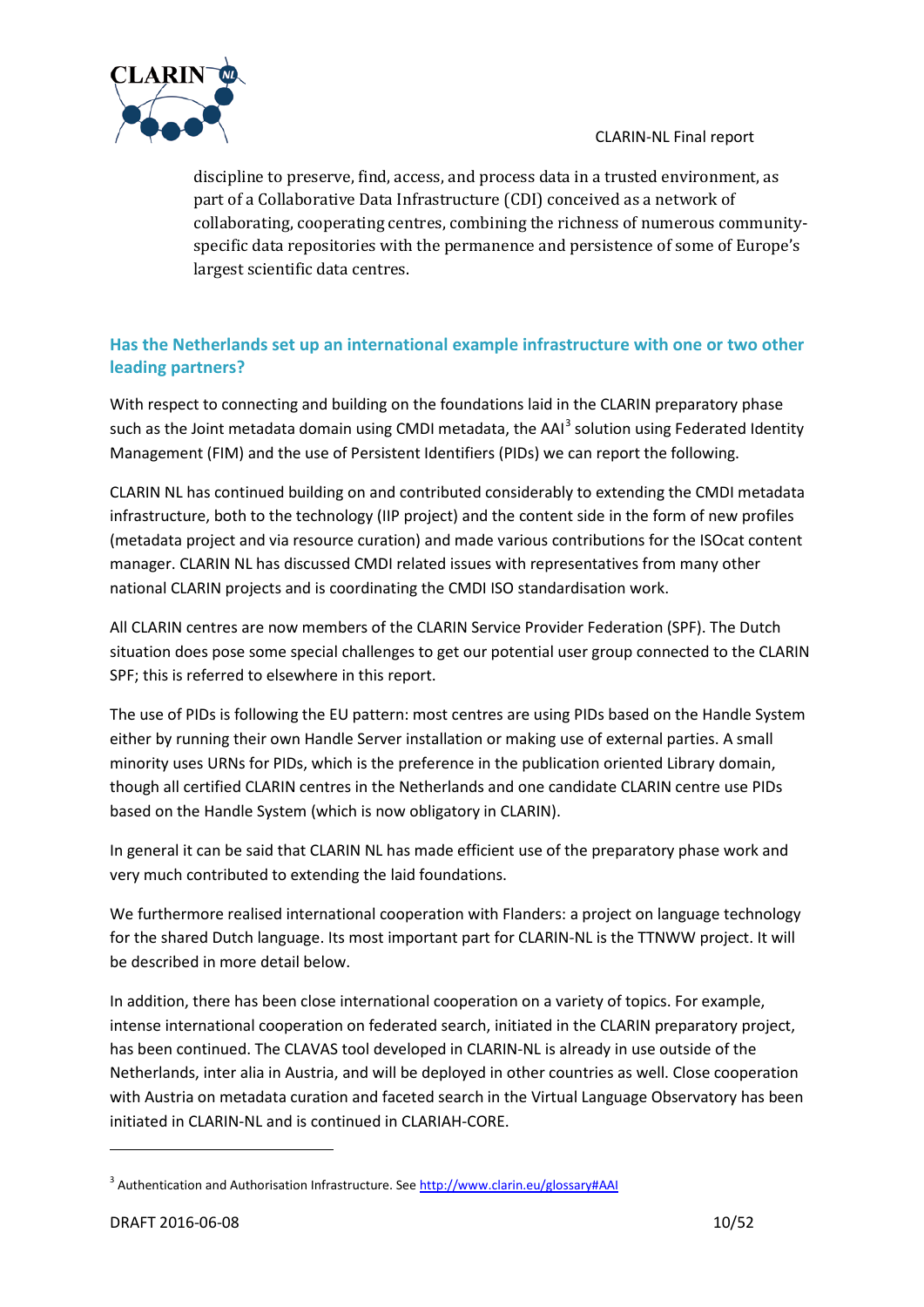

At the level of end user oriented services for the humanities it turned out to be quite difficult to set up an international and fully integrated example infrastructure with one or two other leading partners. The reason is that in most countries the national projects are completely planned and there is little room in terms of human and financial resources for unplanned cooperation and integration activities with other countries. The Netherlands is thus far the only CLARIN ERIC country that has shaped its national CLARIN activities as a programme rather than as a project with fully fixed deadlines and deliverables throughout its duration of the project. This approach has been very successful in that it offered much opportunity to react to emerging problems, bring in more partners, and to react to ideas and proposals coming from our prospective users.

We have initiated such cooperation with Germany and the Czech Republic, but this has not yet led to cooperation at the operational level for the reasons indicated. With the CLARIN ERIC in place since 2012, coordination of international cooperation through independently financed projects (e.g. via Horizon2020) can be organized in a much more systematic manner, and this already has been successful (see the projects listed above) . International cooperation in the context of the CLARIN ERIC is already functioning well (e.g. in the committees referred to above), and this also offers opportunities for increased international cooperation on specific shared interests with CLARIN ERIC partners.

**Cooperation between the Netherlands and Flanders** CLARIN-NL cooperates with CLARIN Flanders in a cooperation project. The overall project consists of two parts:

- **Part I (1356k Euro, NL: 904k Euro, VL: 452k Euro)**
	- o In this part a specific cooperation project has been formulated in which the Netherlands and Flanders aim to adapt various existing components developed in the CGN project and especially in the STEVIN programme and incorporate them into a work flow system for web services developed in CLARIN. The whole system will run on servers of recognized CLARINcentres and aims to offer facilities to researchers from the humanities with little or no technical expertise. These facilities must 1) allow them to address their research questions in a better and easier manner, and 2) create opportunities for formulating completely new types of research questions
	- o In the Netherlands this part consists on the one hand of the infrastructure implementation plan described in sectio[n 6,](#page-12-0) pag[e 15,](#page-14-0) in which the basis for the technical infrastructure will be designed and implemented (with a budget of 504k euro). On the other hand 400kEuro will be invested for the further realization of this part (in the TTNWW project). Flanders contributes in this part 452k Euro in accordance with the usual NL: 2/3-VL: 1/3 proportion (all in the TTNWW project).
- **Part II (920k Euro; NL: 680k Euro; VL: 340k Euro)**
	- o The contribution from the Netherlands consists of 680k Euro spent on the first open call for demonstrator and resource curation projects.
	- o In Flanders the research community represented in CLIF has formulated project proposals for a total amount of 340k Euro.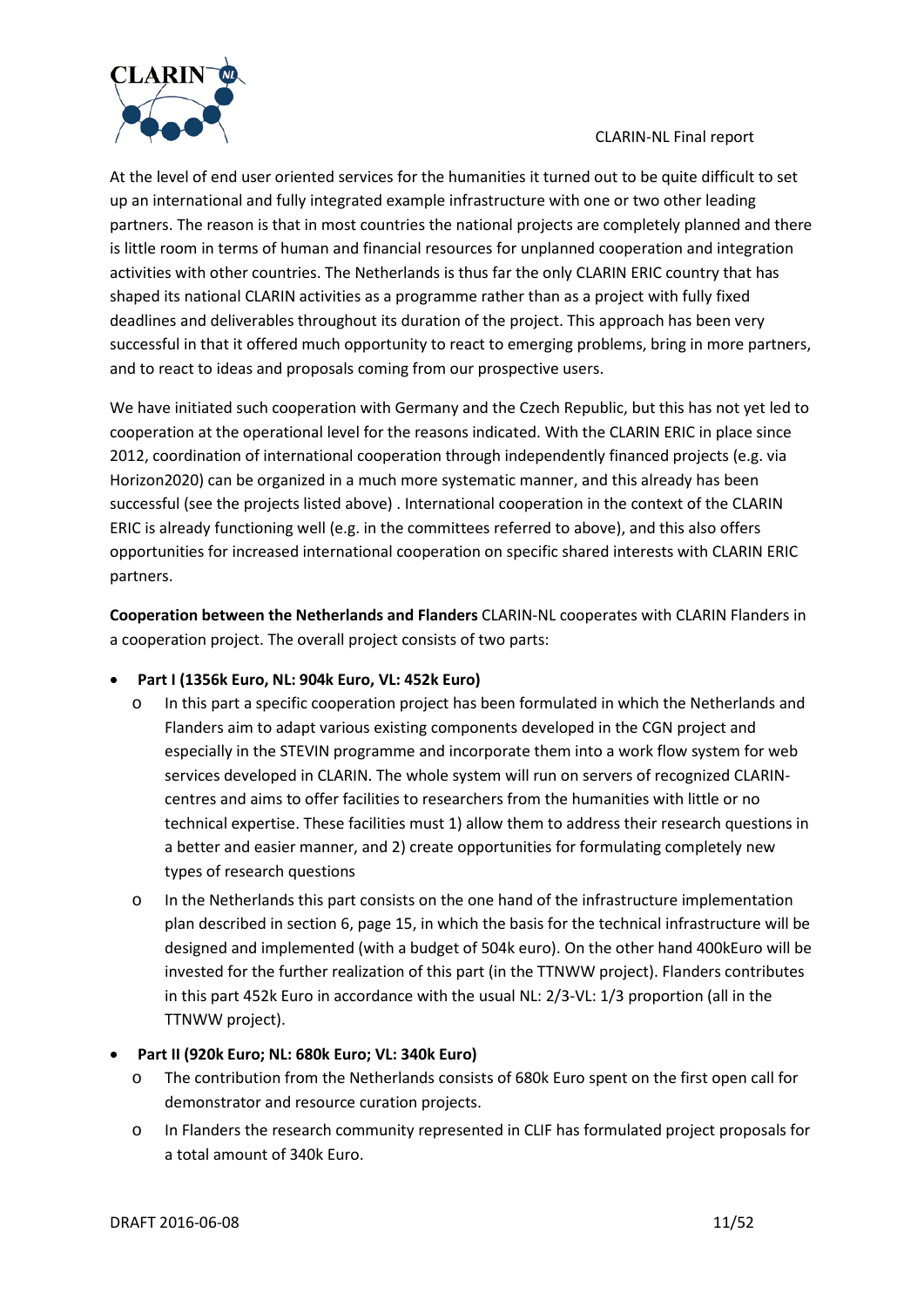

The project started in March 2010 and ran until Dec 31, 2012. A keynote speech on TTNWW has been held at CLIN 2013 (Jan 18, 2013) in Enschede. A workshop on the results of this cooperation project was held in September 2013 in Leuven, Flanders. The TTNWW project and its results are discussed in more detail in section [8.](#page-29-0)

### **Is this example infrastructure nationally and internationally recognized as exemplary?**

With respect to connecting and building on the foundations laid in the CLARIN preparatory phase as the Joint metadata domain using CMDI metadata, the AAI solution using Federated Identity Management (FIM) and the use of Persistent Identifiers (PIDs), it can be claimed with confidence that CLARIN is at the forefront internationally. This holds even though the technologies mentioned are not specific to humanities or linguistics but quite generic infrastructure functionality that is also useful in infrastructure for completely different domains.

For the results of the cooperation project between the Netherlands and Flanders, especially the TTNWW project, the system is available and has been used. The system and its design, as well as systems developed in Flanders in the context of the Netherlands-Flanders cooperation have been presented at various national and international conferences, and were well received there. External factors (e.g. hardware and software changes at SURFSara, where it runs) have made the system going down regularly. CLARIAH-CORE is working towards resolving these problems.

# **Is this example infrastructure successfully used by the intended users (linguistic and humanities researchers)?**

The resources brought in by researchers and the participating CLARIN centres are used a lot by the researchers, but at this moment we have no means of quantifying this objectively. However, there are other indicators that clearly show that the CLARIN infrastructure is increasingly often used in actual research and in education. Research that crucially used the CLARIN infrastructure is now appearing in the *Lingua* Special Issue on the CLARIN Infrastructure with Jan Odijk as guest editor. We are approached by many researchers when they are preparing new project proposals. The research project proposal by Van Koppen and Dietz for the NWO Vrije Competitie programme, in which we contributed to the preparation and in which some of us participate actively was awarded funding. CLARIN (JO) is involved in a project proposal for the NWO Gravitation programme that is being prepared by a large consortium of linguists united in LOT, and, if it is awarded, the researchers will make heavy use of the CLARIN Infrastructure and also contribute to it. The first PhD in which crucial use is made of CLARIN has been successfully defended by Liesbeth Augustinus in Leuven (18 October 2015). Though this is a PhD in Flanders, the work on CLARIN in Flanders was made possible by the close collaboration of Flanders with CLARIN-NL.

### **Is this example infrastructure sufficiently known among the intended users?**

For the results of the cooperation project between the Netherlands and Flanders, it can be said that several presentations on the system have been given both with the intended users as audience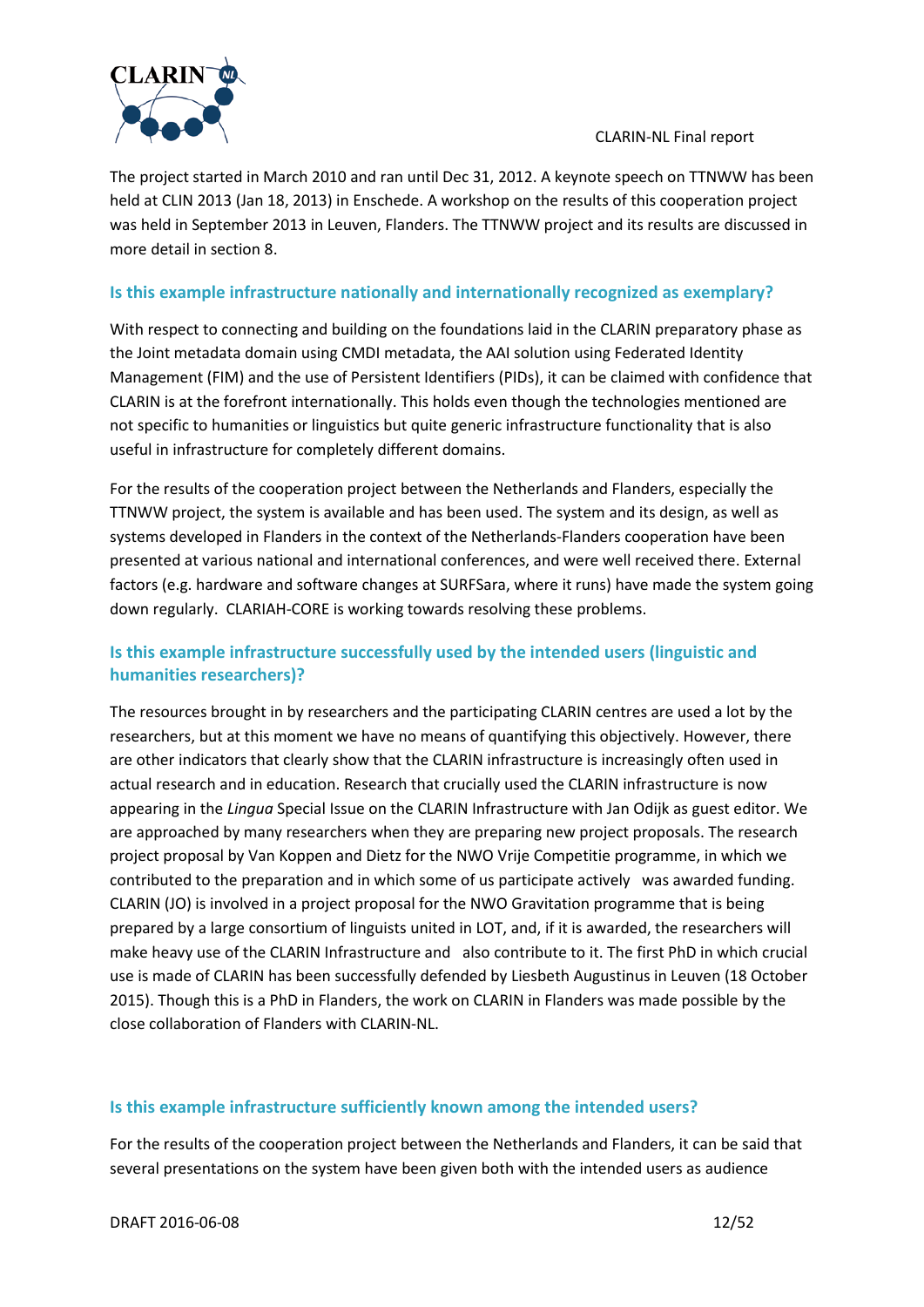

([Kemps-Snijders 2009], Workshop in Leuven held on Sep 20, 2013) and with potential new contributors as audience ([Schuurman & Kemps-Snijders 2013], keynote speech at CLIN 2013). Two courses on CLARIN were given at LOT seasonal schools (July 2014 and January 2015) and both included the results of the cooperation project between the Netherlands and Flanders. Many other lectures and tutorials were given on specific subparts of this. The results are also clearly visible and accessible through the CLARIN-NL portal.

We conclude that its existence is well-known among language and speech technology researchers, and knowledge about its existence and opportunities is expected to continue to grow among other humanities researchers.

# <span id="page-12-0"></span>**6 Technical Infrastructure**

# **Has the intended technical infrastructure actually been constructed?**

A lot of activities have been carried out to design and construct the technical infrastructure. We introduce them here and describe at the same time the structure of this section. Hyperlinks in this paragraph refer to the relevant subsection.

First of all, a number of organisations have expressed the ambition to become certifie[d CLARIN](#page-12-1)  [Centres.](#page-12-1)

These candidate CLARIN centres form the backbone of the CLARIN infrastructure and worked together, in two projects, to construct the technical infrastructure [\(Infrastructure Implementation](#page-14-0)  [Project, IIP\)](#page-14-0) and metadata and federated content search facilities [\(Search&Develop, S&D\)](#page-16-0). We have approached libraries and data archives to provide their data in a CLARIN-compatible manner. Some of them worked on that and became [CLARIN Data Providers.](#page-20-0)

In addition, a number of smaller projects have been carried out to construct specific parts of the technical infrastructure: the [metadata project,](#page-20-1) [CLAVAS,](#page-21-0) the [metadata for tools project,](#page-21-1) and the Meertens Deposition Facility.

Finally, we hav[e tested aspects of the technical infrastructure](#page-21-2) with a range of data curation and demonstrator projects.

<span id="page-12-1"></span>**CLARIN Centres** The core of CLARIN infrastructure is formed by the CLARIN centres. In the Netherlands, there are 4 certified CLARIN Centres: [Max Planck Institute for Psycholinguistics \(MPI\),](http://www.mpi.nl/) [Meertens Institute \(Meertens\),](http://www.meertens.knaw.nl/cms/) [Institute for Dutch Lexicology \(INL\),](http://www.inl.nl/) an[d Huygens ING \(HI\),](http://www.huygens.knaw.nl/) and one candidate centre: [Data Archiving and Networked Services \(DANS\).](http://www.dans.knaw.nl/) All centres have the [Data Seal of](http://datasealofapproval.org/en/)  [Approval,](http://datasealofapproval.org/en/) which is one of the conditions for becoming a certified CLARIN Centre. The certified centres were formally certified as CLARIN Centre by the CLARIN Centre Assessment Committee.

At the CLARIN Centre meetings not only the various technical issues of being a CLARIN centre but also the issues concerning the sustainability of running CLARIN services were discussed. This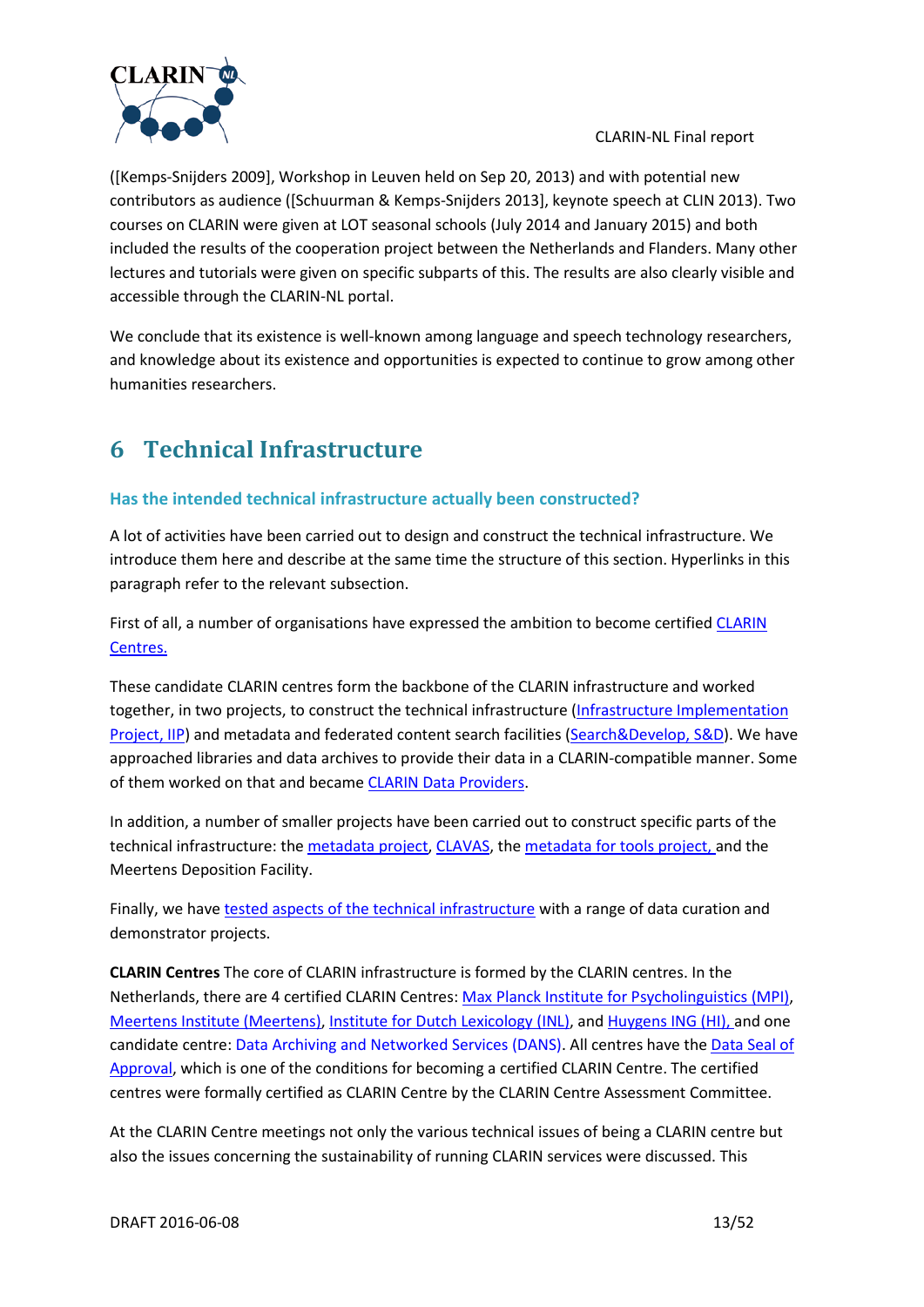

discussion led in 2012 to a re-assessment by the candidate centres of their ambitions as a CLARIN centre.

The major issues are (1) how can the costs be covered after the CLARIN-NL-project ends; and (2) many centres are unsure whether they can host software services in a sustainable way<sup>[4](#page-13-0)</sup>, and are therefore reluctant to make strong commitments. (3) Some centres are research institutes that are used to deliver services to their own research groups and maybe a select external group. Delivering services to a potentially very large community (CLARIN EU) is considered risky. Clear agreements will have to be made here to determine the exact character and role of each centre, and to guarantee that the research data and software provided by the humanities researchers will find a centre as a host. Discussing these issues with the centres we have been able to convince several of them to keep or start offering services, provided they can do so on a best effort basis. Although we see that such guarantees could be better described, we feel that for the moment this is the maximum achievable. This issue has been taken up again in the CLARIAH-CORE project.

In order to address the problem of hosting software services, a new centre type (B+), was defined, In addition to the known types A and B. A B+-centre is a centre that explicitly aims to host software and data management services (in addition to hosting data) for the whole CLARIN community.

DANS has made clear that it aims to be a B-centre (and has made a plan towards it). INL, HI, and Meertens aim to be B+-centres. All centres are working towards certification as a CLARIN-centre. A dedicated workshop on this for whole CLARIN has been held in April 2013.<sup>[5](#page-13-1)</sup> Though MPI / TLA reconfirmed its ambition to become an A/B+ centre in 2012, a change in policy in 2014 made them reduce their activities significantly. They reduced their role in the CLARIN infrastructure, basically only guaranteeing sustained preservation of data deposited with them but making no further commitments. This was a severe test for the stability of the CLARIN infrastructure, because many generic infrastructure services (so-called A-services) had to be transferred to other centres or to CLARIN ERIC. In addition, easy accessibility of data deposited at MPI/TLA became uncertain. A plan was set up to distribute the A-services over other CLARIN Centres throughout Europe and CLARIN ERIC. The transition from ISOCAT to the CLARIN Concept Registry (CCR) as the major registry for ensuring semantic interoperability, which was planned already, had to be accelerated, and this was taken up by the Netherlands (Meertens Institute). In addition, work was initiated on a new deposition system (FLAT), in part taken up by CLARIN-NL (MDF subproject), to ensure that copies of the data residing at MPI /TLA would be easily accessible for researchers in the long run and to accommodate new data that will be produced in the future.

In the course of 2012, the [Dutch Language Union \(DLU\)](http://taalunie.org/) decided to extract th[e HLT-Agency,](http://tst-centrale.org/) until then running as a project within INL, from INL. The HLT Agency is hosted at the DLU as of January 2013. The DLU has brought in the data and tools it owns and manages via the HLT-Agency as its

<span id="page-13-0"></span> $4$  With many CLARIN services, research groups outside the centres, deliver the technology and it is not certain that the required expertise will remain available to them. Centers can only make commitments for availability of storage and processing resources.

<span id="page-13-1"></span><sup>5</sup> <http://www.clarin.eu/node/3622>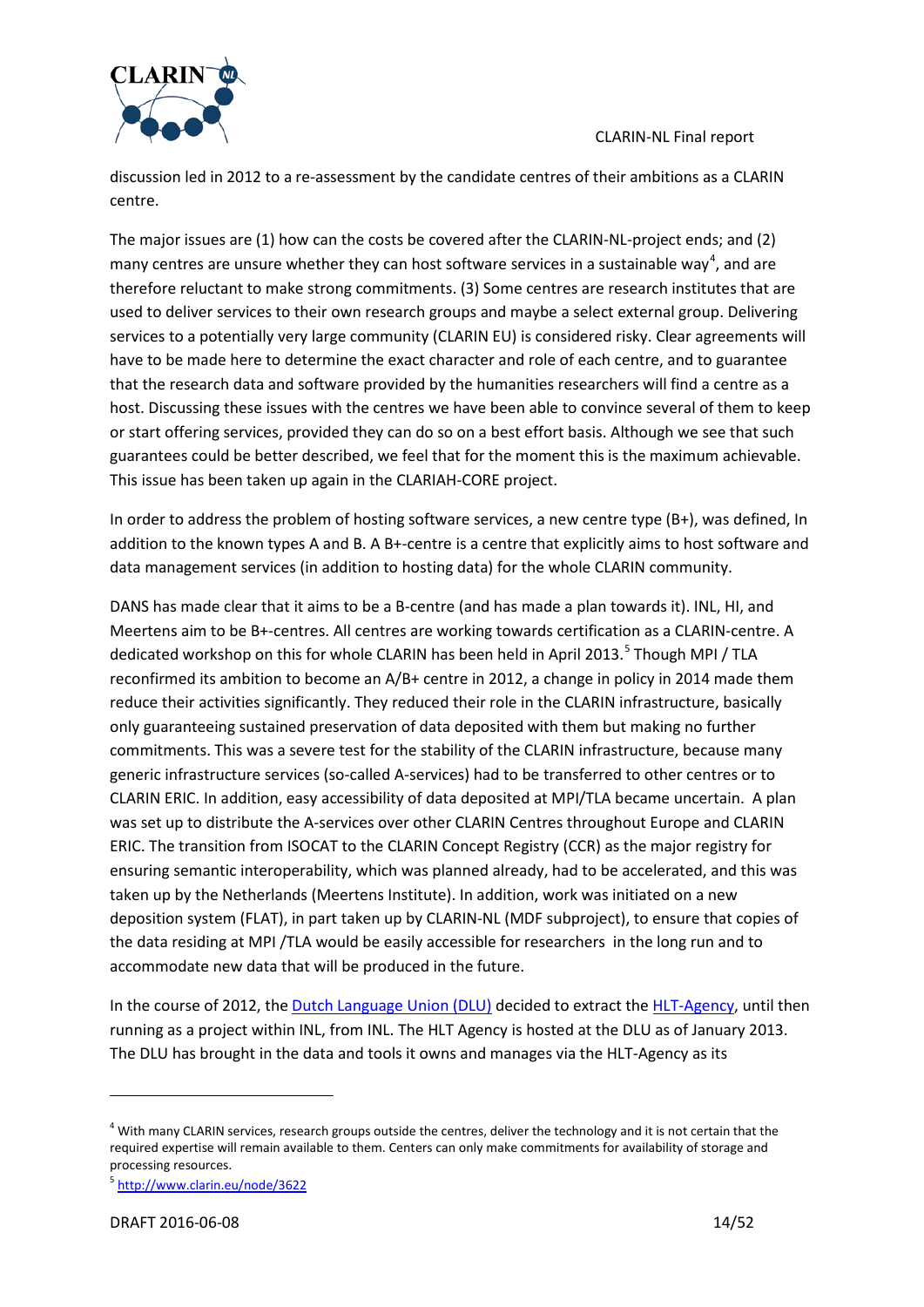

contribution to CLARIN. A complication in this situation is that the DLU is a separate member in the CLARIN ERIC and that thus the HLT agency formally falls not under the scrutiny of CLARIN-NL. We therefore consider the DLU responsible for these data and tools and their integration into the CLARIN infrastructure. We closely monitored the developments and closely collaborated with the HLT Agency because they manage a large set of crucial data and tools for the Dutch language (e.g. the Spoken Dutch Corpus, and data and tools created in the STEVIN programme). Fortunately, CMDI metadata were made available for these data and they are visible in the CLARIN VLO since 2014.

The separation of the HLT Agency and independent developments at INL caused a reassessment of the character and organisation of INL, leading to the decision to turn INL into an Instituut voor de Nederlandse Taal (INT, Institute for the Dutch Language)). Fortunately, this appears to incorporate an even stronger role for INT as a data and application provider, and a return of the HLT Agency data and applications to INT.

<span id="page-14-0"></span>**Infrastructure Implementation Project (IIP)** The basic functionality of the CLARIN infrastructure was created in the IIP project, in which four CLARIN centres participated (MPI, Meertens, INL, DANS). In the course of 2012, the Huygens Institute for Dutch History (Huygens ING) also expressed the ambition to become a CLARIN Centre, submitted a plan for this, and joined the CLARIN centre meetings organised within the IIP project. The Huygens ING plan was accepted, started in 2013, and Huygens ING is now also a certified CLARIN Centre.

In the IIP project plan, two main goals were specified: (a) transferring infrastructure expertise to those candidate centres that need this, so they could set-up, connect and maintain the required CLARIN services such as publishing CLARIN metadata for their resources, (b) (further) develop and maintain the required central CLARIN services and tools: th[e CMDI,](http://www.clarin.eu/node/3219) [Schema,](http://lux13.mpi.nl/isocat/schemacat) [Relation,](http://lux13.mpi.nl/isocat/relcat/) and [ISOcat](http://www.isocat.org/) registries and the [Virtual Language Observatory \(VLO\)](http://www.clarin.eu/vlo) and [ARBIL tools.](http://tla.mpi.nl/tools/tla-tools/arbil/) These services and tools are also contributions to the general CLARIN infrastructure.

With respect to the transfer of knowledge and the implementation of CLARIN technical requirements there was overall good progress thanks to the centres being able to hire competent staff and the CLARIN training efforts. Work on enabling Federated Identity Management (FIM) and connecting to the CLARIN Service Provider Federation (SPF) required expert knowledge that was originally not available in all centres. Work on this topic sometimes also required coordinating with different parties such as IT service providers and SURFnet. The fact that the Dutch Identity Federation (SURFfed) was transitioning to their new **SURFConext** platform has been a complication. Not all CLARIN-NL (funded & promoted) web-applications are accessible by CLARIN users by FIM. Priority was given to keep essential CLARIN infrastructure tools as ISOcat and CMDI registries FIM-accessible.

A general problem with enabling FIM access to CLARIN (web) tools is the complexity of connecting CLARIN users to SURFfed. An official request of the user's home organization IT department is required for that and many users are not capable to effectuate that. Therefore the CLARIN EB took action and approached the Universities and research institutes to allow their staff access to the CLARIN services & tools. This action was quite successful.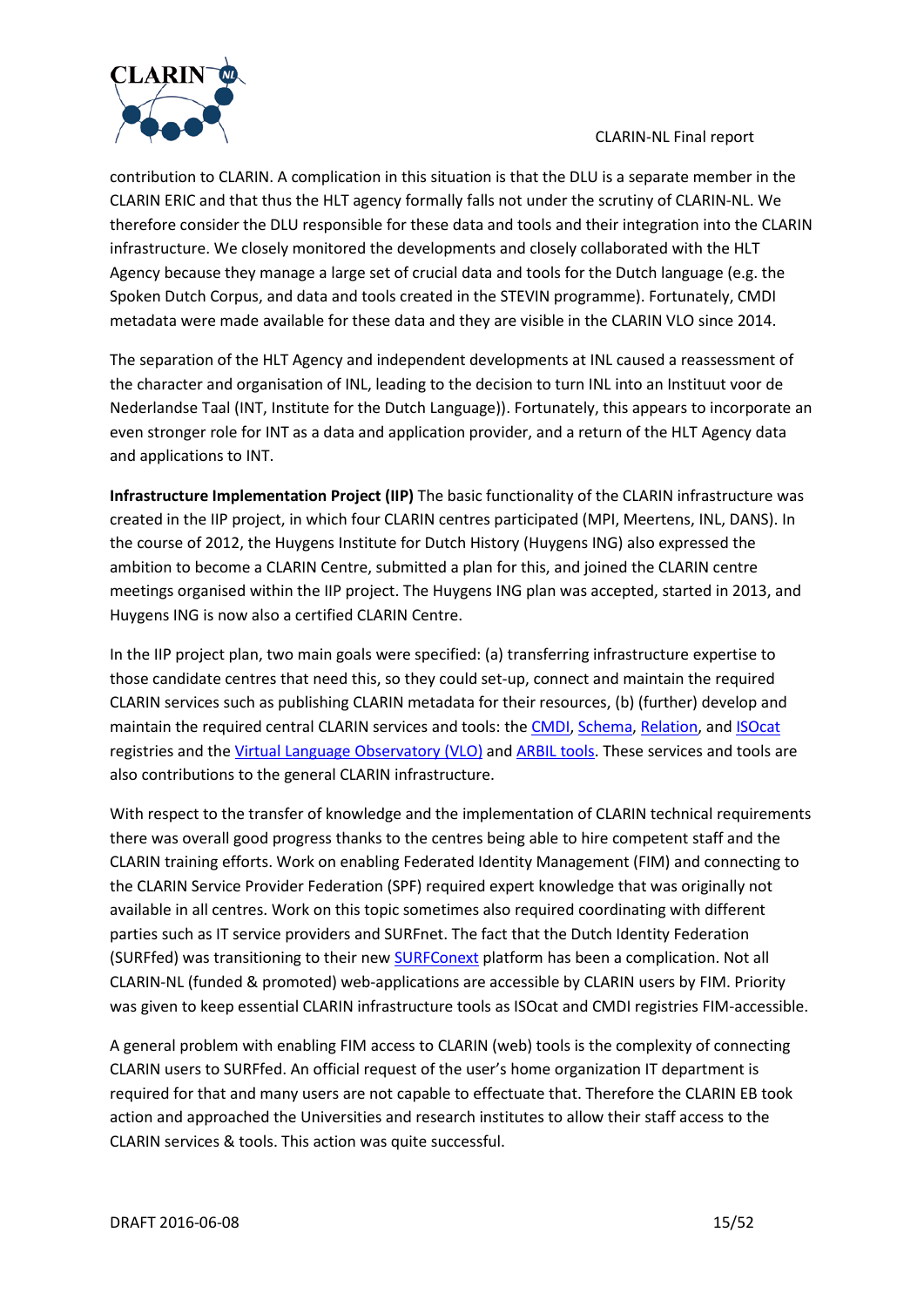

Although there is a need for refinement and additional functionality, all registries and tools with exception of the Relation Registry are operational.

The status of the centres with regard to the CLARIN requirements at the beginning of the CLARIN-NL project was characterized as follows in the IIP plan:<sup>[6](#page-15-0)</sup>

| Item                                              | <b>MPI</b>                | <b>INL</b>                | <b>Meertens</b>          | <b>DANS</b>               |
|---------------------------------------------------|---------------------------|---------------------------|--------------------------|---------------------------|
| Proper repository system                          | $\boldsymbol{\mathsf{x}}$ | $\mathsf{x}$              | planned                  | $\boldsymbol{\mathsf{x}}$ |
| Explicit and harvestable metadata                 | $\boldsymbol{\mathsf{x}}$ | Partly                    | in progress              | $\boldsymbol{\mathsf{x}}$ |
| Support of PIDs incl. citation options            | $\boldsymbol{\mathsf{x}}$ | Partly                    | planned                  | $\boldsymbol{\mathsf{x}}$ |
| Long-term archiving solution in place             | $\boldsymbol{\mathsf{x}}$ | $\boldsymbol{\mathsf{X}}$ | in progress              | $\boldsymbol{\mathsf{x}}$ |
| Resources in open resource formats                | most                      | Most                      | relational DB            | most                      |
| Membership in Dutch IdF                           | $\boldsymbol{\mathsf{x}}$ | $\boldsymbol{\mathsf{X}}$ | planned                  | planned                   |
| Membership of Dutch CLARIN SPF                    | easy                      | Easy                      | planned                  | planned                   |
| Quality self-assessment via DANS DSA <sup>7</sup> | ongoing                   | Planned                   | $\overline{\phantom{a}}$ | ongoing                   |
| Open for deposits from other researchers          | $\boldsymbol{\mathsf{x}}$ | $\boldsymbol{\mathsf{x}}$ | $\overline{\phantom{a}}$ | $\boldsymbol{\mathsf{x}}$ |
| Structured metadata and content search option     | $\boldsymbol{\mathsf{x}}$ | Planned                   | partly                   | $\boldsymbol{\mathsf{x}}$ |

Some of the items play a role in the certification of a centre as an A or B centre.

The status of the implementation of CLARIN requirements by the centres by the end of the CLARIN-NL project can be seen in the following table. We marked the cells for which progress has been made in green.

| <b>Item</b>                            | <b>MPI</b> | <b>INL</b>   | <b>Meertens</b> | <b>DANS</b>  | ΗI |
|----------------------------------------|------------|--------------|-----------------|--------------|----|
| Proper repository system               | ۷          | Υ            | Υ.              |              | Υ  |
| Harvestable CMDI metadata              | v          | γ            | Y               |              | v  |
| Support of PIDs incl. citation options | ۷          | Y            |                 |              |    |
| Long-term archiving solution in place  | v          | v            | v               | $\checkmark$ | v  |
| Resources in open resource formats     | v          | v            |                 |              | v  |
| Membership in Dutch IdF                | v          | v            | v               |              | v  |
| Membership of CLARIN SPF               | ۷          | γ            |                 | In           |    |
|                                        |            |              |                 | progress     |    |
| Quality self-assessment via DANS DSA   | Υ          | v            |                 |              |    |
| Open for deposits from other           | v          | $\checkmark$ |                 |              | N  |

<span id="page-15-0"></span> $6$  The original table also contained two additional rows: one for 'accessibility of resources via web apps': its meaning is unclear and in its most obvious interpretation it holds for all centres (though not necessarily for all data in a centre); and one for 'open for digitization of audio/video formats'. This has never played an important role in CLARIN because it involves the creation of new digital data, and this was less in the focus of CLARIN. In addition, the item is of no relevance for certification as a CLARIN-centre.

<span id="page-15-1"></span><sup>&</sup>lt;sup>7</sup> Data Seal of Approval:<http://datasealofapproval.org/>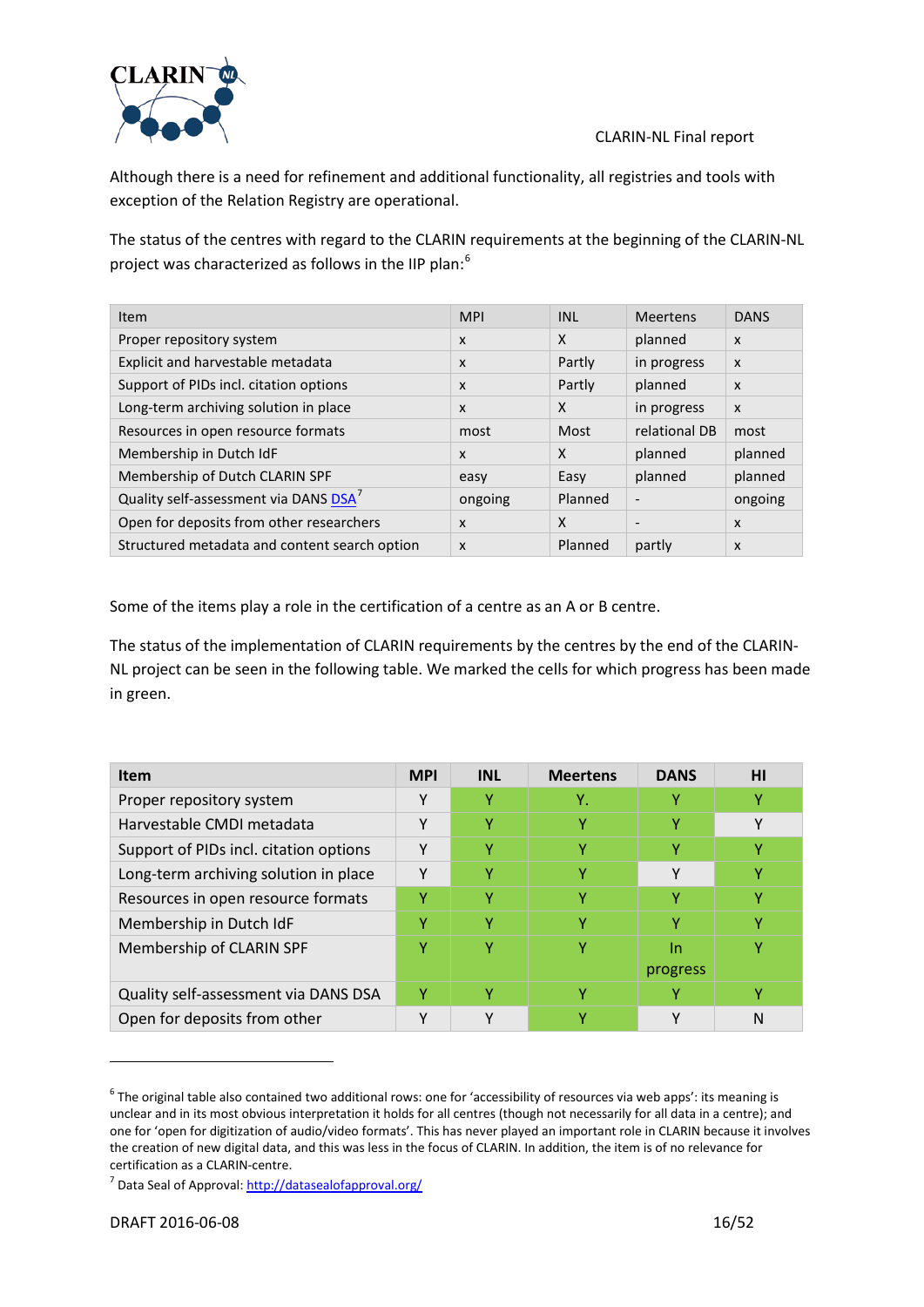

| researchers                               |        |        |        |
|-------------------------------------------|--------|--------|--------|
| Structured metadata and content<br>search | partly | partly | partly |
| Federated Search connection               |        |        | N      |

Compared with the situation at the start of CLARIN, significant progress has been made. For example, all centres have adopted the use of PIDs. All use Handles, and DANS, which used to use only PIDs based on URNs now also uses DOIs. As stated, all centres except DANS are certified CLARIN-Centres. DANS not being a certified CLARIN centre is problematic since DANS is important as a centre of choice for many data-types. DANS only has to make the step to become a member of the CLARIN Service Provider Federation (SPF) to enter the certification procedure.

The various components of the CLARIN infrastructure that have been created separately in a variety of projects (infrastructure functionality, search functionality, curated data, curated tools, demonstrators, web applications, etc. etc.) are brought together and are made accessible via a single [portal](http://portal.clarin.nl/) to the Netherlands part of the CLARIN infrastructure. This portal offers

- An inventory of CLARIN-NL tools and services that can be selected via facets that reflect important aspects of the tools and services
- An inventory of CLARIN-NL data that can be selected via facets that reflect important aspects of the data
- A summary of Dutch CLARIN centres
- A selection of tools to find relevant resources in CLARIN using metadata and content search
- A series of pages with recipes to do the most often used language data manipulation and processing actions, as well as educational packages to teach or learn working with the relevant services and data.
- A system to ask advice from colleagues about CLARIN tools and services issues.

The portal support CLARIN-compatible federated login.

### <span id="page-16-0"></span>**Search & Develop (S&D)**

**General Overview** The Search & Develop (S&D) project aimed to create a network of centres in the Netherlands, focusing around text content search services. The S&D projects aimed to create search facilities for search in metadata stored in a centralized database (itself filled and regularly updated via metadata harvesting), combined with federated search facilities in the actual data. A central [metadata search engine](http://www.meertens.knaw.nl/cmdi/search) capable of handling CLARIN metadata CMDI files has been delivered. A first prototype S&D federated content search demonstrator with limited functionality (term search only) has been created demonstrating the principles of federated content search based on the CLARIN [SRU/CQL](http://www.loc.gov/standards/sru/specs/cql.html) specification involving resources/content search engines at all participating CLARIN-NL centres. At the Sofia CLARIN conference (Oct 2012), it became clear that there are different views (and implementations) on federated search. After further discussions, it was decided that the approach proposed by German researchers would be adopted also in the Netherlands.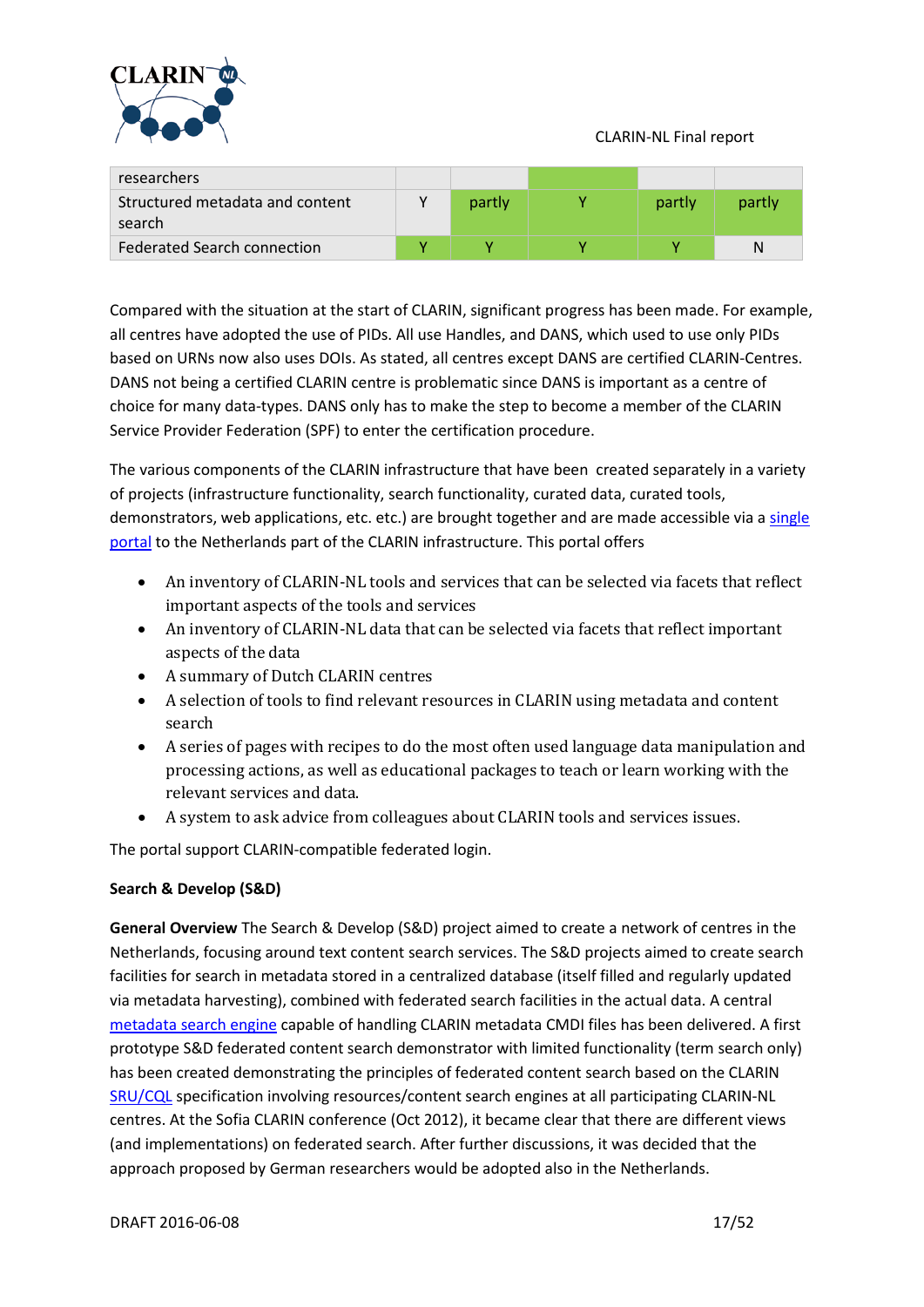

We now list the individual goals of the S&D project and discuss their status in more detail

#### **S&D Goal 1: Generic search engine**

**Introduction** At the start of the project there appeared to be a fragmentation of search interfaces. Lots of projects were in the process of building such interfaces for one or a few resources only; in fact the situation was that almost each corpus came with its own interface. This led to the unwelcome situation that the infrastructure to be realized had a large number of unrelated or partly overlapping search engines. Although the specifics of each research domain supports the development of tools that are specific to related research questions, many aspects of these search tools are of a more generic nature. In this project, we approached the problem of search engines from the general perspective of the infrastructure, rather than from the specific point of view of a research community. Aspects that were of primary concern here were metadata search and federated content search and the relation between the two. Although progress has been made in these areas it is fair to say that not all possible challenges have been dealt with. A metadata search engine has been realized that takes the ISOCAT concept references, as expressed in the metadata records, into account. Federated content search has been realized on selected resources of the project's participants but the level of integration remains relatively shallow with respect to the proposed use cases. This is related to the fact that there is currently still no sound technological basis for handling more complex annotation searches at all levels of granularity, let alone harmonization of these efforts into the SRU/CQL CLARIN specification. However, during the course of the project we have seen technological developments and adoption of new technologies that provide a perspective towards this in the future.

<span id="page-17-0"></span>**Original Goal** A generic search engine. The S&D projects aims to create search facilities for search in metadata stored in a centralized database (itself filled and regularly updated via metadata harvesting), as well as federated search facilities in the actual data.

**Adapted Goal** The original project proposal specified three phases where each of the subsequent phases would tackle more complex metadata/content search functionality. The most complex cases, structured distributed content search in combination with metadata search could not be reached within this project. This is largely due to the lack of a widely accepted technological basis for addressing these complex annotation search issues, and the concomitant selection of resources where complex multitier annotations were only represented to a limited degree. While some progress has been made at the level of technological components, the S&D team considered it premature to try to harmonize and consolidate these efforts in the SRU/CQL specification.

**Current status** A metadata search engine was created at the Meertens Institute capable of ingesting diverse CMDI metadata records and harmonizing the metadata fields through the ISOcat Data Category Registry. All CLARIN-NL centres have furthermore provided a SRU/CQL implementation for selected resources that have been incorporated into this metadata search engine to provide the possibility of a federated metadata/ content search. The metadata search engine is also being used as part of the Nederlab project, but it has become clear that in particular the usability of the interface remains problematic due to the perceived complexity of the interface. As a result the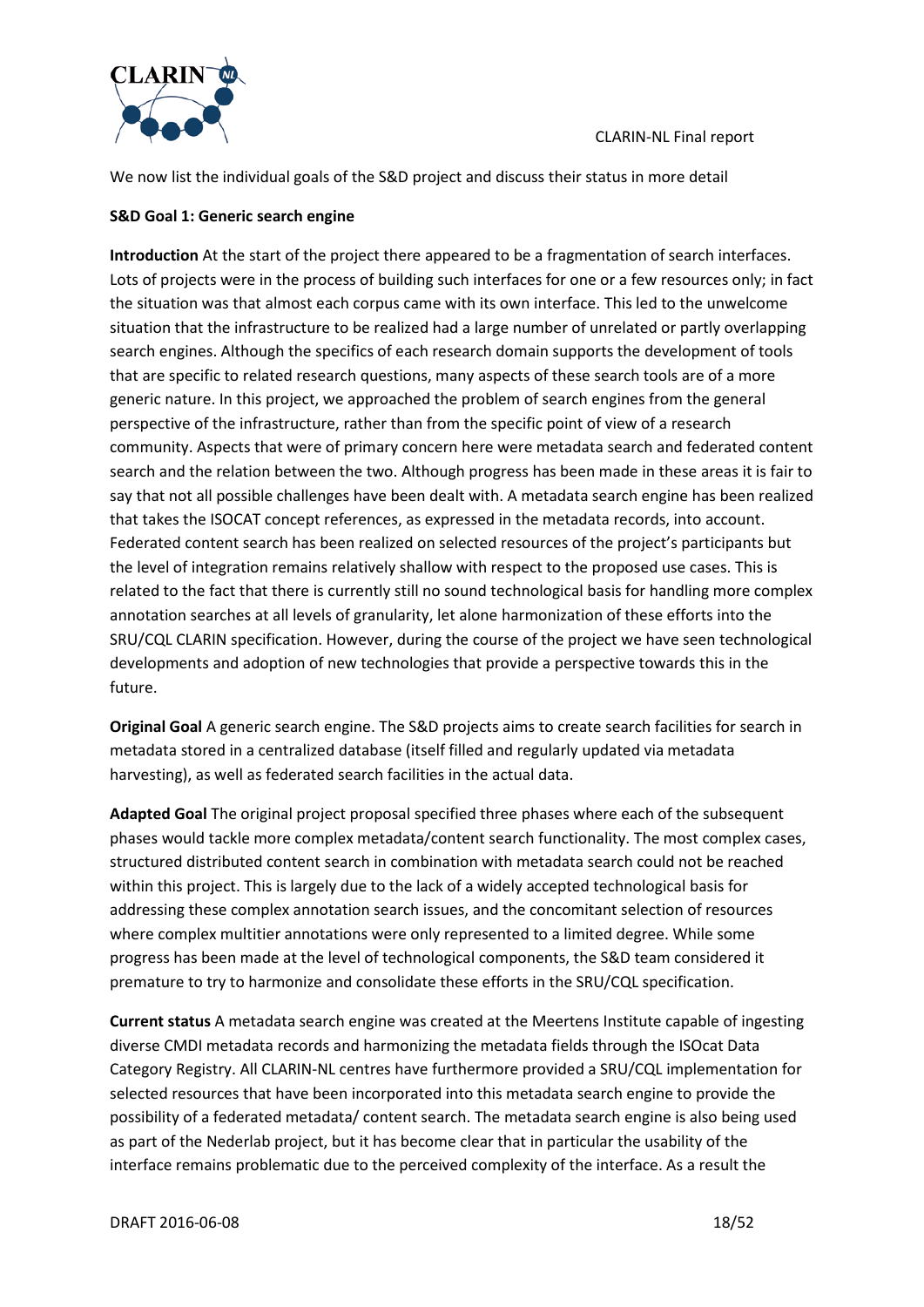

usability of the user interface has been addressed in the last stages of the project, in collaboration with the Nederlab project, to provide users with a more intuitive method of navigation. Also, the connection between the metadata and distributed content search was to be re-established here. However, the solution adopted in Nederlab focused completely on aggregated search, so no more work on federated search has been done. The issue will be taken up again in CLARIAH-CORE.

**Towards achieving the (adapted) goal** A metadata search engine has been created taking into account the diversity of the CMDI metadata descriptions and descriptive metadata elements. Harmonization of the metadata fields using ISOcat concepts has proven to be possible and an automated ingest procedure for CMDI metadata files has been realized. The set-up has been tested against all available CMDI profiles from the CLARIN EU community. While the desired level of integration at the content engine level was originally intended to go further than is currently the case, the implementations and experiences of the participating CLARIN centres provide a basis for further elaboration.

**Other Considerations** The German CLARIN D-SPIN project has taken on a similar project with the exception that this focuses on the federated content search integration and does not focus on the central metadata aggregation. The basis of this distributed content search approach is however the same, i.e. SRU/CQL with standard CLARIN EU extensions.

### **S&D Goal 2: National Centre Structure**

**Introduction** At the start of the project the MPI was functioning as the main source of knowledge and expertise about various aspects of infrastructure development. In order to change this situation and stimulate dissemination of knowledge and expertise across all CLARIN-NL centres, the Search & Develop project was seen as a means to work together on a concrete set of tasks and create a more stable centre network. During the course of the project it was indeed observed that other CLARIN centres have gained a stronger position in this area. The INL, for example, have launched their BlackLab solution and the Meertens Institute is hosting a flexible metadata search engine capable of handling CLARIN CMDI files. Experiences with working on the files according to CLARIN specifications have been shared and a more common basis for the CLARIN principles has been established. The experiences within the Search & Develop project have also led to the spread of search technology developed at different centres thus helping to overcome the fragmented state of content search engines at various organizations.

**Original Goal** A national centre structure. The use cases of the Search & Develop project were also to be used to build up knowledge. At the start of the project the knowledge and expertise about many aspects of the development of a humanities infrastructure was hosted at MPI. Given the CLARIN-NLcentre structure where Meertens Institute, INL, MPI and DANS have the intention and ambition to position themselves as recognized CLARIN-NL centres, this situation should change, in particular with regard to the required redundancy (100% availability). The plan intended to indicate how a more balanced situation can be achieved. Given the state at the time, it was obvious that (a) this process required some time, (b) such a process could only be successful when the partners were working on concrete issues, (c) each of the collaborating centres had to be willing to build up long-term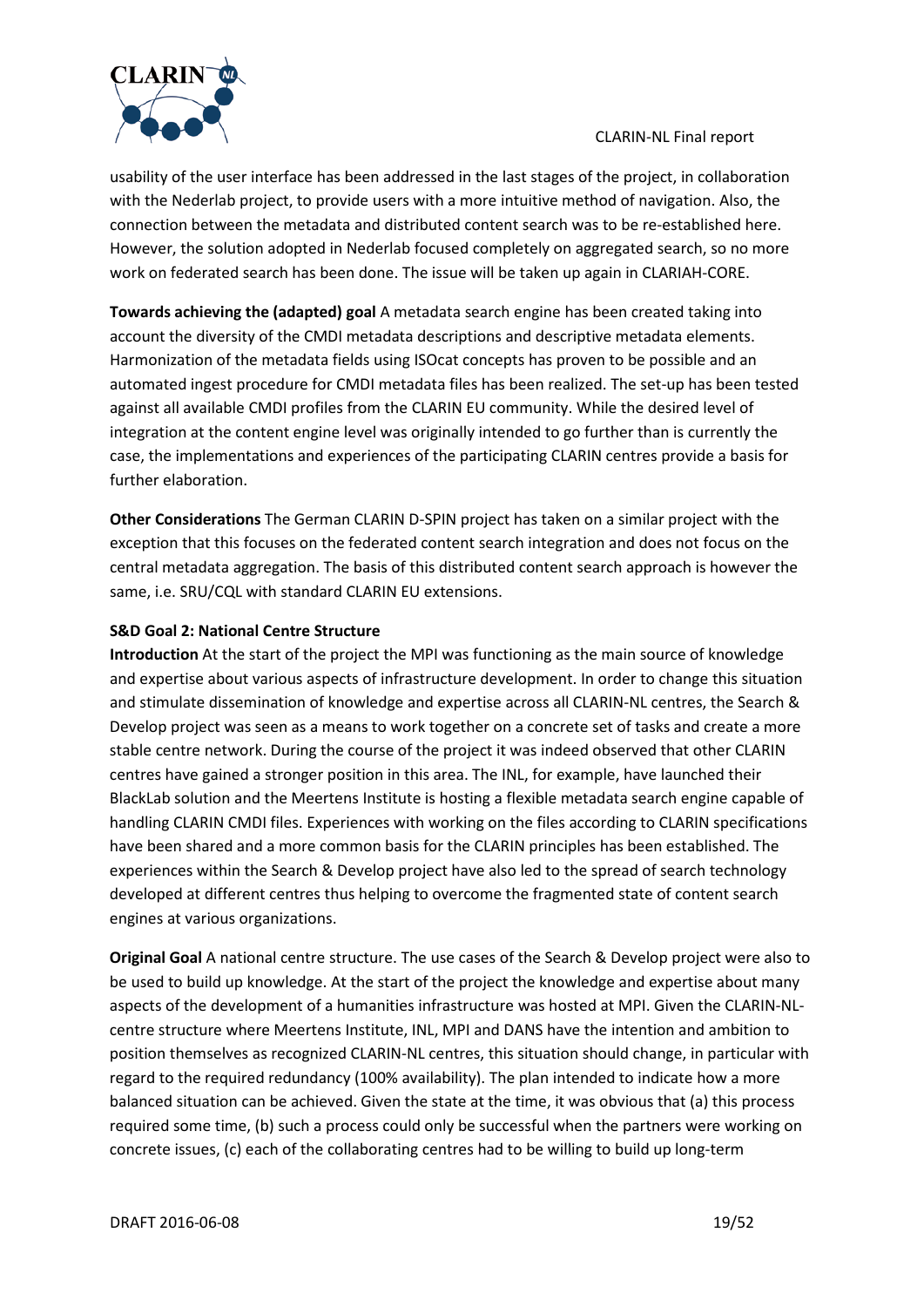

knowledge and (d) MPI core people with years of experience had to be willing to share their knowledge.

### **Adapted Goal: no adaptations**

**Current status**: The collaborations between the proposed CLARIN-NL centres through the Search & Develop project have indeed resulted in an increased degree of knowledge transfer. All centres have gained an increased awareness of the technologies and approaches taken by other centres and have even adopted some of the technologies developed at other centres into their own project. The BlackLab technological framework, developed at the INL for example, has been successfully deployed by the Meertens Institute in their CLARIN-NL FESLI project and was tested as part of the Nederlab project.

**Towards achieving the (adapted) goal** In terms of collaboration and knowledge dissemination the project has been successful in raising the awareness of different technological approaches and the willingness to adopt technological solutions from other centres as a basis within other projects. The proposed shift of knowledge and expertise from the MPI towards other CLARIN-NL centres has provided a more stable distribution and has enabled centres to achieve an independent position in the search technology landscape

#### **Other considerations** none

### **S&D Goal 3: A Leading Position in Europe**

**Introduction** It was the ambition at the start of the project to be recognized as one of the leading countries in the field of federated metadata content search within the European CLARIN community. Though there were differences in approaches between the national initiatives, and the German approach towards federated search was adopted within CLARIN, the members of CLARIN-NL have gained a leading position in the European network.

**Original Goal** A leading position in Europe in the field of federated metadata content search

### **Adapted Goal** no adaptations

#### **Current status**

- The CLARIN-NL project has continuously made a contribution towards the specification of the acceptance of a single CLARIN standard (SRU/CQL) for content search integration. This specification serves as the basis for collaboration and implementation at the European level.
- The Search & Develop project has been able to produce a viable alternative to the Virtual Language Observatory [\(VLO\)](http://www.clarin.eu/vlo) at the level of [metadata search](http://www.meertens.knaw.nl/cmdi/search)<sup>[8](#page-19-0)</sup> and is the only one of its kind that is able to produce alternative representations from the metadata such as geographical or diachronic distribution.

<span id="page-19-0"></span><sup>8</sup> <http://www.meertens.knaw.nl/cmdi/search>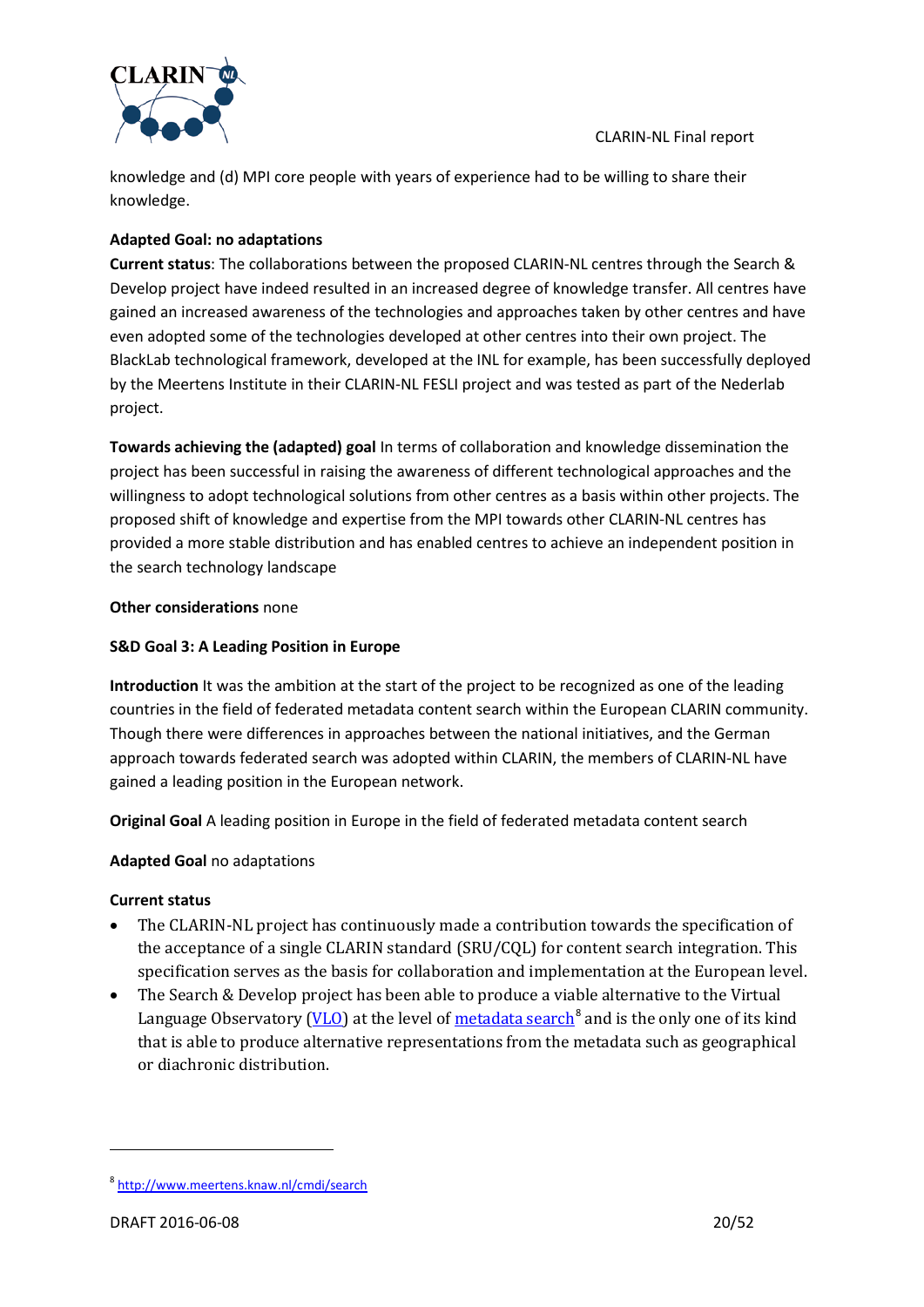





From the European workshops on Federated Content Search it has become clear the Dutch CLARIN project and the German D-SPIN project constitute the front runners of the CLARIN community in this area. Within the German CLARIN D-SPIN project a similar search and develop project has been launched. The focus of this project is more geared towards distributed content search engine integration and does not take metadata search into account. The German approach was adopted within CLARIN. See<http://weblicht.sfs.uni-tuebingen.de/Aggregator/>

This concludes the discussion of the S&D project.

<span id="page-20-0"></span>**CLARIN Data Providers** CLARIN NL aims at disclosing large amounts of language resources to the CLARIN community. To further this end we have contacted organizations storing such resources and being able (with some help) to provide access to them in a CLARIN compatible manner. A range of independent data providers, more specifically *het Nederlands Instituut voor Beeld & Geluid* (NIBG, Institute for Sound and Vision), de *Koninklijke Bibliotheek* (KB, National Library), the *Digitale Bibliotheek van de Nederlandse Literatuur* (DBNL, Digital Library of Dutch Literature), and *Utrecht University Library* (UBU) have expressed their willingness to make their data available in a CLARINcompatible manner and have carries out projects to realise this. The *Nationaal Archief* (NA, the National Archive), originally also planned to submit a plan for this, but it has informed us that it did not have the capacity to do this in the short term.

CLARIN-NL was successful in connecting the national data centres mentioned. The work by DBNL was fully incorporated in Nederlab, and all other organisations provide CLARIN compatible metadata and make them available for harvesting so that they are visible via the CLARIN VLO. For the National Library Metadata this created a problem, since the amount of metadata they provide overwhelmed all other metadata, and revealed the problem of granularity of the metadata. The National Library metadata are therefore temporarily not visible in the VLO until a more principled approach to granularity and collections of resources have been designed and implemented.

<span id="page-20-1"></span>**Metadata Project** Work on the CLARIN infrastructure has started with the *Metadata project*. It builds on work done in the CLARIN preparatory phase, which has delivered a CMDI registry (further developed in the CLARIN-NL IIP project). This registry allows one to search for existing metadata components and profiles, or create new ones if needed. The project has created several metadata components and profiles for data that are available in the Netherlands. For the metadata elements contained in the metadata components, links have been made to the ISOCAT data category registry,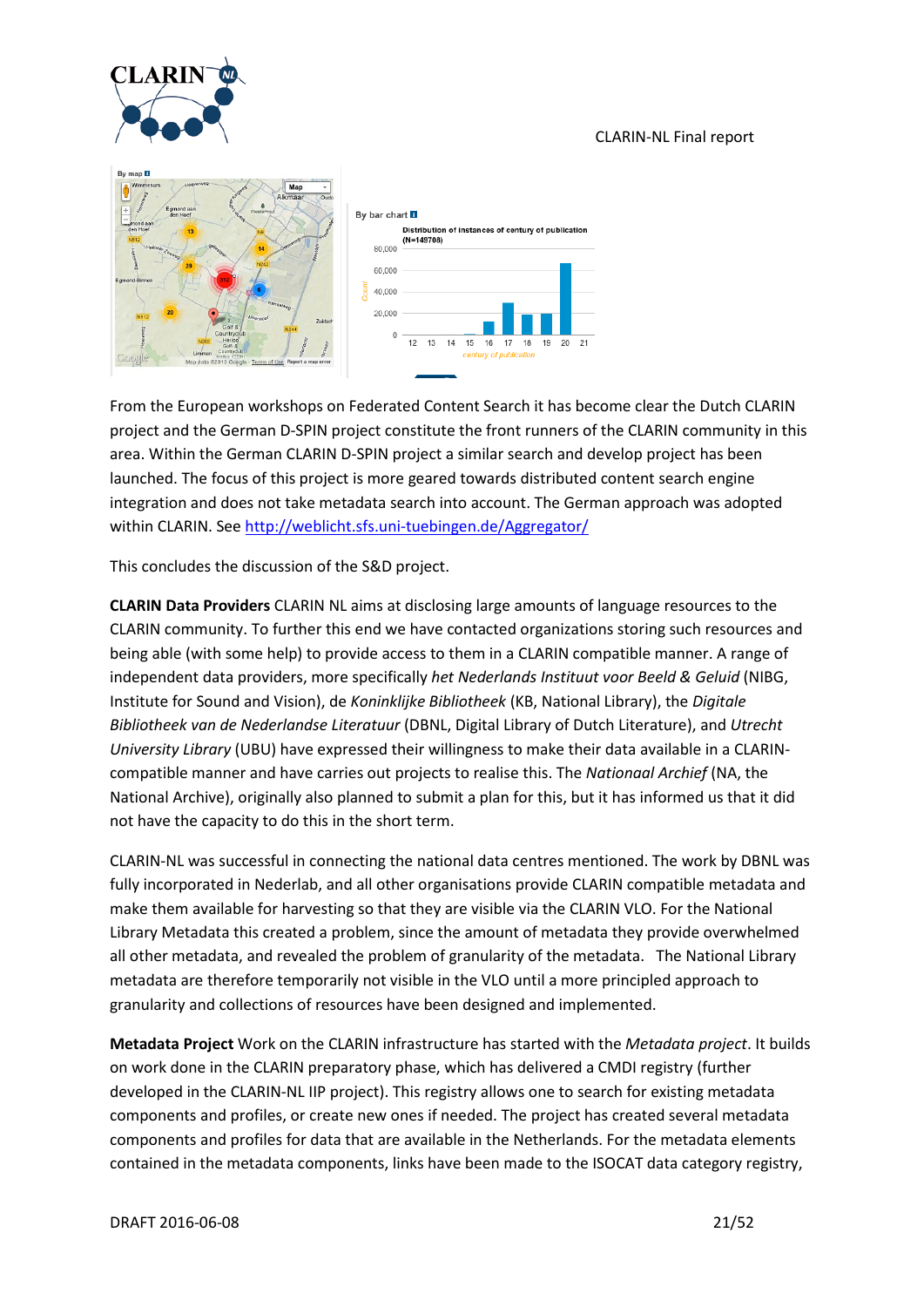

and where needed this registry has been extended with new data categories, in order to ensure semantic interoperability. The work done in this project formed a good basis for the creation of metadata for additional data in data curation projects (see sectio[n 7,](#page-23-0) page [25\)](#page-24-0).

<span id="page-21-0"></span>**CLAVAS** Because of scaling and subsidiarity reasons, it has become clear in the IIP project that ISOCAT cannot function as the only concept registry in the CLARIN infrastructure. For certain concepts ISOCAT is not particularly suited, and for other concepts independently maintained registries exist and duplication is to be avoided. For this reason, a separate project, CLAVAS (CLARIN Vocabulary Service), was started up to build an interface to a variety of already existing concept and data category registries, so that CLARIN users can transparently use concepts and data categories from each of them. One part of the project, automatic normalization of organisation names, was not successful. It was decided to have the relevant work done manually by the Data Curation Service. In other respects, the CLAVAS functionality is available and was also used by CLARIN in Austria. The CLARIN Vocabulary Service is a running instance of the OpenSKOS exchange and publication platform for SKOS vocabularies. This OpenSKOS instance currently publishes SKOS versions of three vocabularies:

- ISO-639-3 language codes, as published by SIL.
- Closed and simple Data Categories from the ISOcat metadata profile.
- A manually constructed and curated list of Organizations, based on the CLARIN VLO

<span id="page-21-1"></span>**CCR** From the start of CLARIN, the ISOCAT registry for data categories was used as the major instrument for achieving semantic interoperability. During the course of the project it became clear that ISOCAT had many disadvantages, and alternatives were being considered in several workshops. One of the alternatives was to turn to a concept registry based on SKOS, building forth on the work done for CLAVAS. When MPI/TLA decided to stop hosting ISOCAT as part of its reduction of work related to [CLARIN](http://portal.clarin.nl/node/4216) A-services, an alternative was urgently needed. This alternative, the CLARIN [Concept Registry](http://portal.clarin.nl/node/4216) was created in a separate project by Meertens Institute and was financed by CLARIN-NL. It is now fully functional and will be further used and developed in CLARIAH-CORE.

**Metadata for Tools** A small project to create a CMDI *metadata scheme for tools* has been carried out. Initial results were provided and tested against a small number of tools. The developments of the CLARIN Portal made it necessary to make further adaptations, for which there were no resources in the CLARIN-NL project. This topic has been taken up again in CLARIAH-CORE.

<span id="page-21-2"></span>**Testing the infrastructure against real data and tools** Calls have been issued for data curation projects (see section [7,](#page-23-0) page [25\)](#page-24-0) and for demonstrator projects (see section [8,](#page-29-0) page [30\)](#page-29-1). In the approved projects, data and tools developed and in use in the Netherlands were curated and a series of demonstrators were developed on the basis of existing technologies and applications to attempt to make them CLARIN-compatible. A major aim with these projects is to test the standards proposed within CLARIN against these data and tools, and to be able to provide evidence-based feedback on the proposed standards and thus to influence their character and role in the CLARIN context.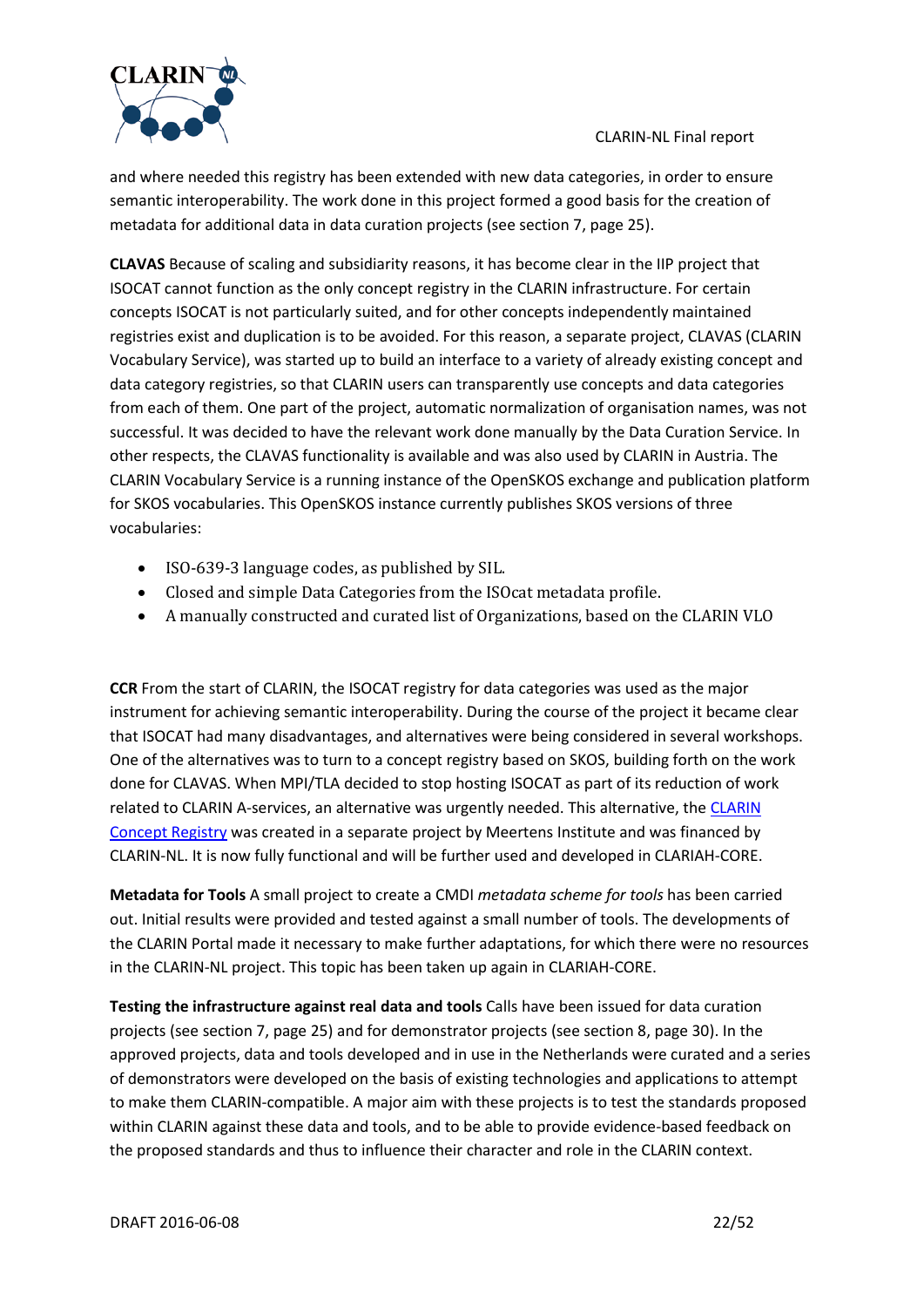

In each project metadata in accordance with CMDI has to be created and tested, making use of the experience gained and the tools developed in the Metadata project described above (page [21\)](#page-20-1). Each demonstrator project will create a demonstrator web application, in which a clear separation between user interface modules and core modules is made. An API has to be defined and documented for the core module. The user interface will make calls to the core module via this API. This will make it possible later to easily turn the core module into a web service. Some functionality was created directly as a web service.

All projects have to deliver a document describing the requirements the infrastructure should meet and or desirable features it should offer, and form input for the requirements and specifications of the CLARIN infrastructure.

In this way, the infrastructure under construction is constantly tested against data and tools that actually will be used by the researchers, and its design can be adapted to meet the relevant requirements and desirable features. These documents have provided us with a wide range of requirements, desiderata and recommendations. An analysis of these documents from the projects from the first two calls has been made and concomitant actions taken, as described in [Odijk 2011, Requirements and Desiderata]. Requirements and desiderata were formulated for technical subjects but also for IPR and ethical issues. Technical subjects addressed include ISOCAT, Web Services, Metadata, and to a lesser degree, standards, PIDs and search. The results of an analysis of the requirements and desiderata for projects from Call 3 and later has been taken into account in developing the proposal for CLARIAH-CORE.

### **Is the distributed nature of technical infrastructure indeed invisible to users?**

The Netherlands part of the CLARIN infrastructure is made visible to its targeted users through the CLARIN-NL Portal. This offers a single entry point, so that users do not have to worry where data are located or where software service are running. Faceted search leads the users to the desired data and applications, and hyperlinks bring them to the actual data and applications. The CLARIN-NL portal also brings users to the whole CLARIN infrastructure, e.g., to the Virtual Language Observatory (VLO), which makes the distributed nature of the infrastructure at the European level invisible. The VLO, which was originally created in the CLARIN preparatory project but has had several upgrades since is in a sense "too successful". It currently hosts over 880k metadata records but the faceted search offers only limited ways for searching in them. This is in part caused by lacking or badly represented metadata elements. The problems that VLO poses for actually finding data that one is interested in were known among the experts and were clearly documented in [Odijk 2014]. CLARIN ERUC has since worked on several improvements of VLO, and the Netherlands (in the CLARIAH-CORE project) and Austria are closely collaborating on further improvements, so that the VLO can properly serve the goal it is intended for.

### **Is the performance of the technical infrastructure sufficiently good?**

Initial versions of all ingredients for the technical infrastructure are available (tools, web services, web applications, infrastructure services) and are findable and accessible via the CLARIN-NL portal. Actual use is made of the services, in most cases satisfactorily, though some problems were

DRAFT 2016-06-08 23/52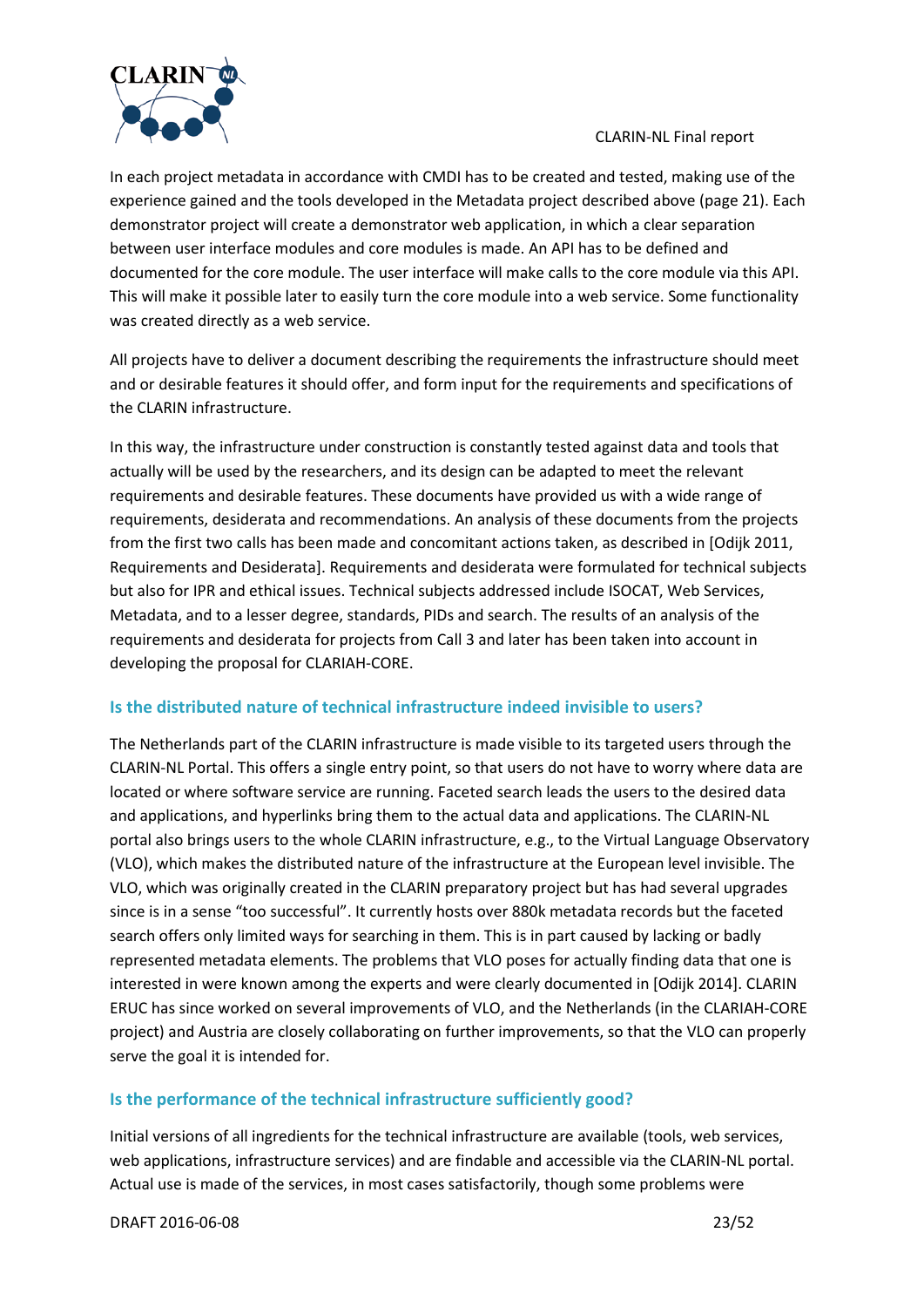

encountered with a small number of applications. For example, the TTNWW application was often down, and changes at SURFSara have made things worse. Performance issues arose with the search application OpenSONAR when twenty students worked on it at the same time and with particular types of queries (types that linguists, however, need very often). Many suggestions from actual users for additional functionality and improvements of the user interface were gathered (esp. for applications for search in linguistically annotated corpora). These issues have been taken up by CLARIAH-CORE, which is working (inter alia) on improved versions of PaQu, GrETEL and OpenSONAR.

Many ingredients work well (e.g. various demonstrators, Arbil tools, CMDI registry, ISOCAT ,the VLO, metadata search) though for some improvements of the interface have been suggested and metadata harmonisation will provide better results when browsing in the VLO or searching in metadata. Federated content search has been made available, but it so far has severe limitations, so that usage of resource-specific engines remains necessary. Federated Search will be taken up again in CLARIAH-CORE.

AAI has been implemented, but it was difficult to get every research organisation in the Netherlands to allow its employees and students access to the CLARIN Service Federation, not for technical reasons but for reasons of security and privacy policy.

Metadata for tools & services is still to be provided in a more systematic way. A CMDI core profile for web-services has been developed in collaboration with other European CLARIN partners, however more refinement is needed. Incorporation of the metadata for tools in the VLO, with dedicated facets, is highly desirable and has been taken up by CLARIAH-CORE.

Summarizing, a lot of functionality has been created, is available, and is actually used (in varying degrees). Most problems and suggestions for improvement are being addressed by CLARIAH-CORE.

# <span id="page-23-0"></span>**7 Data Infrastructure**

# **Are the data identified as "essential" included in the technical infrastructure?**

We have actually not identified specific data as "essential" at the beginning of the project, because we believed we were unable to do so. However, we have set up a number of activities that lead to inclusion of data that are actually needed and used by humanities researchers, which is of course an important criterion for identifying data as "essential". In addition, the data must meet the requirements stated in the long-term work plan and additional criteria set by the CLARIN-NL Board (e.g. genericity of the data, size of the user base, etc.).

We describe these activities here in more detail.

For the Data Infrastructure, a whole range of activities has been carried out.

First, a metadata infrastructure (CMDI), initiated in the CLARIN preparatory project, has been finalized and is in use. See the description of the Metadata project above (pag[e 21\)](#page-20-1).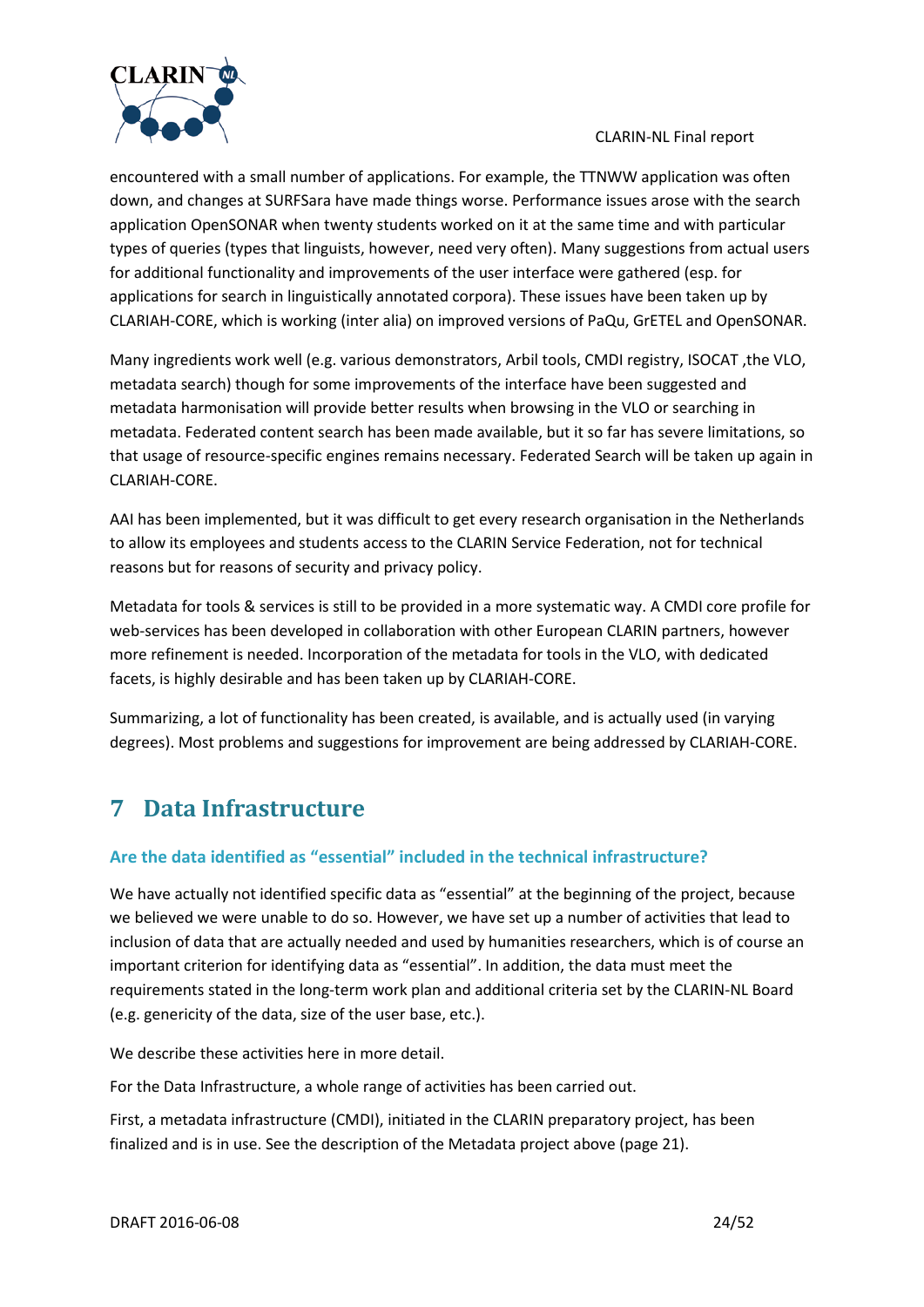

<span id="page-24-0"></span>Second, a whole range of data curation projects have been started up, based on project proposals for data curation.<sup>[9](#page-24-1)</sup> 21 pure data curation project proposals were submitted, 12 were approved and have been carried out or are currently running. In addition, many projects included a data curation component: 30 of such mixed projects were submitted and 16 were approved and have been carried out or are currently running. Open Calls were organized in which proposals for such projects could be submitted. The projects were relatively small (max 120k euro), and had a maximum lead-time of 1 year. The projects were required to involve a targeted user (a humanities researcher), and the projects had actually to be coordinated by a humanities researcher. These requirements ensure that data are curated that a humanities researcher is really interested in for his/her research, thus providing natural priorities in the selection of data to be curated. We refer to the fact book for a complete overview of these projects.

The goal was to cover language resources from various humanities disciplines, with an emphasis on linguistics. The following table provides an overview of the projects by discipline:<sup>[10](#page-24-2)</sup>

| Count of           | <b>Column Labels</b> |                |                    |  |  |
|--------------------|----------------------|----------------|--------------------|--|--|
| Project-Name       | yes                  |                |                    |  |  |
| Row Labels         | Data Curation        | Mixed          | <b>Grand Total</b> |  |  |
| History            | 1                    | 5              | 6                  |  |  |
| Linguistics        | 14                   | 16             | 30                 |  |  |
| Literary studies   | 2                    | 3              | 5                  |  |  |
| Religion studies   |                      | $\overline{2}$ | $\overline{2}$     |  |  |
| <b>Grand Total</b> | 17                   | 26             | 43                 |  |  |

Certain disciplines (e.g. philosophy, media studies, and culture studies) are lacking here but most are covered by demonstrator projects (see sectio[n 8\)](#page-29-0).

The following table specifies the subdisciplines covered for history, linguistics and literary studies.

| Count of Project-Name | <b>Column Labels</b> |       |                    |  |  |
|-----------------------|----------------------|-------|--------------------|--|--|
| <b>Row Labels</b>     | Data Curation        | Mixed | <b>Grand Total</b> |  |  |
| History               | 1                    | 5     | 6                  |  |  |
| History of WW2        |                      | 1     |                    |  |  |
| Mediaeval studies     |                      |       | 1                  |  |  |
| Naval history         |                      |       |                    |  |  |
| Oral history          | 1                    |       | 1                  |  |  |
| Parliamentary history |                      | 2     | 2                  |  |  |
| Linguistics           | 14                   | 16    | 30                 |  |  |
| Dialect studies       |                      | 1     | 1                  |  |  |

<span id="page-24-1"></span><sup>9</sup> An overview of these projects can be found in the CLARIN-NL Fact Book.

<span id="page-24-2"></span> $10$  A single project can deal with data that are relevant for multiple disciplines, and that has been taken into account in the numbers given.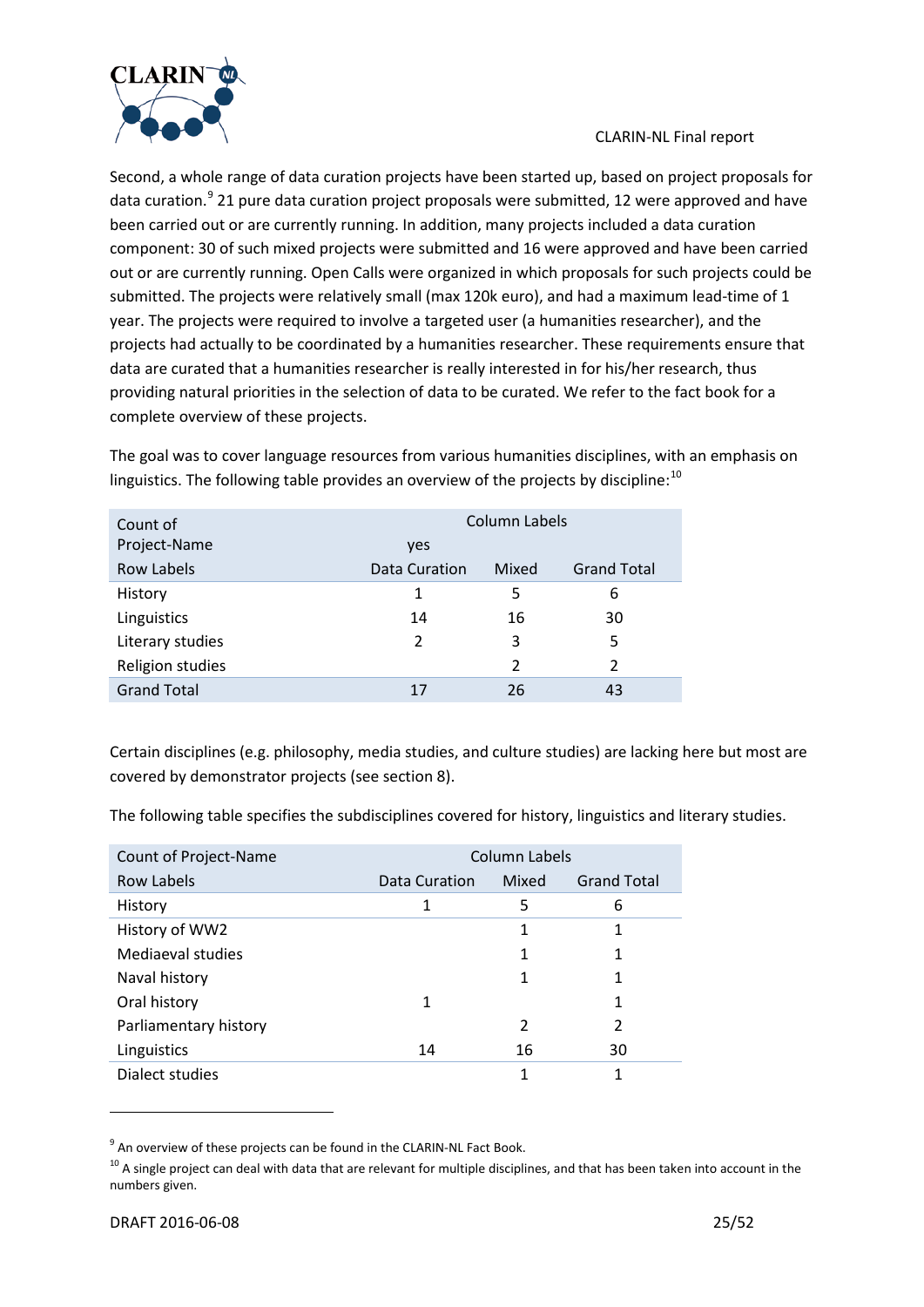

| Discourse studies             | 2            |                | 2              |
|-------------------------------|--------------|----------------|----------------|
| <b>Historical linguistics</b> | 2            | 1              | 3              |
| Language acquisition          | 1            | 2              | 3              |
| Language attrition            |              | 1              | $\mathbf{1}$   |
| Language Documentation        | 2            |                | $\overline{2}$ |
| Language typology             |              | 1              | $\mathbf{1}$   |
| Lexicography                  |              | 2              | 2              |
| Lexicology                    |              | 2              | 2              |
| Morphology                    | 1            | $\overline{2}$ | 3              |
| Phonetics                     | 1            |                | $\mathbf{1}$   |
| Second Language Acquisition   | $\mathbf{1}$ |                | $\mathbf{1}$   |
| Semantics                     |              | $\mathbf{1}$   | $\mathbf{1}$   |
| Sign language                 | 2            |                | 2              |
| Syntax                        | 2            | 3              | 5              |
| Literary studies              | 2            | 3              | 5              |
| Arthur novels                 |              | $\mathbf{1}$   | $\mathbf{1}$   |
| <b>Emblem Studies</b>         | $\mathbf{1}$ |                | $\mathbf{1}$   |
| Literary reception            |              | $\mathbf{1}$   | $\mathbf{1}$   |
| Mediaeval studies             |              | 1              | $\mathbf{1}$   |
| Song Studies                  | 1            |                | 1              |
| <b>Grand Total</b>            | 17           | 24             | 41             |

One can see that many subdisciplines of these three disciplines are covered.

The following table gives the count of the projects by medium/modality:

| Count of Project-Name |                | <b>Column Labels</b> |                    |
|-----------------------|----------------|----------------------|--------------------|
|                       | Data           |                      |                    |
| Row Labels            | Curation       | Mixed                | <b>Grand Total</b> |
| <b>Yes</b>            | 12             | 16                   | 28                 |
| Audio-visual          | $\overline{2}$ |                      | 2                  |
| Audio-visual + text   | 1              | 1                    | 2                  |
| Speech                | 2              |                      | $\overline{2}$     |
| Text                  | 7              | 15                   | 22                 |
| <b>Grand Total</b>    | 12             | 16                   | 28                 |

Not surprisingly, text is dominant but other media/modalities are covered as well and there are some multimodal projects.

Third, the Data Curation Service (DCS) has been set up. The DCS has created an inventory of projects that generated resource collections that are potentially eligible for curation. This has yielded a list of some 150 resources from around 350 projects. Some of these have been prioritized for curation, for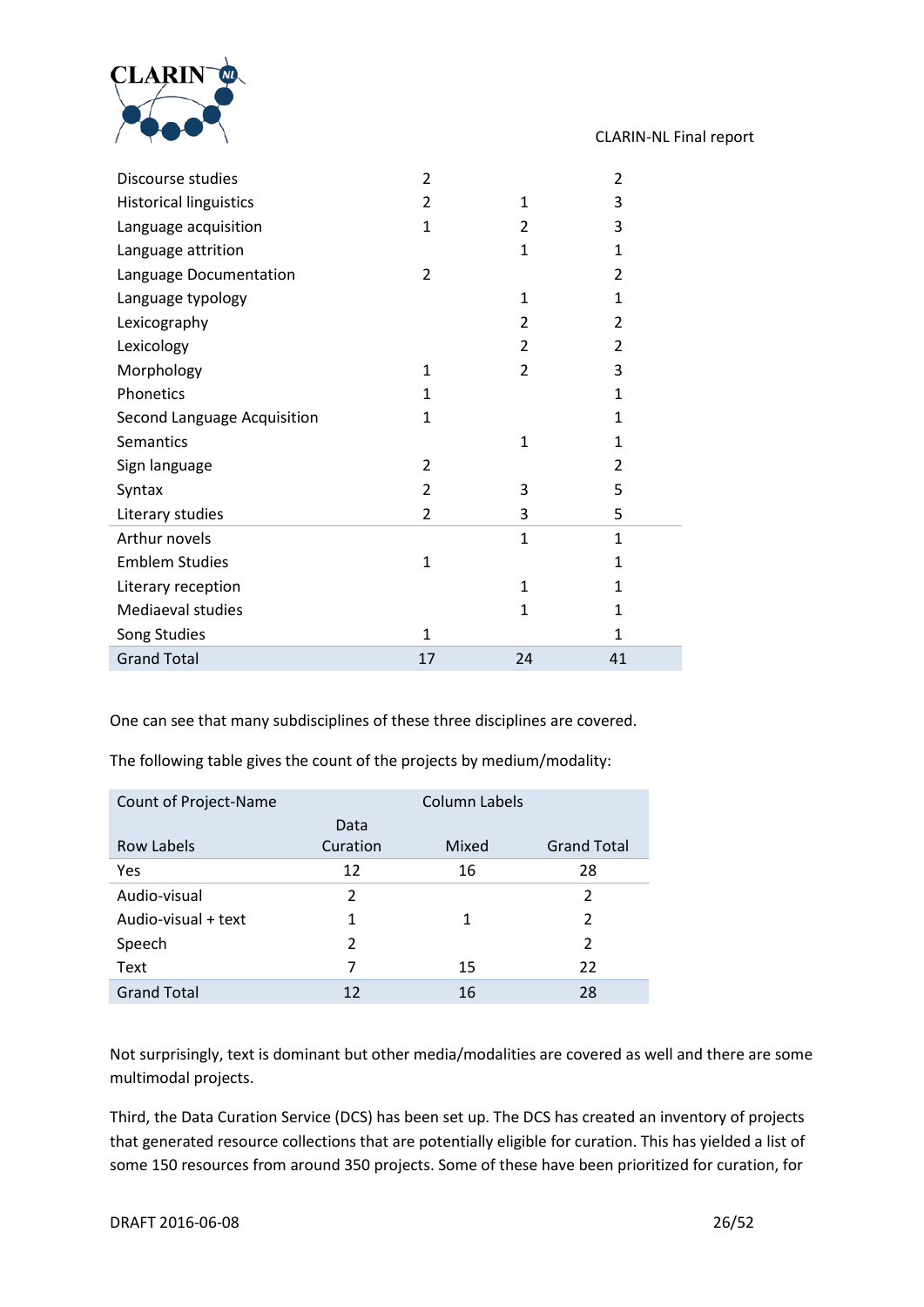



All in all, around 35 resources out of the 150 identified by the DCS will have been curated by the end of 2013, which is a good start but also makes clear that we are still far off from curating all resources identified by the DCS. In addition, the DCS list is not complete, and many more resources exist.

Fortunately, other projects make their contributions too, in particular the *Nederlab* project that focuses on historical Dutch data, especially text corpora. And an increasing number of research projects create their data directly in a CLARIN-compatible manner.

Resource descriptions can differ dramatically in granularity and, concomitantly, number. For example, the C-DSD project has made available some 243k CMDI metadata objects for the *Song Database*, while other projects just provide a single metadata object for a big resource.

Fourth, as mentioned above (page [21\)](#page-20-0), a range of independent data providers have, upon our invitation, expressed their willingness to make their data available in a CLARIN-compatible manner. They made available a significant range of resources:

| Data Provider         | #                           | Unit             |
|-----------------------|-----------------------------|------------------|
| National Library (KB) | 2 million (and              | Metadata objects |
|                       | 16 million in the pipeline) |                  |
| NISV (NIBG)           | 46,156                      | Metadata objects |
| <b>DBNL</b>           | >3,000                      | Editions         |
| <b>UBU</b>            | 64,641                      | Metadata objects |

Fifth, the CLARIN centres are working on making all their existing resources and resource descriptions available in a CLARIN-compatible manner, as part of their activities for certification as a CLARINcentre. For example, MPI has converted all its IMDI metadata records to CMDI. Th[e Virtual Language](http://catalog.clarin.eu/vlo/)  [Observatory \(VLO\)](http://catalog.clarin.eu/vlo/) contains at least 377k<sup>[11](#page-26-0)</sup> metadata objects for resources created in the CLARIN-NL project.<sup>[12](#page-26-1)</sup>

Fortunately, for most of the data from the HLT Agency (which moved from INL to DLU and now back again to INL/INT), among which many data from the STEVIN programme have, metadata that are visible in VLO.

Summarizing, many data that have proven important to research hers and are actually used in research have been made visible and available in the CLARIN infrastructure. Many other data are still lacking. Some of them will be addressed by CLARIAH-CORE, and by research projects that need these

<span id="page-26-0"></span><sup>&</sup>lt;sup>11</sup> See<http://catalog.clarin.eu/vlo/?fq=nationalProject:CLARIN-NL> measurement date: 2016-04-27

<span id="page-26-1"></span> $12$  This number is most probably an underestimation, since not all metadata are properly marked as coming from the CLARIN-NL project and important metadata sets (e.g. from the National Library) are not yet included in VLO.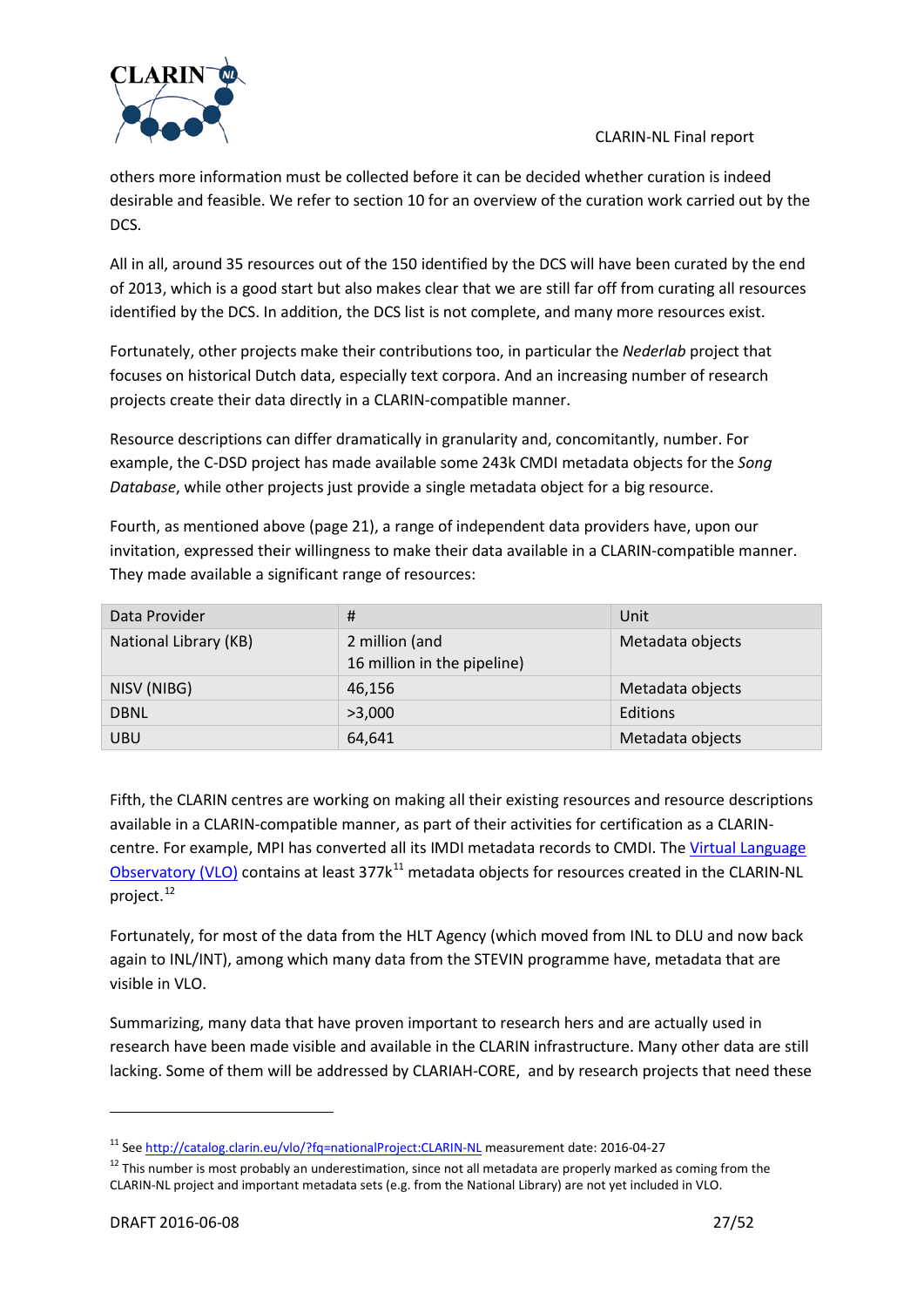

data. The data that have been included or are at the point of being included arguably contain the *essential* data, since the selection has in part been driven by researchers, and in part consists of data available via data providers already operating before the start of the CLARIN-NL project.

# **Can they be easily found and accessed by users, and are they properly documented?**

The data are currently visible and accessible to the users in two ways:

- Via the *[Virtual Language Observatory](http://www.clarin.eu/vlo),* with inter alia a faceted browser for language resources in which one can search via a variety of facets, including language, collection, resource type, genre, national project, and others; geographical access to the "Virtual Language World" via Google Maps; and access to the [CLARIN LRT Inventory](http://lrt.clarin.eu/inventory)<sup>[13](#page-27-0)</sup>, an earlier data and tools overview which will slowly be deprecated in favour of the VLO.
- Via the [metadata search engine](http://www.meertens.knaw.nl/cmdi/search) created at the Meertens Institute (see page [18\)](#page-17-0) capable of ingesting diverse CMDI metadata records and harmonizing the metadata fields through the ISOcat Data Category Registry.

In this way, both browsing and searching in metadata records is offered. Actual usage of the VLO has shown, as described above, that the overwhelming number of metadata records, the highly varying quality of the metadata, the highly varying granularity of the metadata, and the limited number of facets one can use for search do not make it easy to find the data one is interested in, especially of these data are not known yet to the user and must (so to speak) be 'discovered' [Odijk 2014]. These issues are well-known and CLARIN ERIC, CLARIAH-CORE and CLARIAH Austria are actively addressing these issues.

All resources are well-documented in the sense that they have been assigned CMDI metadata, which is a prerequisite for being visible via the VLO and the metadata search engine. In data curation projects, further documentation has been brought to a proper level where this was needed. For most legacy data that were already in CLARIN-supported standard formats, the legacy documentation is available. For most of the data, the associated documentation is of a high level since the data were produced in dedicated projects.

# **Have NL-specific IPR issues been adequately dealt with? Have procedures been defined to deal with IPR issues for new data?**

We have initially focused on data and tools for which there were no IPR-issues. Settlement of IPRissues was a pre-requisite for data curation and demonstrator projects, and we have rejected some projects because they did not meet this requirement. For some projects, new agreements have been concluded with participants in the recordings to ensure reuse of the data by the CLARIN research community.

We intentionally focused on data and tools without IPR-issues for a number of reasons. First, our initial focus was on technical issues around making data and tools CLARIN-compliant, and we wanted

<span id="page-27-0"></span><sup>13</sup> <http://lrt.clarin.eu/inventory>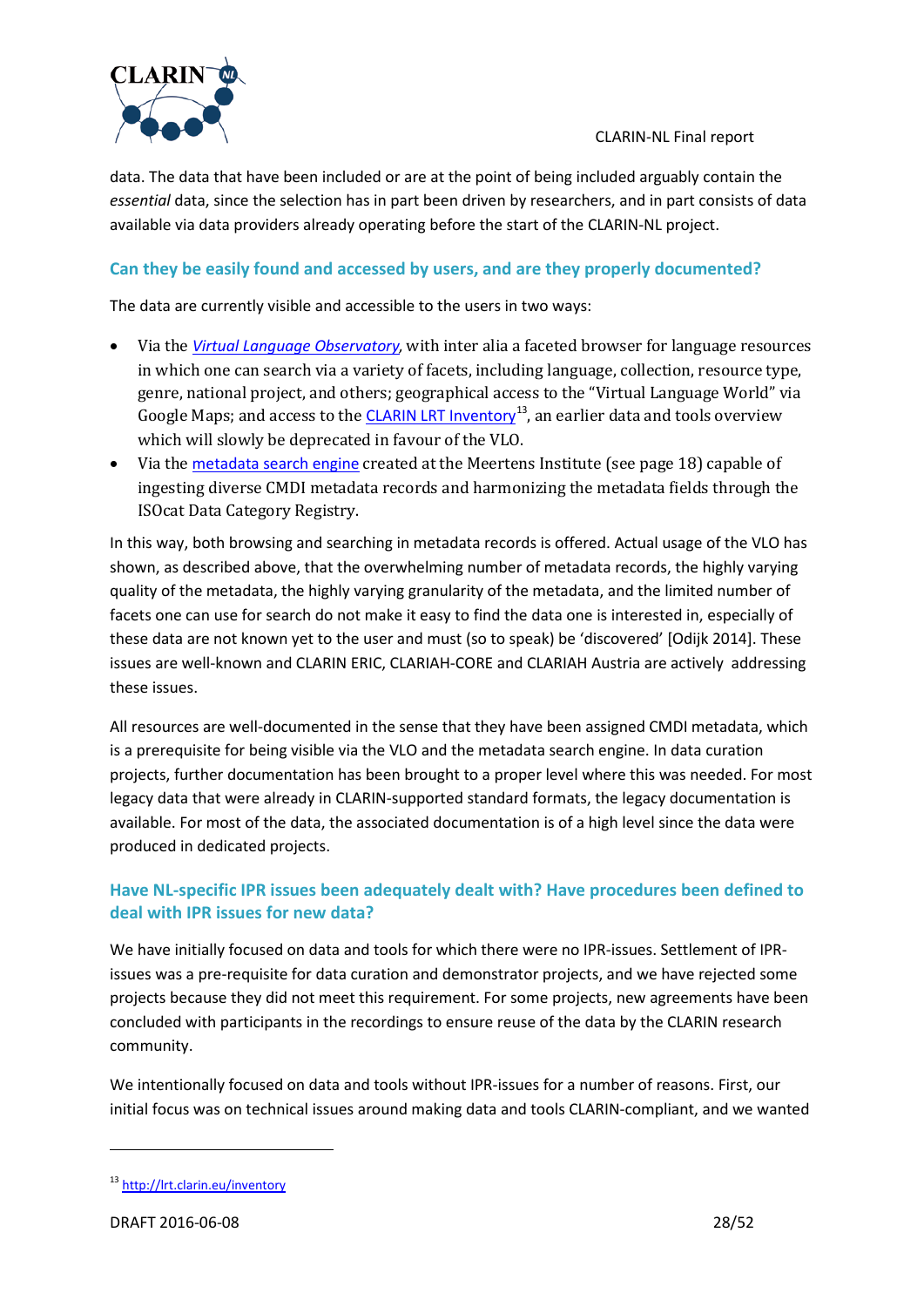

to invest effort only in data and tools of which we were sure in advance that they could be made available to the CLARIN research committee. Second, when we started, the CLARIN preparatory project had not finished yet, and we first wanted to await the conclusions and recommendations of the IPR work package of this project. Third, for many data and tools for the Dutch language IPR issues had been settled in the STEVIN programme, so the problem was less urgent.

In this way, we have so far (almost) avoided having to deal with IPR issues. Nevertheless, CLARIN-NL has formulated its policy with regard to IPR, and promotes Open Access, with specific provisions to cater for the interests of individual researchers (e.g. allowing delayed publication of data).<sup>[14](#page-28-0)</sup>

However, this policy does not solve problems with legacy data. Some examples of this came up during the project. NIBG makes its data available under the "Academia"-license, which is a paid license between NIBG and academic organisations in the Netherlands. We also allowed that NIBG does this in the CLARIN-context. Not all academic organisations have such a license, and access so far is restricted to organisations in the Netherlands. So these data are not available to the whole CLARIN research community, a situation that is not desirable. This problem, and others are coming up in CLARIAH-CORE as well and are being addressed there. Other concrete examples exist in the context of the data curation service (see sectio[n 10,](#page-39-0) page [40\)](#page-39-1), and in the Cornetto-LMF-RDF project. The latter deals with a lexico-semantic resource that includes data from a commercial party (Van Dale). In principle, IPR issues were properly taken care of here, but Van Dale has decided to stop the licensing contract after the Cornetto-LMF-RDF project had already started. For this case, a project has been started up (financed with remaining STEVIN funding) to replace the Van Dale data by public data, so that the IPR-issues vanish and the dependency on unreliable and unstable commercial organisations is avoided. However, the coverage of the new resource [\(Open Dutch WordNet\)](http://wordpress.let.vupr.nl/odwn/) is not as good as the original source which contains the Van Dale data.

Ethical issues have played a role with regard to certain data. It mainly involves the issue of the identifiability of participants in recordings. In metadata, the problem has been solved by having two sets of metadata: anonymized metadata that are public, and non-anonymized metadata that are accessible only after special permission. In the actual data, identifiability cannot be avoided, but researchers have to sign a specific license before they can get access to the data.

# **Are there guidelines and procedures in place as well as supporting tools to easily incorporate new data into the infrastructure?**

All centres have clear guidelines and procedures to incorporate new data into the infrastructure, in particular MPI and DANS. These procedures are supported by (partially) automated ingestion software[, LAMUS](http://tla.mpi.nl/tools/tla-tools/lamus/) in the case of MPI/TLA and **[EASY](https://easy.dans.knaw.nl/ui/home)** in the case of DANS. After MPI decided to reduce its activities and support for LAMUS fell away, the organisations united in TLA started developing a light-weight alternative to LAMUS called FLAT (Fedora Language Archiving Tool). As part of this effort, Meertens has carried out a pre-study for this financed by CLARIN-NL (MDF subproject).

<span id="page-28-0"></span><sup>14</sup> <http://www.clarin.nl/file/19039> (in Dutch)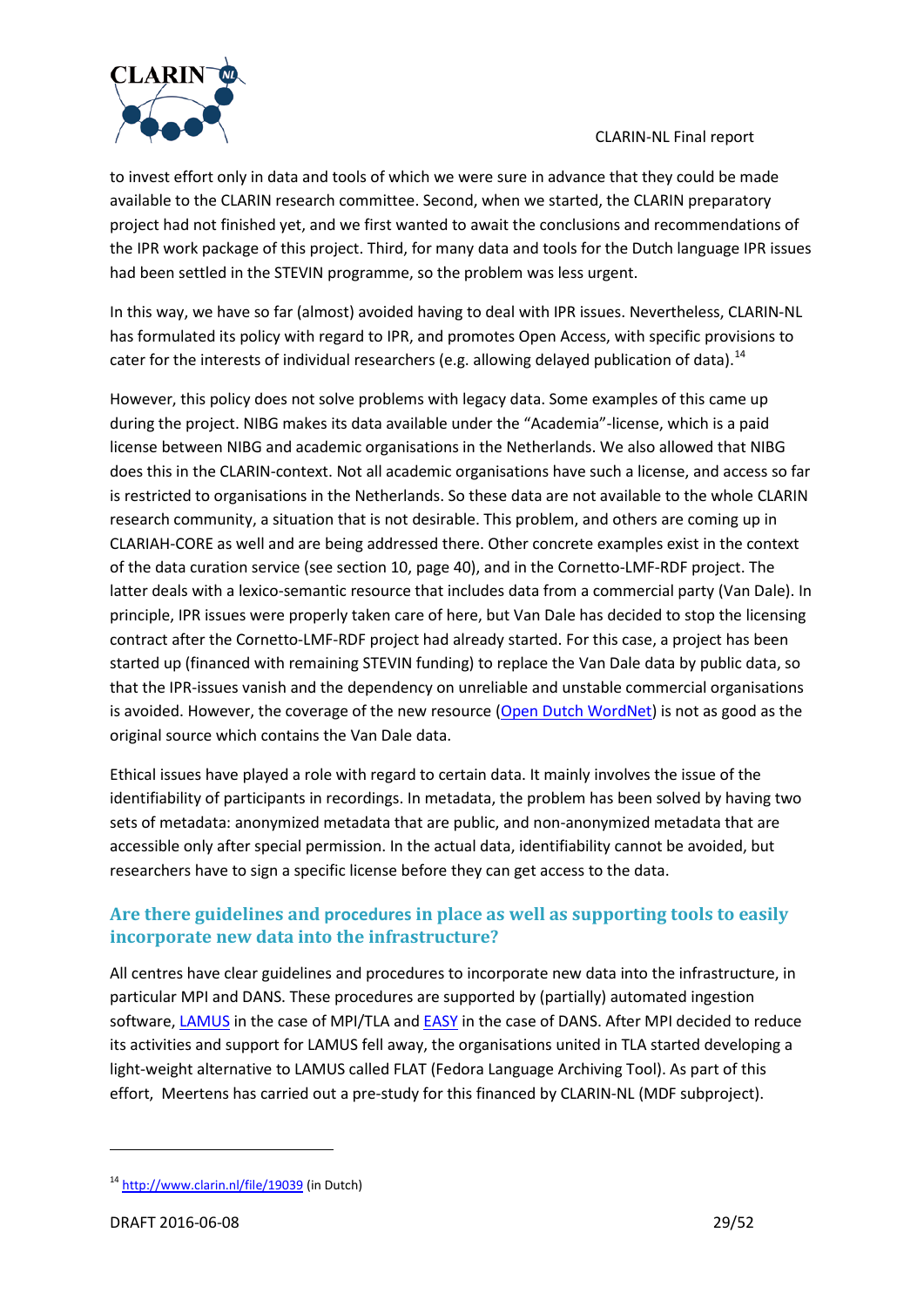

# <span id="page-29-0"></span>**8 Language technology infrastructure**

### **Have the tools and services identified as "essential" been included into the technical infrastructure?**

On the one hand we have identified a specific set of tools developed in the STEVIN programme as "essential", and set up a project (in cooperation with Flanders) to include them in the CLARIN infrastructure.

On the other hand we have adopted the same strategy as with the Data Infrastructure: we have set up calls for proposals for demonstrator projects from which we selected projects dealing with language technology that was proposed by a humanities researcher and that he/she actually needs or uses, and that meets requirements stated in the long term work plan and additional criteria set by the CLARIN-NL Board (e.g. genericity of the technology, size of the user base, etc.).

For setting up the language technology infrastructure, a range of activities have been carried out. We list them here and describe them in more detail below:

- [Demonstrator projects](#page-29-1)
- [CKCC project](#page-29-2)
- [TTNWW project](#page-30-0), in which existing language and speech technology components have been converted to web services in a workflow system. See also section [5.](#page-6-0)

We discuss these activities one by one in more detail below. Statistics on these projects will be presented after these individual descriptions, since the statistics have been calculated on the whole set of projects.

<span id="page-29-1"></span>**Demonstrator Projects** We have issued several calls for demonstrator projects. In response to these calls, 29 project proposals were submitted for demonstrator projects, out of which 19 could be awarded funding. In addition, 30 mixed demonstrator and data curation projects were submitted, out of which 16 could be awarded funding. Open Calls were organized in which proposals for such projects could be submitted. Two projects were initiated directly by the CLARIN-NL executive board (OpenCGN and CorpusSearchWeb). The projects were relatively small (max 120k euro), and had a maximum lead-time of 1 year. We refer to the fact book for a complete overview of these projects. One of these projects, the CKCC project, had a special character and is therefore described separately here.

<span id="page-29-2"></span>**CKCC-project** The CKCC project (*Circulation of Knowledge and Learned Practices in the 17th-century Dutch Republic*, 'Geleerdenbrievenproject ') is an independently financed (NWO) project that is carried out by a consortium of Dutch institutes. It investigates, on the basis of a corpus of 20,000 letters of scientists from the 17th century in the Dutch Republic and using language technology, the research question of how knowledge circulated in the 17<sup>th</sup> century. It was selected in the CLARIN-EU call for humanities and social sciences projects as the project proposal that "[would] best demonstrate the use of LRT and would show the potential of a research infrastructure in the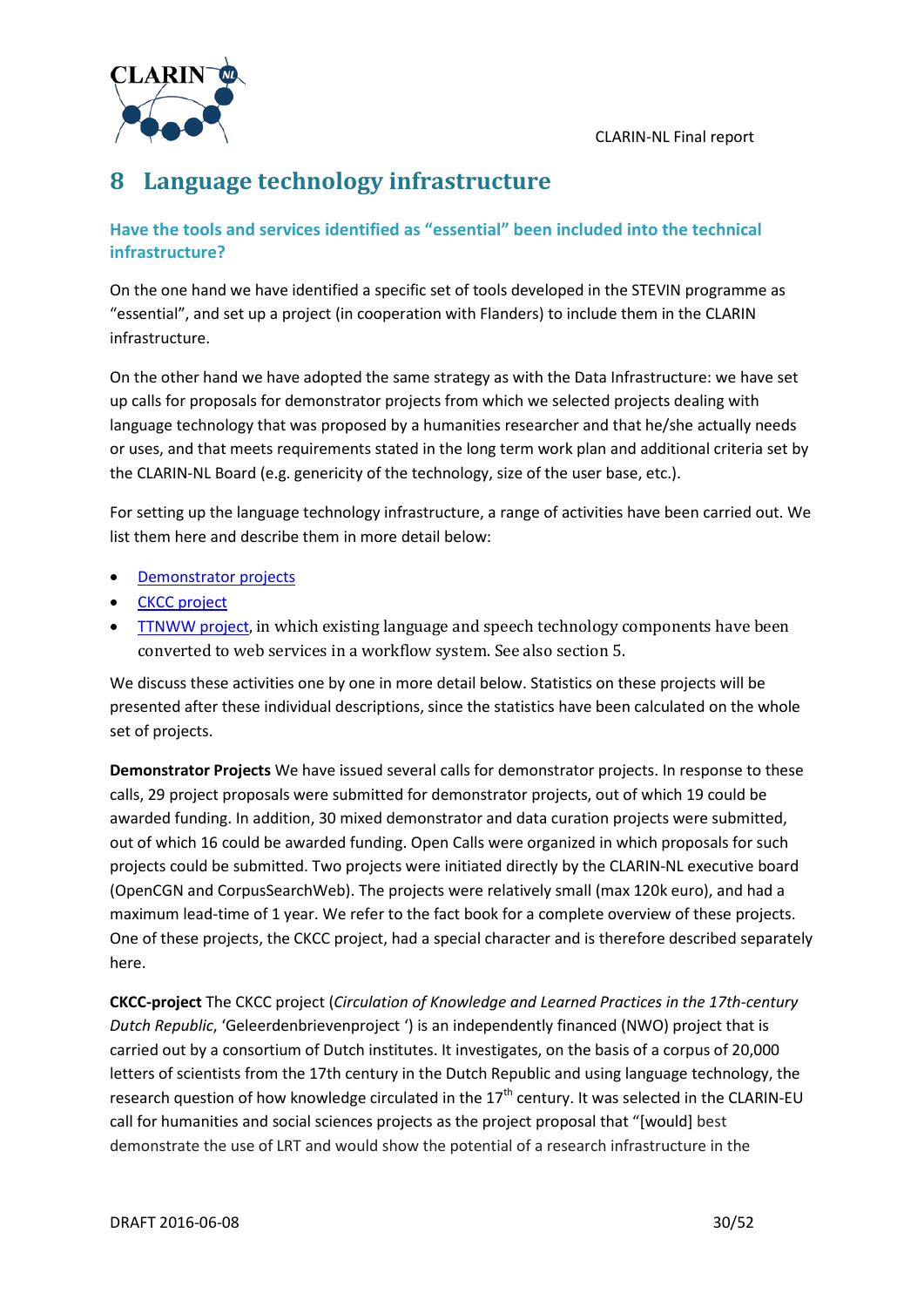

humanities" [\(CLARIN Newsletter 6, p.](http://www.clarin.eu/files/cnl06_web_0.pdf) 3).<sup>[15](#page-30-1)</sup> It has received funding from CLARIN-NL to apply language technology in the project (esp. part of speech tagging) and to make their results CLARIN-compatible. The project is about to finish.

<span id="page-30-0"></span>**TTNWW project** Components from the previous projects in the area of text and speech analysis have been converted to web services and combined in standard workflows using the Taverna workflow engine. A front end has been provided allowing users to upload text or speech files and invoke specific tasks from a temporary workspace. All intermediate and end results are stored back into the user's workspace for further inspection. The application can be found at: [http://yago.meertens.knaw.nl/apache/TTNWW/.](http://yago.meertens.knaw.nl/apache/TTNWW/) We discuss the goals of the TTNWW project and their status one by one.

**TTNWW Goal 1** The original goal of the project was to include existing components from, amongst others, the [CGN](http://lands.let.ru.nl/cgn/)<sup>[16](#page-30-2)</sup> an[d STEVIN](http://taalunieversum.org/archief/taal/technologie/stevin/)<sup>[17](#page-30-3)</sup> projects as web services into a workflow system. This should be running on servers of recognized CLARIN centres. The system should provide facilities for HSS researchers with little or no technical background. These facilities should enable them to answer research questions better or more easily and provide opportunities to propose new types of research questions, that is, research questions that could previously not or not effectively be answered.

**Adapted Goal** Two problems arose during the project:

- During the course of the project it became clear that hosting of the web services in dedicated CLARIN centres became an expensive exercise that had not been taken into account into the original project proposal. To accommodate for this, a separate project was launched to investigate the possibilities of hosting the web services in a cloud environment provided through the BigGrid project. The goal of this was twofold: first to gain experience with operating the workflow system and web services from within a cloud environment and secondly to test out the initial principles of dynamic service deployment. The latter goal was inspired by the realization that these types of web services would not need to be operational 24/7, and would only periodically be used. Dynamic service deployment, where a server is only instantiated when requested could provide a lower footprint of the necessary server capacity. While the principles of this approach were successfully tested the current set up of the project relies on continuously available servers, mostly from within a cloud environment.
- Conversion of previously created standalone applications to web services has proven to be a major step by some participants. To make this easier the **Computational Linguistics Application** [Mediator \(CLAM\)](http://proycon.github.io/clam/)<sup>[18](#page-30-4)</sup> was promoted through the project allowing technology providers to more easily convert their applications to RESTful web services.

**Status:** All components from the project have successfully been converted to web services, either with the help of CLAM or otherwise. Most text analysis services are running in a cloud environment

<span id="page-30-1"></span><sup>&</sup>lt;sup>15</sup> See the CLARIN Newsletter 6[: http://www.clarin.eu/files/cnl06\\_web.pdf](http://www.clarin.eu/files/cnl06_web.pdf)

<span id="page-30-2"></span><sup>16</sup> Corpus Gesproken Nederlands (Spoken Dutch Corpus) http://lands.let.ru.nl/c

<span id="page-30-3"></span><sup>17</sup> <http://taalunieversum.org/archief/taal/technologie/stevin/>

<span id="page-30-4"></span><sup>18</sup> <http://proycon.github.io/clam/>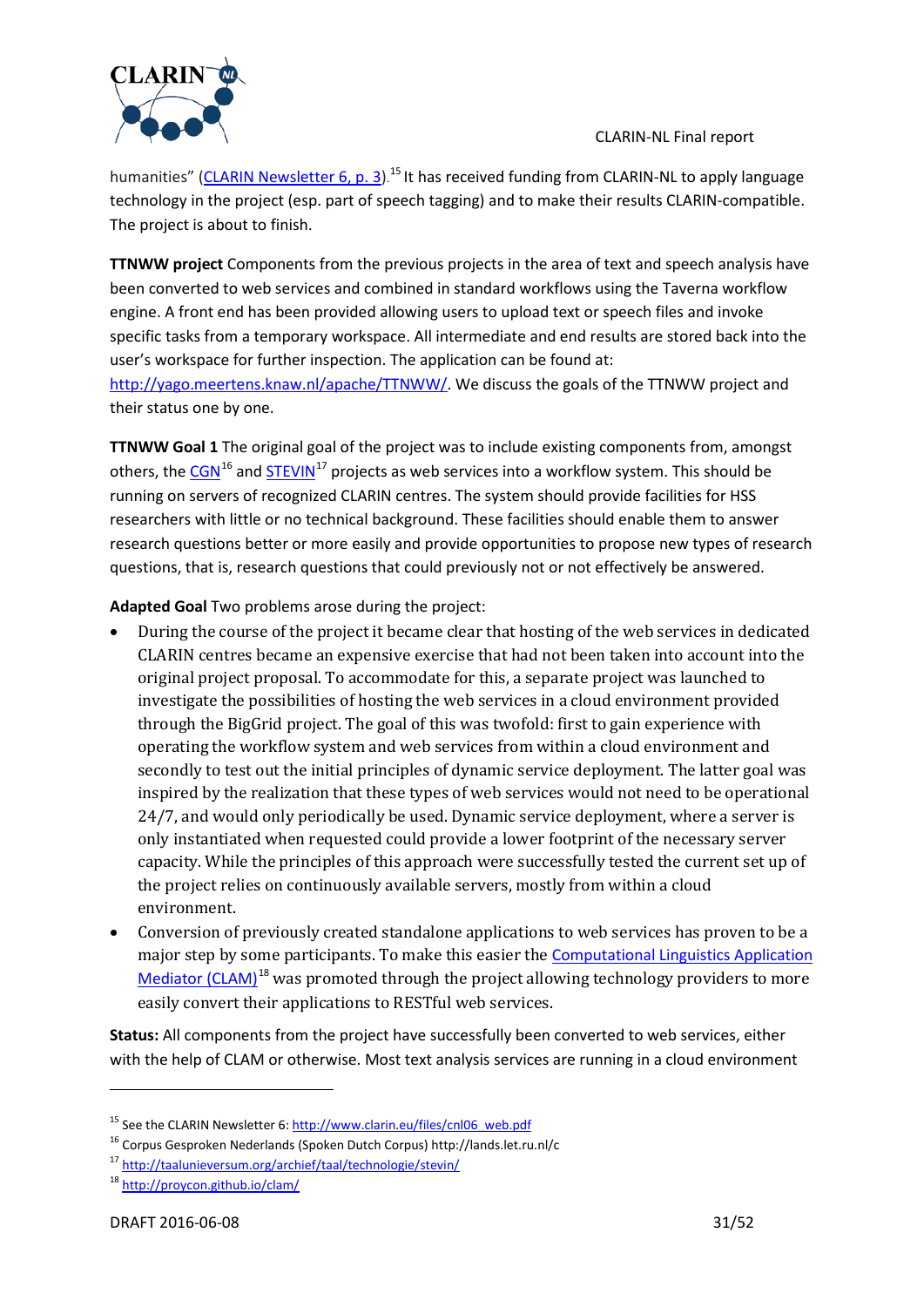

under the control of the Meertens Institute. Speech recognition services are currently still under control of the respective technology providers and run on their servers, mostly to allow them to monitor the performance of these services.

| <b>CLARIN</b>       | <b>TTNWW</b>                 | <b>TST Tools voor het</b><br><b>Nederlands als</b><br>Wabenndone in |                                                 |                          |
|---------------------|------------------------------|---------------------------------------------------------------------|-------------------------------------------------|--------------------------|
|                     | Help<br>File<br><b>Tools</b> |                                                                     |                                                 |                          |
| Workspace Processes | Text<br>Audio                | <b>Spelling variation</b><br>Tagging<br>Parsing                     |                                                 |                          |
| 00002.txt           |                              | Named Entity Recognition                                            | <b>Details</b>                                  |                          |
|                     |                              | Semantische rollen                                                  | lame:                                           | 00002.txt                |
|                     |                              |                                                                     | Creation date:                                  | Tue May 14 10:12:35 CEST |
|                     |                              |                                                                     | File size:                                      | 114                      |
|                     |                              |                                                                     | Originator:                                     | user upload              |
|                     |                              |                                                                     | ■ J. Download                                   |                          |
|                     |                              |                                                                     | Dit is een test voor Frog.                      |                          |
|                     |                              |                                                                     | Laten we kijken hoe hij omgaagn met paragrafen. |                          |
|                     |                              |                                                                     | An dan nog eenthe om het af te leren.           |                          |
|                     |                              |                                                                     |                                                 |                          |
|                     |                              |                                                                     |                                                 |                          |
|                     |                              | <b>Upload file</b><br>Remove                                        |                                                 |                          |

Taverna has been used as a workflow system. The desktop version has been used for development of the workflows, connecting the web services. For the production environment the server version of Taverna is used. One drawback of this approach is that the Taverna server version does not provide advanced support for process monitoring and fail over options. This proves to be a disadvantage at times where requested services are temporarily unavailable.

The workflows that have been created all target specific tasks, such as orthographic normalisation, part of speech tagging, parsing, named entity recognition, semantic annotation and speech transcription. These tasks have been combined in an easy to use user interface where the user uploads his/her data and selects the workflow to perform from a pull down menu.

The main technical goal has been achieved. The application is available since 2013, has actually been used, but in part due to external circumstances it has often been down, and new hardware and software choices at SURFSara require a reimplementation of certain parts, which will be taken up in CLARIAH-CORE. It enables HSS researchers to enrich textual and speech data with rich linguistic annotations. But that is only a first step. The next thing a researcher would want to do is search in these data for these linguistic annotations, and that is functionality TTNWW does not offer. The existing applications for search in linguistically annotated corpora originally allowed search in precompiled corpora only. In order to solve this problem, new subprojects were started for extending search applications with functionality to upload one's own enriched corpus and search in that corpus. This has been done for the Groningen [LASSY Word Relations Search Application,](http://portal.clarin.nl/node/1966) resulting in the [PaQu](http://portal.clarin.nl/node/4182) application, and for the [Corpus Hedendaags Nederlands application,](http://corpushedendaagsnederlands.inl.nl/) resulting in the [Autosearch](http://portal.clarin.nl/node/4222) application. It was requested for the GrETEL application, but no (human) resources were available to carry out the work. This functionality is being added in the CLARIAH-CORE project. The combination of TTNWW and these search applications that allow a researcher to upload one's own corpus enables linguistic research of various kinds, e.g. the type of research described by [Odijk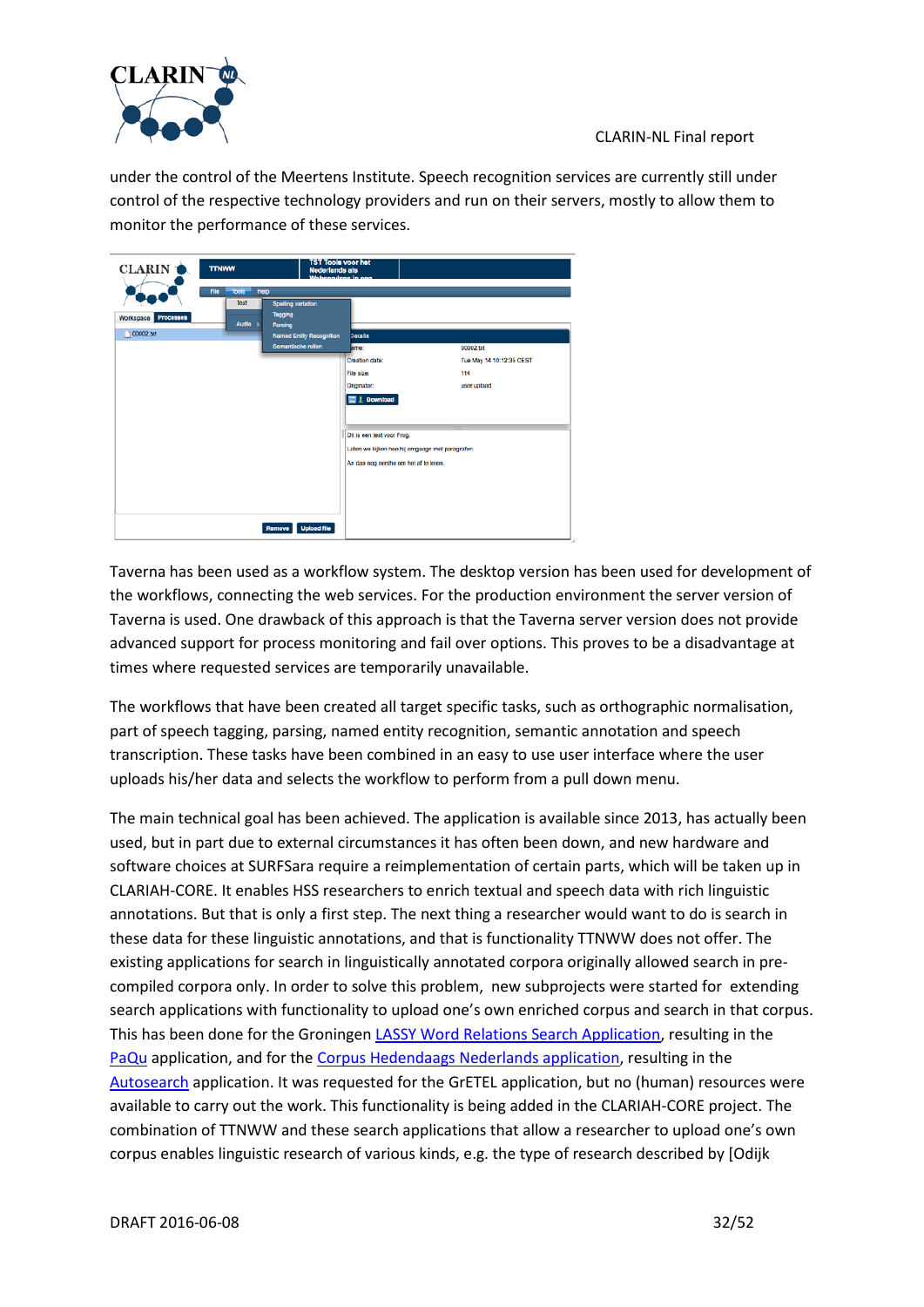

2015]. This functionality is also used in an UU-internal project called *Anncor* for enriching various language acquisition databases with syntactic annotations.

**Other considerations** Within the German CLARIN D-SPIN project the WebLicht environment has been developed to include web services in a workflow engine. The approach taken in the WebLicht project is however slightly different from the approach taken in this project. While the WebLicht project originally intended to provide users with the possibility to construct and execute their own workflows, different user groups, i.e. developers and end users, handle construction and execution steps in the TTNWW set up. The difference in approach was grounded in two main considerations; firstly it was not expected that the intended end users, HSS researchers with little or no technical background, would be willing or interested in constructing workflows themselves. Another consideration is that the workflow execution engine itself remains completely hidden from the end user. This makes it possible to replace the workflow execution engine in the architecture without affecting the end user experience, creating additional technical flexibility. Workflows themselves would also need to be redefined if a different workflow definition language is used but this also remains hidden from the end user's view.

**TTNWW Goal 2** An important goal of the project was to promote commonly used, *de facto* standards for data formats, tools interfaces and protocols within the CLARIN community, and to compare these with proposed standards within CLARIN. Through this action the notion of CLARIN compatibility, under development within the CLARIN community, was to be reinforced and further extended.

**Status** During the project, *[Folia](http://proycon.github.io/folia/)* emerged as a *de facto* standard for linguistically annotated corpora. It was adopted for most annotation types in the annotated text corpora in the TTNWW project, and also used in various other CLARIN-NL subprojects (e.g. VU-DNC). However, for the annotation of syntactic parses of sentences the *[Lassy](http://www.let.rug.nl/%7Evannoord/Lassy/)* format has remained. In the CLARIAH project, FoliA is being extended so that it can also accommodate Lassy-style annotations and convert from Folia to the Lassy format. Folia has also been used in independent projects that created linguistically annotated data (e.g. [Basilex\)](http://tst-centrale.org/nl/tst-materialen/corpora/basilex-corpus-detail). It is to be expected that Folia will continue to be the most important format for linguistically annotated corpora in the Netherlands and Flanders in the coming decades.

With respect to tool interaction interfaces, most participants have opted to use CLAM to wrap their tools. The interaction pattern associated with this wrapper provides predictable and easy to use interface behaviour for web service interaction as well as a standalone user interface option. Some problems appear to be associated with the processing of large (audio) files, but these remain under investigation.

Though full convergence onto a single CLARIN-NL linguistic annotation standard did not prove to be attainable, the project has seen a strong convergence of all participants onto the *Folia* and *Lassy* as *de facto* standards. However, the formats used are so far limited to linguistic annotation of Dutch language text corpora and in use in the Netherlands and Flanders, but not beyond.

**Other considerations** From an international perspective a number of linguistic annotation standard proposals have been submitted. Through ISO's TC37 the Linguistic Annotation Framework (LAF), Morphosyntactic Annotation Framework (MAF) and Semantic Annotation Framework( SemAF) a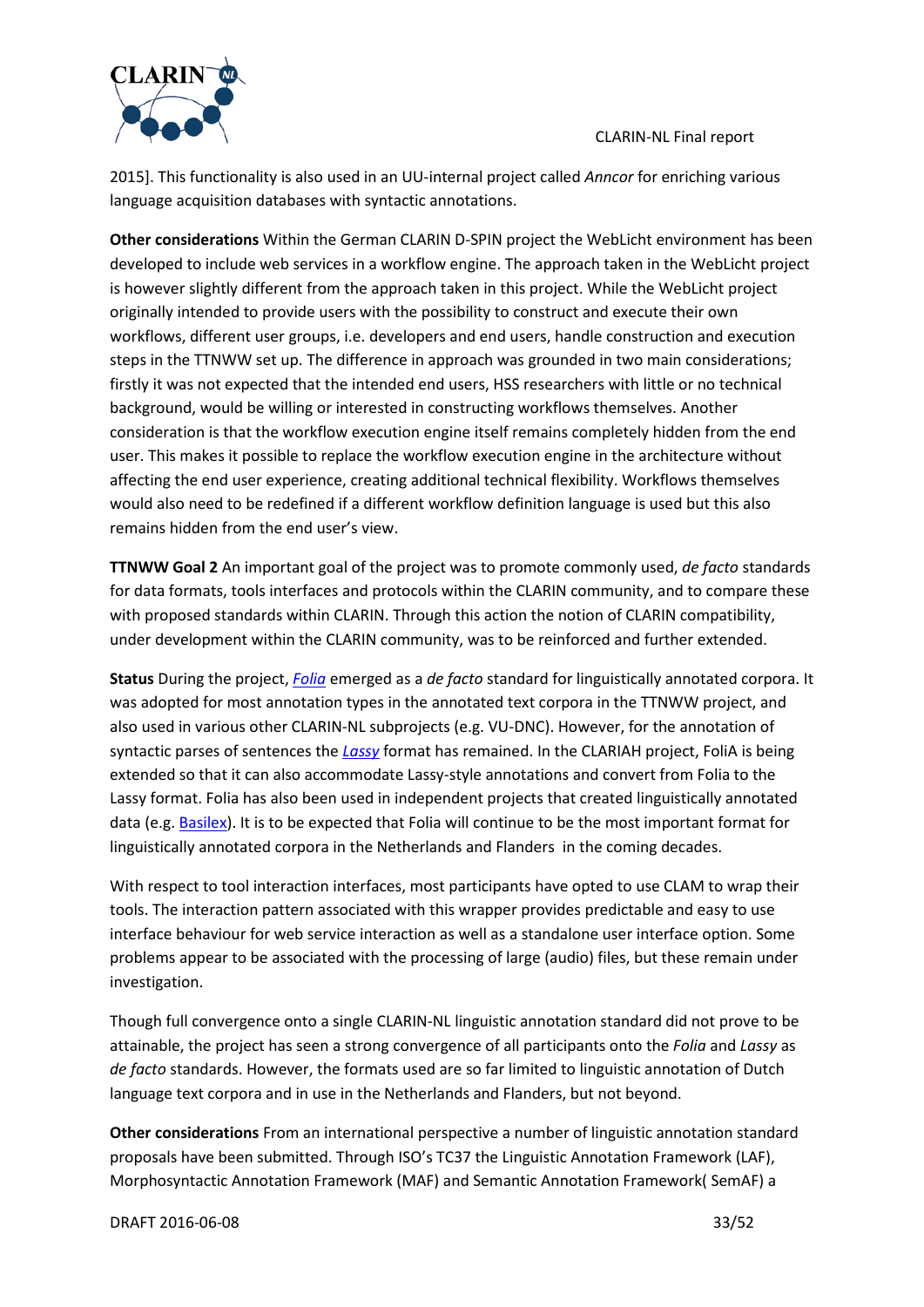

raised awareness towards the need for standardization has been achieved. Within the CLARIN EU context the German D-SPIN project has positioned their Text Corpus Format(TCF) as a contribution towards this.

### **Statistics on the Language Technology projects**

The distribution of the language technology projects over disciplines is as follows:

| Count of           |              | Column Labels  |                    |
|--------------------|--------------|----------------|--------------------|
| Project-Name       | yes          |                |                    |
| <b>Row Labels</b>  | Demonstrator | Mixed          | <b>Grand Total</b> |
| Archaeology        | 1            |                | 1                  |
| General            | 4            |                | 4                  |
| History            | 6            | 5              | 11                 |
| Linguistics        | 18           | 16             | 34                 |
| Literary studies   | 2            | 3              | 5                  |
| Media Studies      | 1            |                | 1                  |
| Philosophy         | 1            |                | 1                  |
| Religion studies   |              | $\overline{2}$ | 2                  |
| <b>Grand Total</b> | 31           | 26             | 59                 |

This is a good distribution in the various humanities disciplines, with again, as with the data curation projects, linguistics and history represented best.

The following (language) technologies played a role in these projects:

| Count of Project-Name             | <b>Column Labels</b> |       |                    |  |  |
|-----------------------------------|----------------------|-------|--------------------|--|--|
| <b>Row Labels</b>                 | Demonstrator         | Mixed | <b>Grand Total</b> |  |  |
| yes                               | 44                   | 19    | 63                 |  |  |
| Annotation                        | 1                    |       | 1                  |  |  |
| Diarisation                       | 1                    |       | 1                  |  |  |
| Lemmatization                     | 2                    |       | $\overline{2}$     |  |  |
| Machine translation               | 1                    |       | 1                  |  |  |
| Multilingual interface            | 1                    |       | 1                  |  |  |
| Multiword identification          | 1                    |       | 1                  |  |  |
| Named entity recognition          | 2                    |       | $\overline{2}$     |  |  |
| Network analysis                  | 1                    |       | 1                  |  |  |
| Optical character recognition     | 1                    |       | 1                  |  |  |
| Orthography normalization         | 2                    |       | 2                  |  |  |
| Part of speech tagging            | 4                    | 1     | 5                  |  |  |
| Phonetic distance technology      | 1                    |       | 1                  |  |  |
| Referring to time-based resources | 1                    |       | 1                  |  |  |
| Search                            | 7                    | 15    | 22                 |  |  |
| Semantic annotation               | 1                    |       | 1                  |  |  |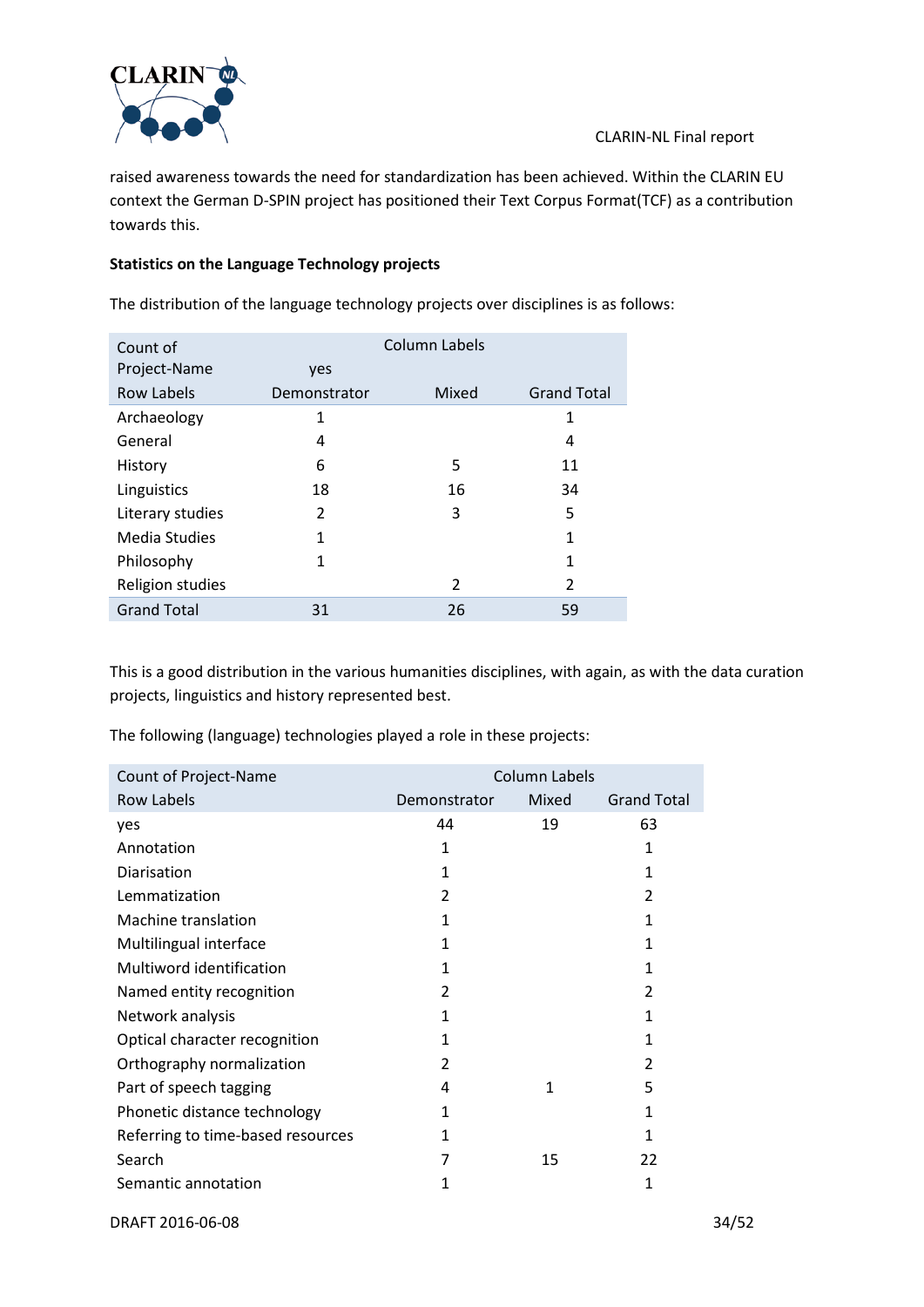

| Speech alignment   |    |    |    |
|--------------------|----|----|----|
| Speech recognition | 2  |    |    |
| Syntactic parsing  | 2  |    | 3  |
| Tokenization       | 3  |    | 3  |
| Topic modelling    | 1  |    |    |
| Visualisation      | 10 |    | 12 |
| <b>Grand Total</b> | 44 | 19 | 65 |

Not surprisingly, quite generic technologies such search technology and visualisation technologies play a prominent role, but also most basic language and speech technologies are present.

The number of projects by medium/modality is represented in the following table: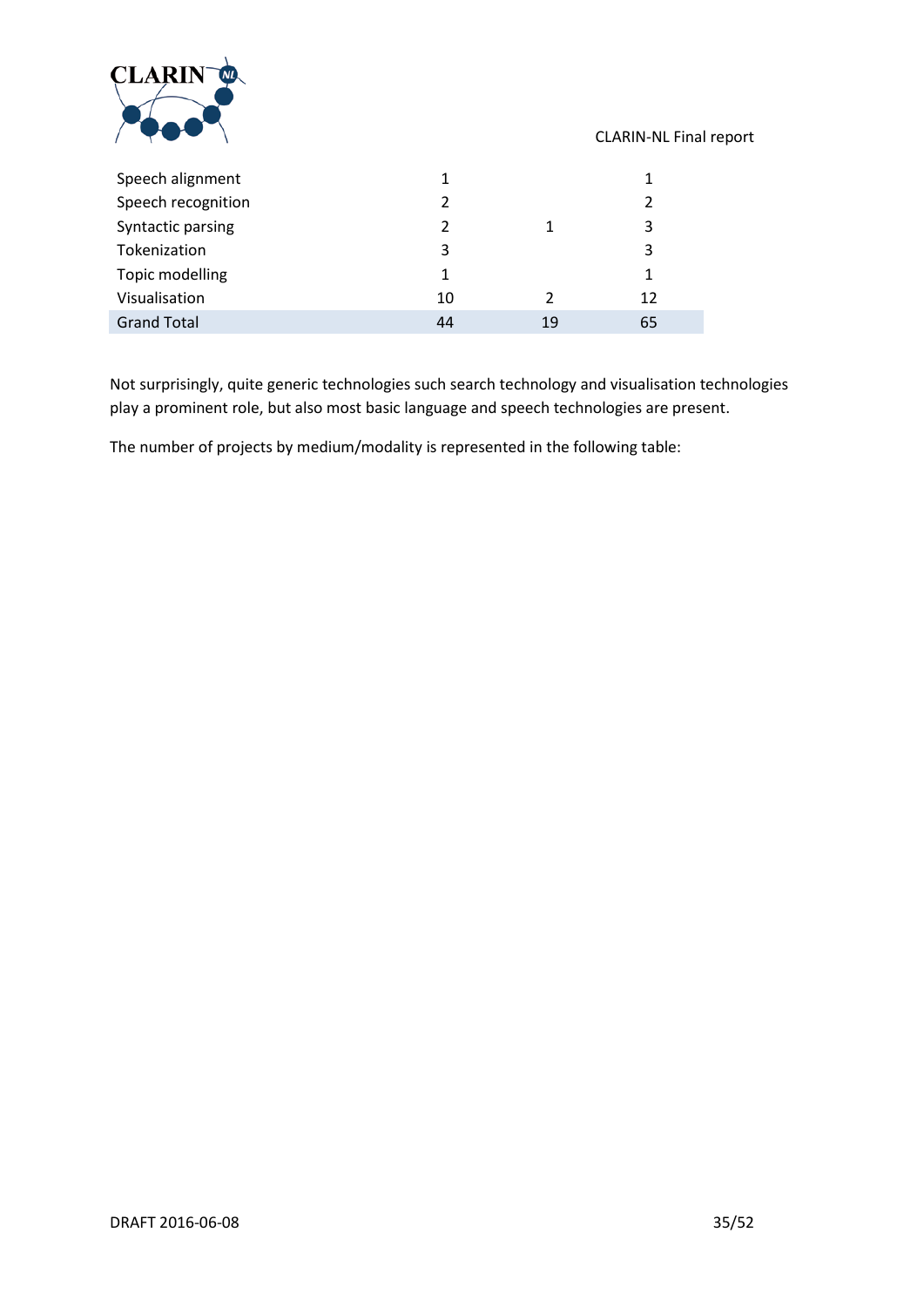

| Count of Project-Name | Column Labels |       |                    |  |  |  |
|-----------------------|---------------|-------|--------------------|--|--|--|
| Row Labels            | Demonstrator  | Mixed | <b>Grand Total</b> |  |  |  |
| Yes                   | 19            | 16    | 35                 |  |  |  |
| Audio                 | 1             |       | 1                  |  |  |  |
| Audio-visual          | 4             |       | 4                  |  |  |  |
| Audio-visual + text   |               | 1     | 1                  |  |  |  |
| Speech                | 1             |       | 1                  |  |  |  |
| Text                  | 13            | 15    | 27                 |  |  |  |
| Text + speech         | 2             |       | $\overline{2}$     |  |  |  |
| <b>Grand Total</b>    | 19            | 16    | 37                 |  |  |  |

We see that the most common media/modalities are covered and that some projects deal with multiple media/modalities.

This concludes the statistics on the language technology related projects.

In conclusion, we can state that the technologies dealt with include the "essential" ones. We have systematically covered language and speech technology tools from the CGN and STEVIN programmes. As with data curation, the demonstrator projects always involved a humanities researcher as user, so that the selection of technologies was driven by the needs of the targeted users. And we supported an independently financed research project, again clearly addressing needs that are considered "essential" or at least highly desirable by the researchers involved.

### **Can they be easily found and accessed by users, and is there proper documentation to assess their appropriateness for a given task?**

Visibility and accessibility of the tools is currently taken care of mainly via the CLARIN-NL portal. The section ['services'](http://portal.clarin.nl/clarin-resource-list-fs) provides an overview of the services offered and faceted search to discover services that are interesting to the user. One can search for facets such as *research domain*, *language*, *tool task*, and others so that it is relatively easy to find services of which the user does not know the existence before the search.

However, the CLARIN-NL portal and the faceted search is made in an ad-hoc manner, and it covers services created in the Netherlands and Flanders only. The information contained in the portal should be encoded in CLARIN-compatible 'metadata' for these services, and then also become available via the VLO. A start with this has been made in CLARIN-NL and the work is currently continued in CLARIAH-CORE.



Concerning documentation, each demonstrator project was obliged to provide a *demonstration scenario* that illustrates the basic functionality of the demonstrator by using a concrete example, and by guiding the user through the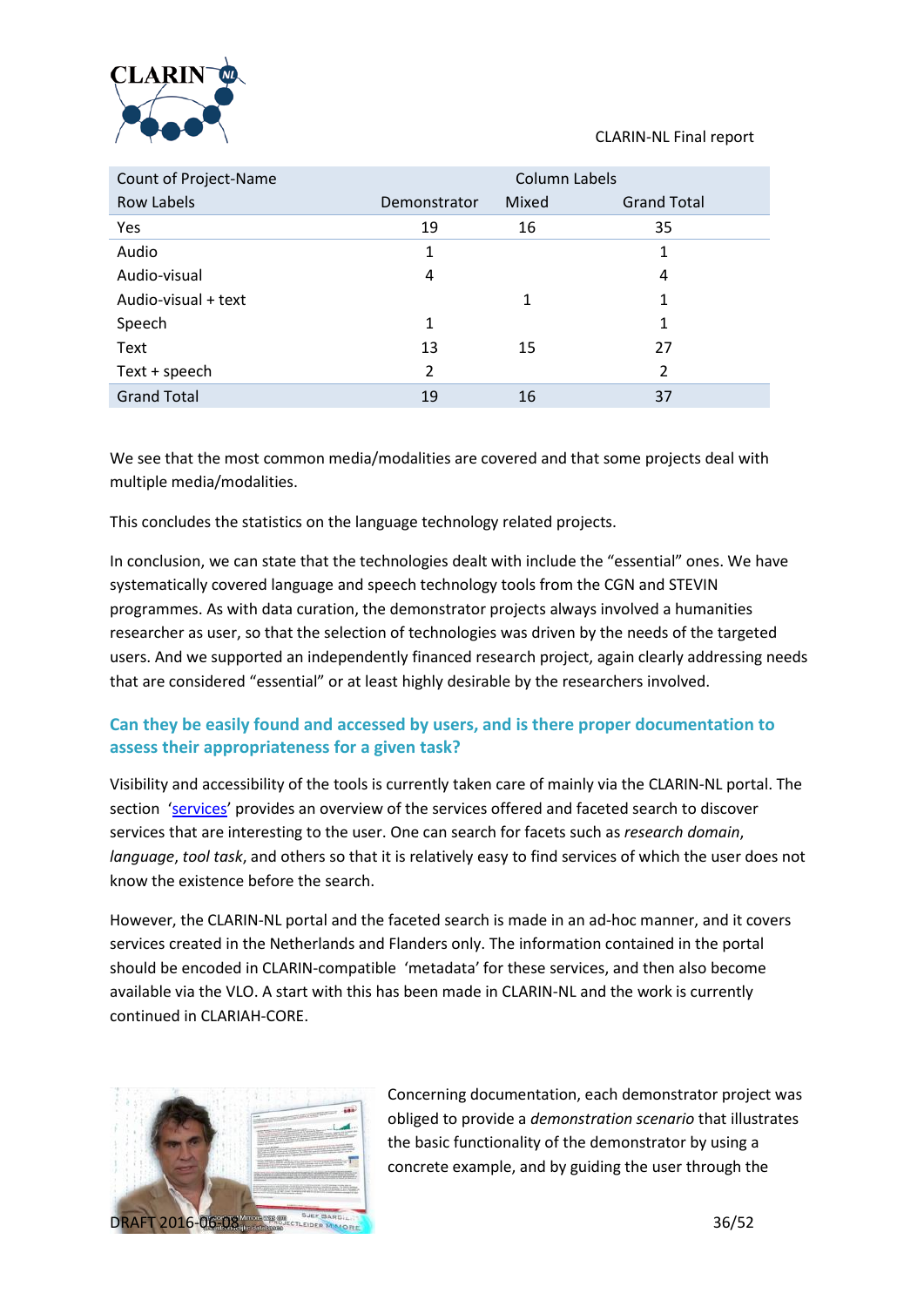

various steps that must be taken to use the demonstrator functionality. This surely can serve as a good instrument to assess the appropriateness of a tool for a given task. In addition, each project was obliged to deliver documentation, not only for the user but also for developers of the technology itself, and for application developers who want to use the software in other applications. Several projects have made movies or screen captures to illustrate their work or their demonstrators. See <http://www.clarin.nl/node/185> for a list of such videos.

In addition, for certain services, educational packages have been made that can be used to teach students in the use of these services. They can be found on the [CLARIN Educational Packages](http://portal.clarin.nl/node/CLARIN%20Educational%20Packages) section of the CLARIN-NL Portal.

# **Has actual interoperability among tools/services and between tools and data been achieved in the technical infrastructure?**

We have made serious attempts to achieve interoperability among tools and services, in particular in the TTNWW project, but also in demonstrator and data curation projects by requiring conformance to CLARIN-supported standards (for formal interoperability) and by the requirements on semantic interoperability (ISOCAT, later CCR). And we have achieved some partial successes, e.g. in the TTNWW functionality, by the fact that the Folia format is being used beyond the TTNWW project (e.g. in the VU-DNC project), and by the fact that an increasing number of new tools is being created that operate on the resources in Folia format. On the other hand, there are still many different formats, even for a restricted domain such as linguistically annotated text corpora: we have described that the *Lassy* and Folia formats could not be unified so far, in Europe many more different formats for linguistically annotated text corpora are in use, and with the Folia format we now encounter differences with earlier data formats created by more or less the same researchers: for example, there are now (small but real) differences between SONAR (the Dutch written corpus, in Folia format) and the Spoken Dutch Corpus (CGN), which makes searching across these resources difficult, and software that applies to data in CGN-format does not apply to data in Folia-format and vice versa. This problem has partially been addressed by the OpenCGN subproject in which the OpenSONAR search application has been extended to search in CGN as well.

We also started up a subproject (OpenConvert) to develop converters from formats often used in the real world into CLARIN standard formats. It created an initial set of converters, more specifically to convert from plain text, HTML, ePub, Word 1997-2003, Word 2010, and ALTO into TEI or FoLIA.

So it is clear that we still have a long way to go. The issue has been raised at the European level as well, in particular in the CLARIN Standards Committee, and some further initial steps have made and will be continued in the CLARIAH-CORE project.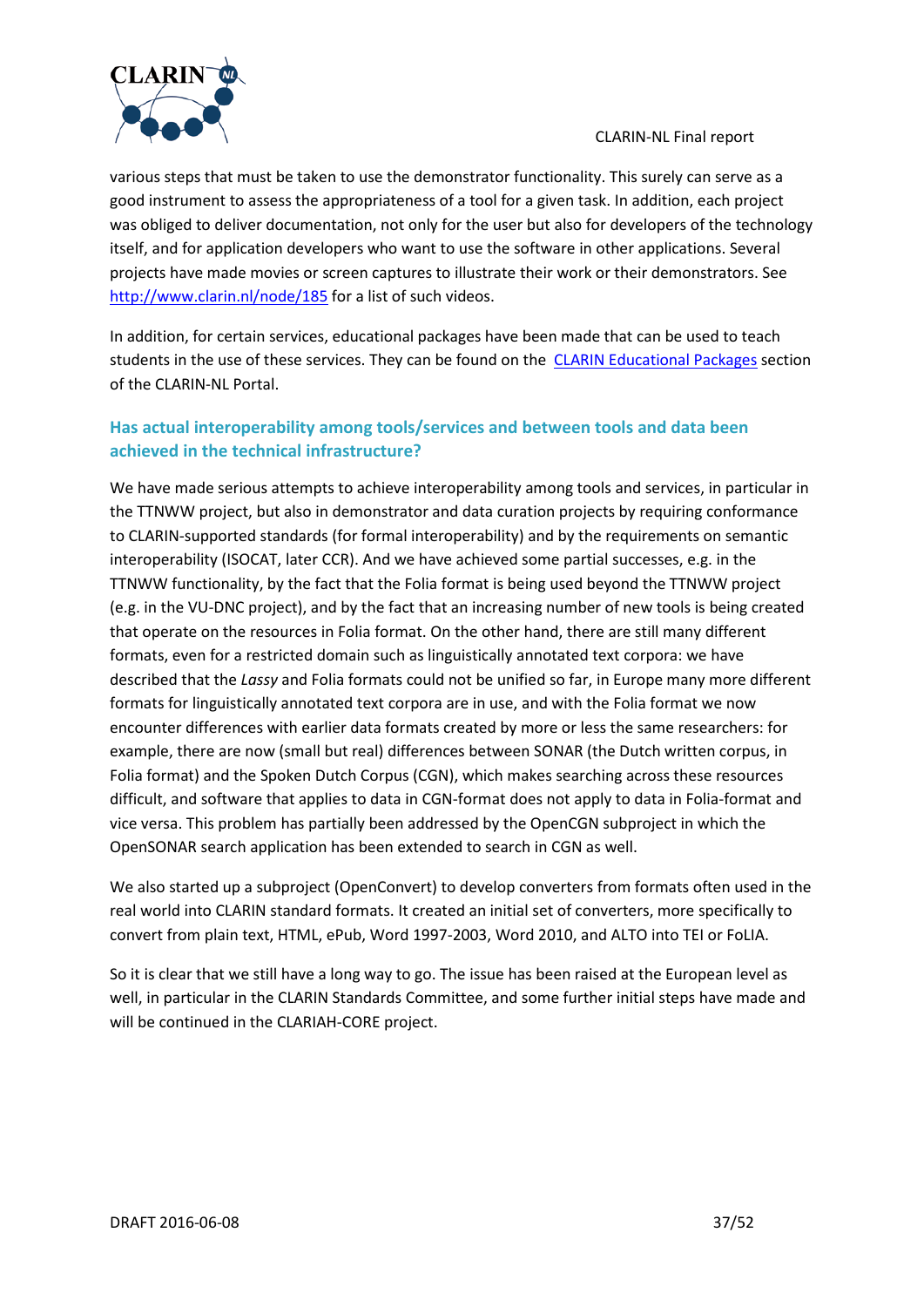

# <span id="page-37-0"></span>**9 User Needs**

### **Are the data and tools identified as "essential" indeed the data and tools the intended users need most?**

<span id="page-37-1"></span>We have carried out a User Survey, which took the form of dialogues with selected researchers from a wide variety of disciplines. We chose for the dialogue form because we expected that most humanities researchers would have insufficient knowledge to assess the potential of the CLARIN infrastructure and the tools and services it offers without any explanation of this potential. And the CLARIN developers had insufficient insight into the actual research questions and data and tool needs of these researchers. In the dialogue, the researcher had the opportunity to explain his/her research topics, the data and tools that he/she uses and/or would like to use. In an interaction with the CLARIN experts opportunities for using functionality offered or potentially offered by CLARIN to address these research topics could be explored. This User Survey also resulted in an overview of the resources in use by the researchers and a brief description of these resources, and in a raised awareness of the CLARIN-NL project and the CLARIN infrastructure among these researchers. Nine of the (app. 36) interviewed researchers actually got involved in one or more CLARIN-NL subprojects.

As described above in section [7](#page-23-0) and sectio[n 8,](#page-29-0) the selection of the data and technologies dealt with has to a large extent been driven by users, so their match with the user needs is more or less guaranteed in this way. In the project proposals in response to the open calls for data curation and demonstrator projects certain disciplines were not represented or underrepresented. We stimulated proposals from such underrepresented disciplines by changing the prioritized disciplines from call to call. In addition, for disciplines where even this had no or insufficient effect, we set up closed calls where specific researchers from underrepresented disciplines were invited to submit a project proposal with which they were not in competition with other researchers. Researchers from philosophy, media studies, (classical) philology, language attrition, and religion studies were invited for such closed call proposals. In this way we could ensure that data and/or tools for all humanities disciplines were covered in the CLARIN infrastructure

### **Is the technical infrastructure indeed used by the intended users?**

### **Are the intended users happy in using the technical infrastructure?**

**Do the interfaces promote and stimulate working with it or do they pose obstacles?**

**Are the interfaces user-friendly and self-explanatory where possible?**

### **How many researchers actually use the infrastructure on a regular basis or occasionally? (Target: 40% of the intended users regularly use it; 70% use it at least occasionally)**

We treat these 5 questions together, for the following reason: though several parts of the infrastructure are being used by our targeted users, it is difficult to quantify this precisely. At this moment, there is also not (yet) a way of measuring whether and how often the CLARIN infrastructure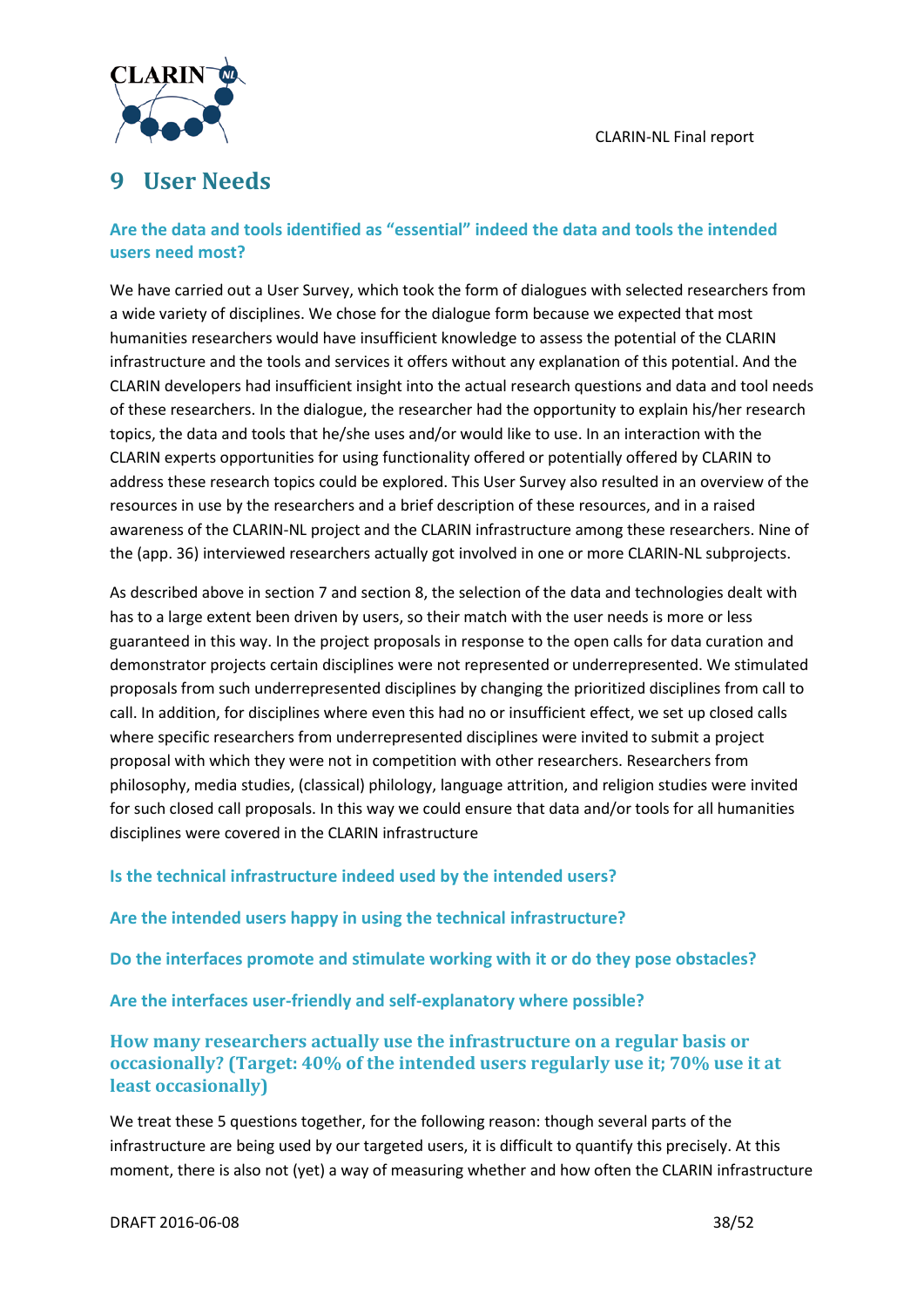

is used. Though CLARIN ERIC has started using [PIWIK](http://piwik.org/docs/tracking-api/%23javascript-client-for-tracking-api) and proposed the CLARIN centres to use the same tool, this turned out not to be so easy, for both technical and policy-related reasons:

- Most centres already use a system for obtaining metrics, and in most cases it is not PIWIK (but OWA or Google Analytics).
- Even if they use PIWIK, the reports/data they produce are not necessarily the ones that CLARIN is interested in
- It is therefore better (and necessary anyhow) to propose clear guidelines on what has to be measured and how this has to be represented, independent of the tool to obtain this information. How the centres obtain this information is their concern.
- There should be clear statements on what CLARIN ERIC, or people working for CLARIN ERIC are allowed to do and are not allowed to do with the obtained metrics, and one should get the buy-in from the centres for this (otherwise they will not provide you with the information)

We are not aware of any other actions to systematically measure the actual usage.

Nevertheless, it is clear that the CLARIN infrastructure is increasingly often used in actual research and in education. Research that crucially used the CLARIN infrastructure is now appearing in the *Lingua* Special Issue on the CLARIN Infrastructure with Jan Odijk as guest editor. We are approached by many researchers when they are preparing new project proposals. They want to use CLARIN tools and applications, and they want to make sure that data or software resulting form their research projects is CLARIN-compatible. The research project proposal by Van Koppen and Dietz for the NWO *Vrije Competitie* programme, in which we contributed to the preparation and in which some of us participate actively was awarded funding. CLARIN (JO) is involved in a project proposal for the NWO *Gravitation* programme that is being prepared by a large consortium of linguists united in LOT, and, if it is awarded, the researchers will make heavy use of the CLARIN Infrastructure and also contribute to it. The first PhD in which crucial use is made of CLARIN has been successfully defended by Liesbeth Augustinus in Leuven (18 October 2015). Though this is a PhD in Flanders, the work on CLARIN in Flanders was made possible by the close collaboration of Flanders with CLARIN-NL. CLARIN-TCC is taking preparatory actions to make a European research proposal around parliamentary data in Europe.

There are some initial experiences with usage by the targeted users. For example, the metadata search interface was, upon first exposure, considered too difficult by some users in the Nederlab project, and this has led to a complete redesign of the interface that will be used in Nederlab.

It has also become clear, as stated before, that the functionality offered by federated search is too limited for many researchers. As a consequence, the CLARIN infrastructure continues to offer resource-specific search engines in the coming years, though CLARIAH-CORE addresses the issue again in slightly different manner.

Occasional users have pointed out small bugs in software, or pointed out that certain functionality is desirable but not offered yet. A concrete example is a way of searching for tokens in the MIMORE databases that are not inflected, which is currently not possible: it requires either the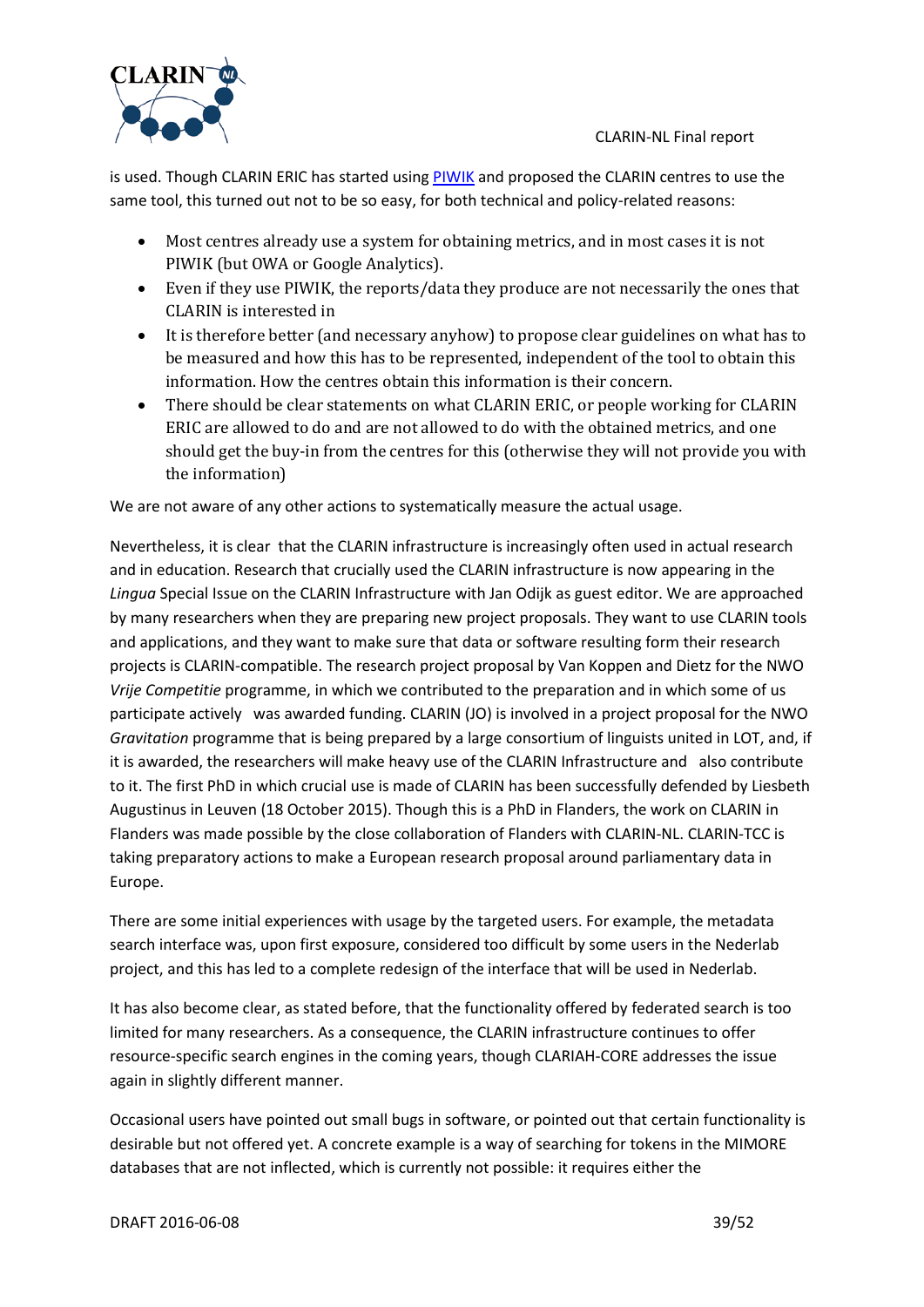

implementation of a NOT operator, or the adaptation of the annotations so that absence of inflection is explicitly marked.

# <span id="page-39-0"></span>**10 Centres of Expertise**

### **Have one or two centres of expertise been created and are they operating successfully?**

Two centres of expertise have been created, Nederlab, and the Data Curation Service.

#### **Nederlab**

The *[Nederlab](http://www.nederlab.nl/)* project is funded independently and aims to provide data and tools for the longitudinal study of the Dutch language and culture. It has also been supported financially by CLARIN-NL and has been set up as the second (virtual) CLARIN-NL centre of expertise, more specifically on data and tools for the study of the Dutch language and culture across time. Within the Nederlab project large amounts of historical data are curated, and their metadata created or curated. A dedicated search application has been constructed to search in the data, their metadata and in annotations on these data on multiple tiers. A first version of the Nederlab application was demonstrated at the CLARIN-NL final event, and extended versions that incorporate parts of the multitier annotation search facilities at various workshops in 2015.

### <span id="page-39-1"></span>**Data Curation Service**

**Goal of the DCS** The Data Curation Service (DCS) was established as a centre of expertise. It has been charged with:

- 1. the curation of resources, especially those presently held by individual researchers or research groups;
- 2. assisting in the curation efforts of CLARIN centres (if and when such is desired);
- 3. advising researchers who wish to undertake the curation of their resources themselves.

The DCS directs its efforts primarily at the curation of language resources created, stored and/or used in the Netherlands. The focus is on resources that are at risk of being lost, especially as there is no other party that can be expected to see to their curation.

The DCS does not host the data itself; it curates the data so that the data can be hosted by a CLARIN Centre in such a way that it is visible (via CMDI metadata), accessible (via a CLARIN centre), uniquely and stably referable (by Persistent Identifiers), and suited for interoperability with tools and other data, both formally (via standardized data formats) and semantically (via links to data category registries).

**Experiences in identifying and prioritizing data for curation by the DCS** Using information from sources such as the *Nederlandse Onderzoeksdatabank* (NOD; national research database, [NARCIS\)](http://www.narcis.nl/) and the user survey conducted (see section [9,](#page-37-0) page [38\)](#page-37-1), a list was made of resources that might potentially qualify for curation. Criteria were formulated for establishing whether a resource qualifies for curation by the DCS and for prioritizing resources that do.

DRAFT 2016-06-08 40/52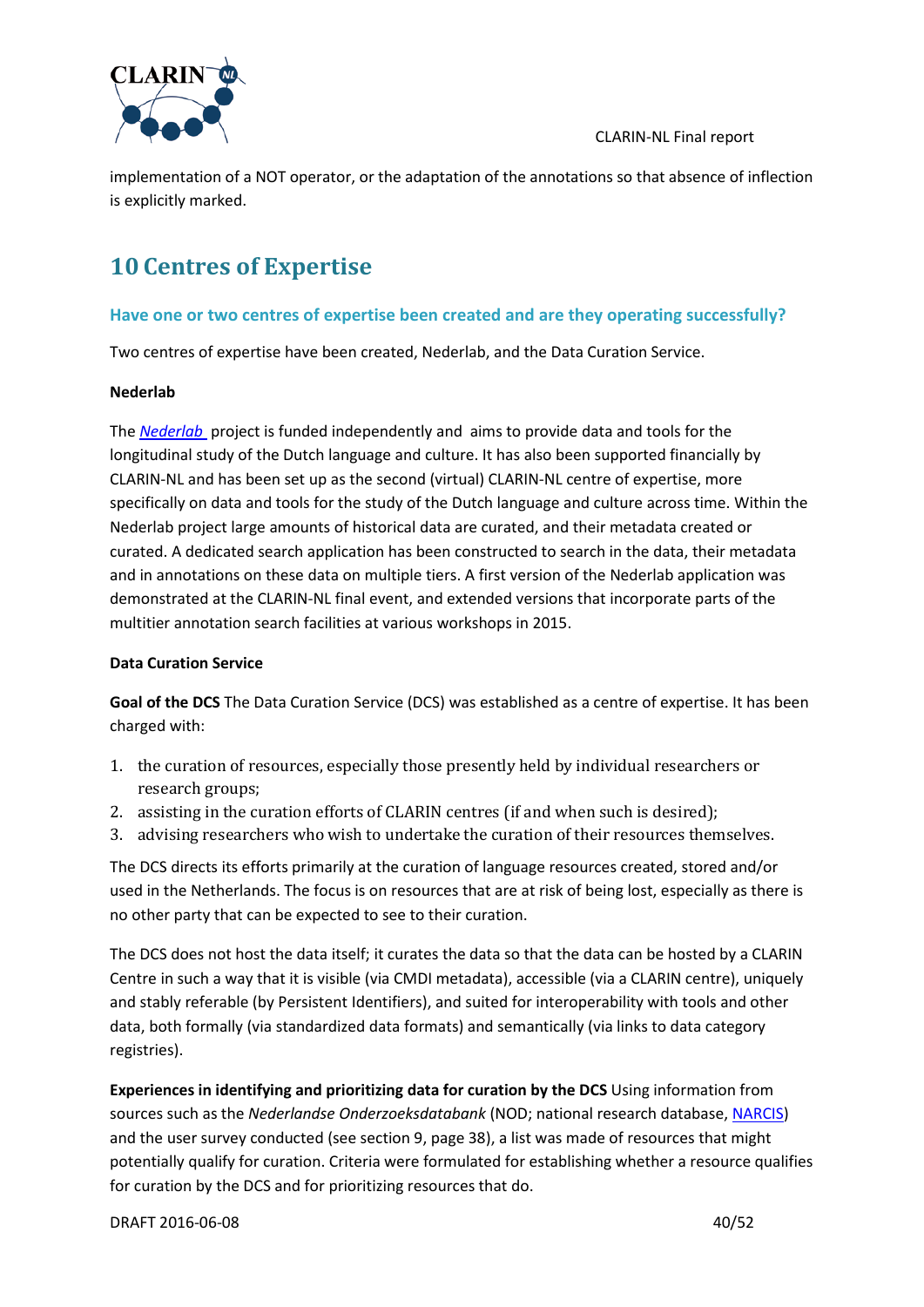

As it turns out, collecting reliable information as to the whereabouts and the status of a resource has proven to be a highly time-consuming task, especially with resources that were created in finished projects. In such cases finding researchers who want to be involved in the curation effort, if only by providing information as regards ownership, IPR, and such matters, has only been successful when the researchers themselves stood to benefit from the curation. In a number of cases the resource listed in the national research database could not be located, in other cases IPR problems form an obstacle. The notion of sharing resources with fellow researchers has not been embraced by everybody and some researchers or institutions appear unwilling or reluctant to contribute their data to the CLARIN infrastructure.

Though the relation between the DCS and the CLARIN-NL executive board with respect to the selection of data to be curated has been clearly defined<sup>[19](#page-40-0)</sup>, there have been misunderstandings about their respective roles showing up since there have different views as to what data is most desirable to curate: what is perceived of as answering to the user needs or various resources that help attract additional potential users of the infrastructure and show its potential.

**Collaboration with the CLARIN Centres** The DCS is collaborating with the various candidate CLARIN Centres. The collaboration takes on different forms. Thus, expert knowledge from the centres is brought to bear where PID-attribution is concerned or the structuring of the data collection. The centres store the resources once they have been curated and provide access to them. Each CLARIN Centre targets a specific area and so far deciding on what would be the right centre has been quite straightforward. Unfortunately, the DCS has the experience of encountering a candidate CLARIN Data Centre (DANS) which to date has not adapted to the requirements of such a centre. This delays e.g. the harvesting of metadata files that are created by the DCS in the process of data curation.

**Results** The following data have been curated:

- LESLLA
- IPNV Interviews with veterans
- DBD/TCULT
- Woordenboek Gelderse Dialecten, Rivierengebied
- Woordenboek Gelderse Dialecten, Veluwe part)
- Curation organisation names for CLAVAS / OpenSkos
- Six dialect dictionaries from Brabant
- WLD and WBD part III
- Roots of Etnolect (collection Linda van Meel)
- Traces of Contact (collection Kofi Yakbo)

<span id="page-40-0"></span><sup>&</sup>lt;sup>19</sup> The agreement states: "In the DCS-project a list will be made of data to be curated, ranked by priority. For each dataset that is to be curated a detailed plan with estimated effort, lead time, and costs will be made and presented to the executive board for approval" (translated, the original is in Dutch).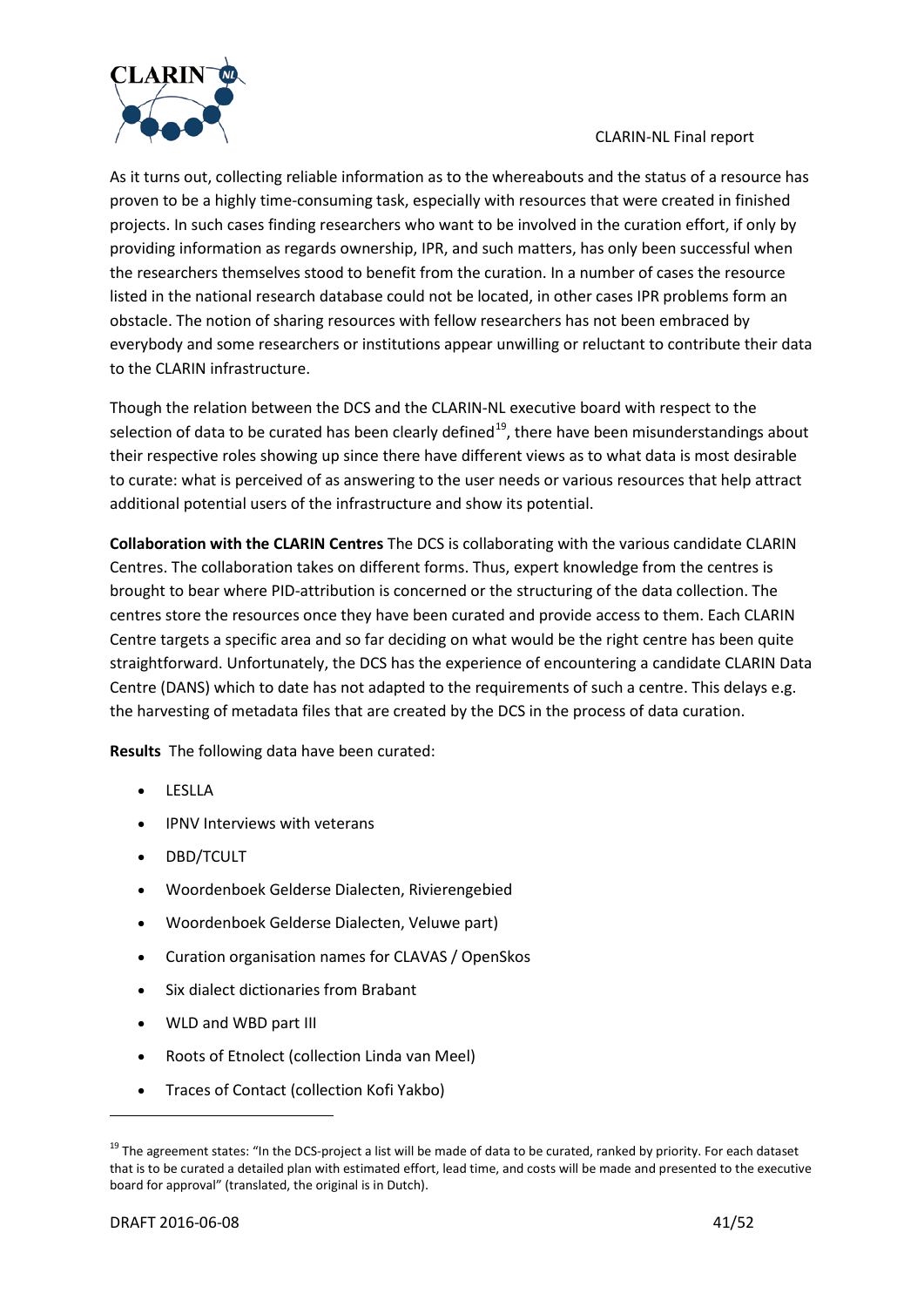

During the curation of these resources we made a couple of relevant experiences:

- Researchers sometimes offer incomplete or obsolete databases (not matching the available documentation) and had to resubmit data or new data. After some iteration the set becomes complete and fixed but this takes time.
- Intensive consultation with researchers is needed to understand the nature of the data and the best way to curate them. The DCS often encounters unexpected inconsistencies at all levels of the resource (e.g. file formats, names, locations, directory structure)
- When third parties hear of the curation of a dataset this arouses their interest for the curation of similar data. This leads to interesting possibilities for cooperation. A good example of this is (4), where Nicoline van der Sijs pointed us to her initiative at the Meertens Institute to give dialect dictionaries a second digital life. This helps the DCS to develop metadata profiles and data models that exceed the level of a single resource and meet the needs of a variety of similar resources. This is valued as a great advantage but is accompanied by delays in the curation of the individual resource at hand. Similar cross fertilization took place between the metadata profiles for DBD and LESLLA.

The cooperation on dialect dictionaries led to a new subproject in 2015 (CARE) to continue the work on the curation of regional dictionaries.

**Recommendations** Based on the experiences with the DCS the following recommendations can be made:

- It would be advisable to have DCS curate a variety of resources that can serve as showcases for future curation so that in future researchers can benefit from examples and guidelines when undertaking the curation of their resources themselves.
- As the DCS experiences on a regular basis, there is an urgent need to address the arrangement of IPR, especially for already existing data collections. Currently no assistance is being offered for settling IPR or for arriving at a suitable arrangement in situations where there is a risk that informants' rights may be trespassed upon while making the data more widely available. As a result data remain with the original researcher and any curation effort remains unsuccessful. One might consider the development of some IPR templates or agreements for likely scenarios, such as for the researcher wants to share his data but not right now, but only after he has had time to publish his research; or: for collections where data have privacy issues, and researchers may use data but when publishing should avoid revealing privacy-sensitive info, etc.

### **Are they recognized as centres of expertise, both nationally and internationally?**

The DCS is recognized as a centre of expertise nationally, and internationally. The DCS has presented about its work on various occasions both nationally [Oostdijk & van den Heuvel 2012, Dutch Society of Phonetic Sciences] and internationally ([Oostdijk & van den Heuvel 2012, LREC2012],[Oostdijk &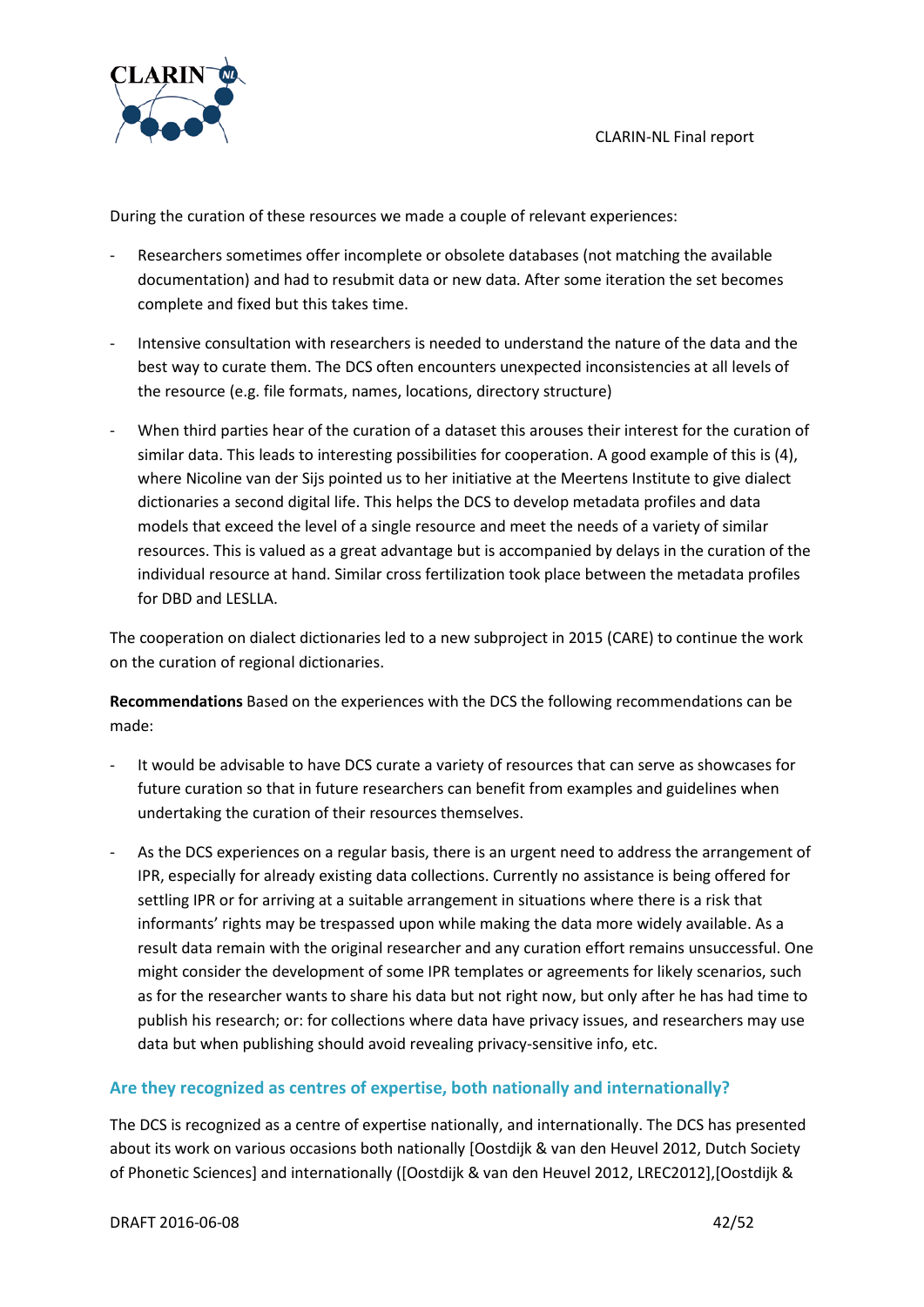

van den Heuvel, 2013], [Oostdijk & van den Heuvel 2014], [van den Heuvel et al. 2014]). The DCS also produced a document with guidelines on data curation for CLARIN-NL. This guideline is available [here.](http://www.clarin.nl/group/415) The work on data curation and metadata curation has been continued in CLARIAH-CORE by the same core team.

# **11 Dissemination, education, awareness**

# **Is the existence of the technical infrastructure known to the intended users (target: 80% know of its existence)**

According to the [NARCIS database,](http://www.narcis.nl/search/coll/person/Language/EN/dd_cat/D30000) there are 2391 humanities researchers in the Netherlands (measured 2013-05-24). We have not yet been able to measure how many of them are aware of CLARIN.

We have of course taken several actions to create awareness of the CLARIN-NL project and the CLARIN infrastructure. These include:

- Setting up and maintaining the [CLARIN-NL website](http://www.clarin.nl/)
- Being present and visible at national and international conferences and workshops
- Organizing events ourselves
- Presentations
- Publications
- Leaflets
- Meetings with individual researchers or research groups
- Providing support for other events
- Providing support for travel of Dutch researchers to CLARIN-related events
- CLARIN-NL [Newsflashes](http://www.clarin.nl/node/82) (36 in total) sent out to each registered CLARIN participant
- Messages in CLARIN EU Newsflashes
- Articles in the CLARIN EU Newsletter
- eData & Research: CLARIN-NL has joined the eData & Research Magazine in 2011. CLARIN-NL finds the existence of this magazine important, and aims to make itself more visible by actively participating in its board and editorial team and co-financing it. Several articles on CLARIN-NL have appeared in eData&Research (see the fact book for details). On behalf of CLARIN-NL, Erica Renckens participates in the editorial team and Jan Odijk in the board.
- Movies and Screen Captures: We have made 12 short movies to illustrate the work of certain projects. Some projects have made movies or screen captures themselves to illustrate their work or their demonstrators. See <http://www.clarin.nl/node/403> for a list of such videos.
- Announcements of CLARIN events and calls via mailing lists of various research schools (LOT, mediaeval studies, literary studies, Huizinga), newsletters of various organisation (TST-newsletter, Neder-L, Utrecht Humanities newsletter, etc.).

We put some statistics on these actions in the following table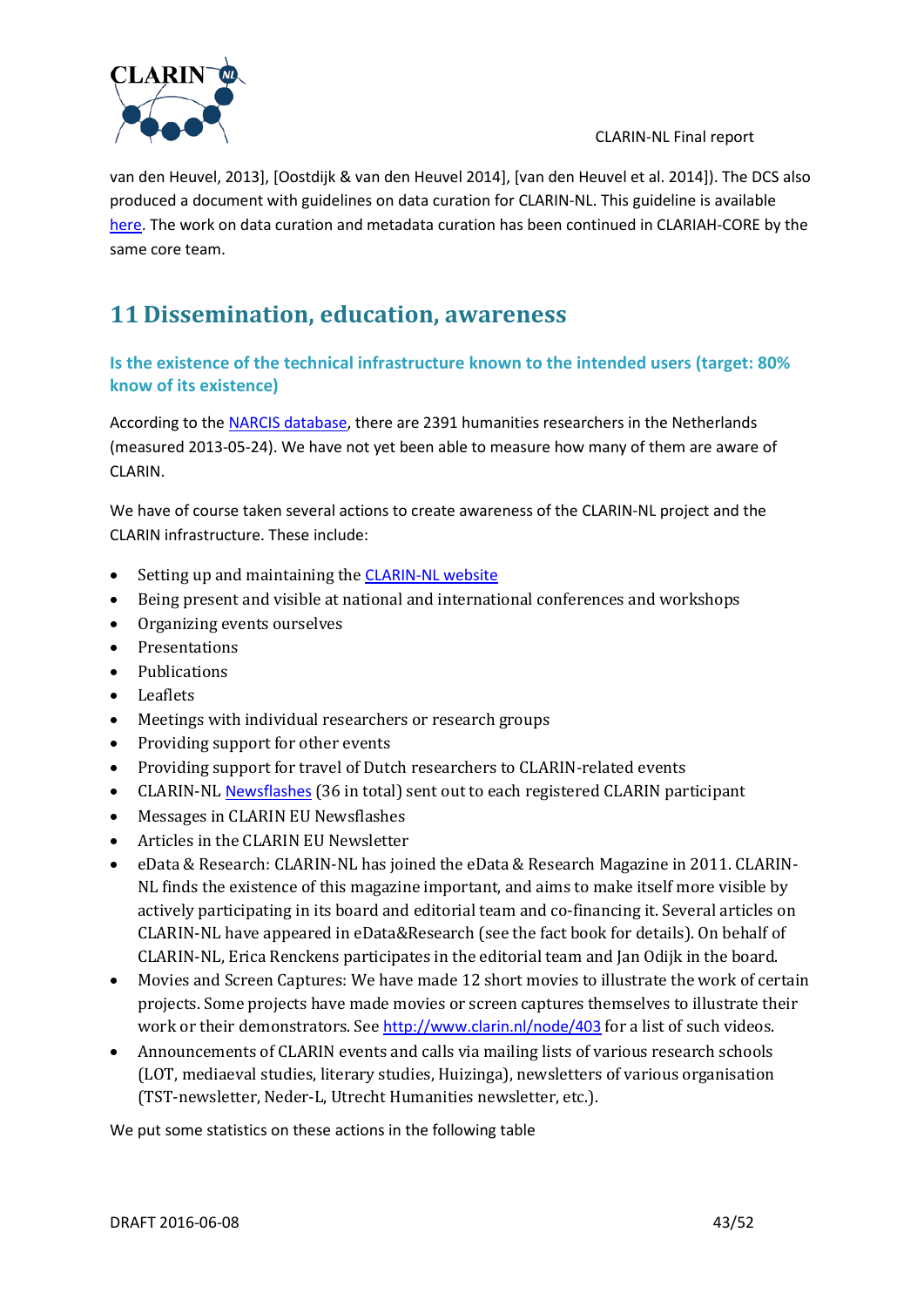

| Year | Own<br>Events  | News-<br>flashes | Supported<br>Events | Attended<br>Events | <b>Press Articles</b> | Publications | Presentations <sup>20</sup> |
|------|----------------|------------------|---------------------|--------------------|-----------------------|--------------|-----------------------------|
| 2009 | 2              | $\overline{4}$   | 2                   | 11                 | $\mathbf{0}$          | $\mathbf 0$  | 23                          |
| 2010 | 7              | 6                | $\overline{4}$      | 11                 | 7                     | 11           | 68                          |
| 2011 | $\overline{4}$ | 5                | $\overline{4}$      | 23                 | 10                    | 8            | 60                          |
| 2012 | 5              | 8                | $\overline{4}$      | 27                 | 11                    | 12           | 42                          |
| 2013 | 7              | $\overline{2}$   | $\mathcal{P}$       | 21                 | 8                     | 21           | 48                          |
| 2014 | 9              | 3                | $\mathcal{P}$       | 11                 | 17                    | 74           | 49                          |
| 2015 | 6              | 5                | 5                   | 14                 | 6                     | 15           | 45                          |
| 2016 | $\Omega$       | 0                | $\Omega$            | 0                  | 0                     | 17           | 8                           |

Though we have not been able to measure how well-known CLARIN is, we do have some indications.

First, CLARIN-NL started with 21 organisations as participants, and this has grown during the project to 33 organisations. These include the humanities faculties of all universities, all KNAW humanities institutes, several libraries and data centres, and independent research organisations. See <http://www.clarin.nl/node/382> for an overview.

App. 320 persons are registered on the CLARIN-NL website. And over 280 persons have been active in the CLARIN-NL projects in some form.

# **Have all relevant players been sufficiently informed to be able to participate in designing and constructing the infrastructure?**

First of all, all of the activities described under the preceding success criterion are relevant here. Second, we have issued 4 open calls for projects, have explicitly given higher priority to disciplines that were until then underrepresented, and have explicitly invited specific researchers from underrepresented disciplines for submitting project proposals without competition.

All these calls have been announced in a variety of ways (see the instruments under the preceding success criterion). For each call an information session has been announced and held. For each call a public kick-off meeting has been organized. A variety of other CLARIN events has been announced and organized. We have raised awareness for the CLARIN infrastructure and the CLARIN-NL project via the User Survey. We have had meetings with several researchers and research organisations to explore whether and how they can participate in the design and the construction of the CLARIN infrastructure. We have given each demonstration and data curation project the opportunity and in fact the obligation to provide us with information of what the researcher or the researcher's methods, data or tools require of the CLARIN infrastructure. We started with four candidate CLARINcentres, but during the project the Huygens ING institute joined as a candidate CLARIN-centre and we made available budget for this institute to become a CLARIN –centre.

<span id="page-43-0"></span><sup>&</sup>lt;sup>20</sup> Data for presentations are underestimates since not all researchers report each of their presentations.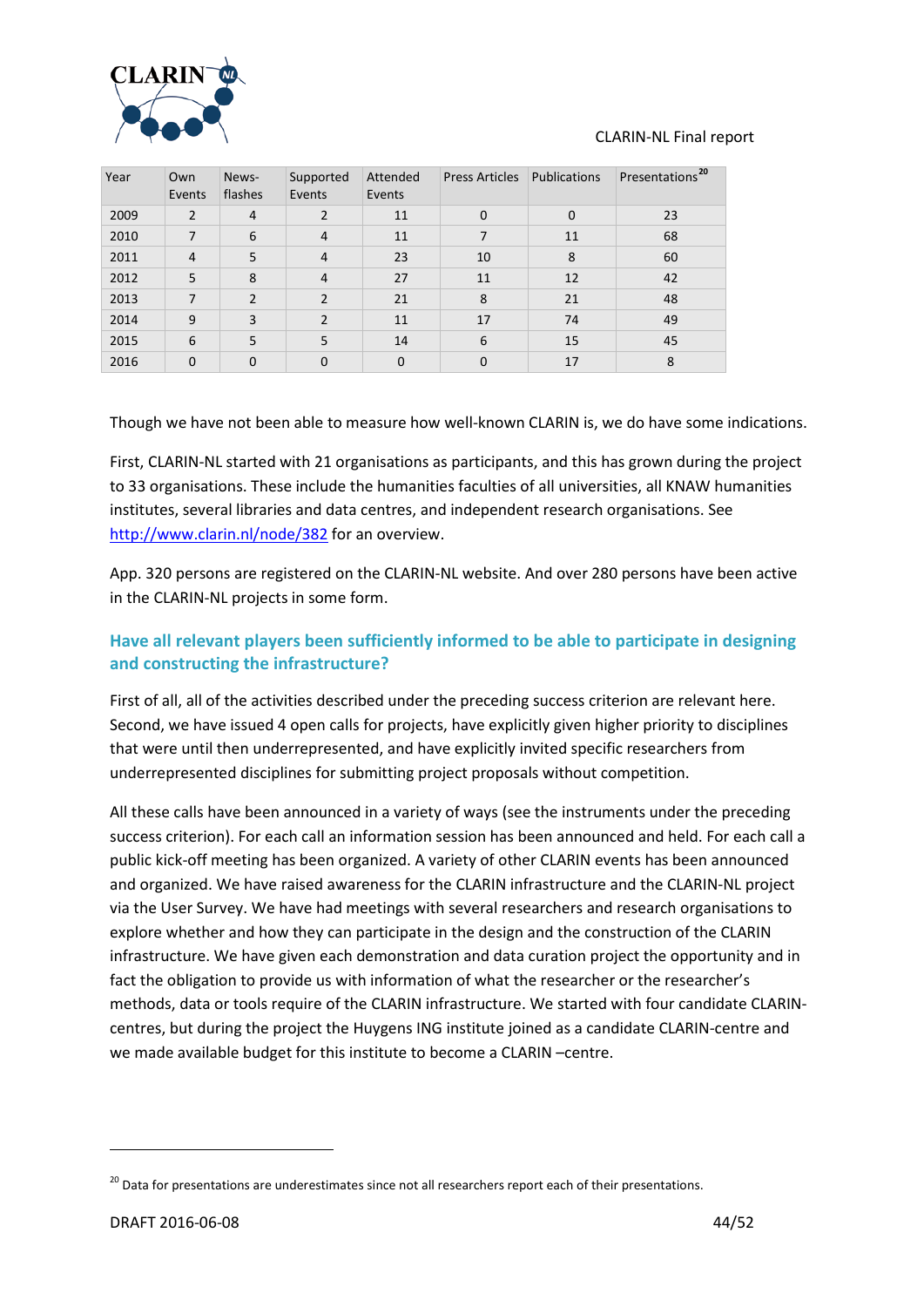

In conclusion, it can be claimed that every humanities researcher and every humanities organisation has had enough opportunities to be informed about CLARIN-NL and to participate in the design and construction of the CLARIN infrastructure.

# **Has enough training and education on using the infrastructure been given? Are still ample opportunities offered to get such trainings?**

We have set up a variety of instruments for training and education, and more generally for knowledge sharing. We list these below. On the basis of all the instruments set up and the activities organised, we submit that there has been ample opportunities for training and education on the infrastructure so far. Education and training will be continued in the CLARIAH-CORE project.

The instruments referred to above include:

- Organisation of a large number of **tutorials and workshops**, in particular on semantic interoperability (e.g. ISOCAT) and CMDI metadata (metadata registry, ARBIL tools, etc.). Most of these were in the Netherlands and aimed at CLARIN-NL participants, but also international tutorials and workshops have been held, both in the Netherlands and abroad (e.g. at LREC 2012, Istanbul)
- Systematic support for semantic interoperability. This will be discussed in more detail below
- **Systematic support for CLAM**. In the context of the TTNWW project, Maarten van Gompel (initially Tilburg University, currently Radboud University Nijmegen) has developed CLAM, software to facilitate turning existing tools into RESTful web services. CLAM is successful and is in use by most participants in the TTNWW project. For this reason, systematic support, maintenance and extension of the CLAM-functionality are required and were offered by CLARIN-NL since 2011. This has later been extended with support for the de facto standard Folia resource format.
- Giving various **courses at seasonal schools**, e.g. by Jan Odijk and Arjan van Hessen (LOT 2011 winter school, Amsterdam), by John Nerbonne on Gabmap at various occasions, by Jan Odijk and guest lecturers at LOT Summerschool 2014 (Nijmegen) and by Jan Odijk and Sjef Barbiers at the LOT Winterschool 2015 (Amsterdam).
- A variety of other **lectures and courses**, e.g. courses on Corpus Analysis, inter alia with the tools developed in CLARIN-NL (and CLARIN more generally) by Jan Odijk in 2013/2014 and 2014/2015, courses in the Utrecht Digital Humanities Minor (by Jan Odijk, Els Stronks, Franciska de Jong, and others), Tutorial of the use of SPARQL for querying the STCN (by Els Stronks), etc.
- Plenary lectures on CLARIN at CLIN25 and TIN 2015
- **THATCamps** Support has been given for the organisation of so-called THATCamps (The Humanities and Technology Camps) in 2014 (The Hague) and 2015 (Utrecht).
- [Helpdesk](http://trac.clarin.nl/trac). The **Helpdesk** has been set up in 2010 and has been running smoothly since then.
- **Educational Packages**. Six educational modules were developed and are available via the CLARIN-NL Portal. Several other pieces of educational material are available there, including a recorded lecture on searching for grammatical constructions with GrETEL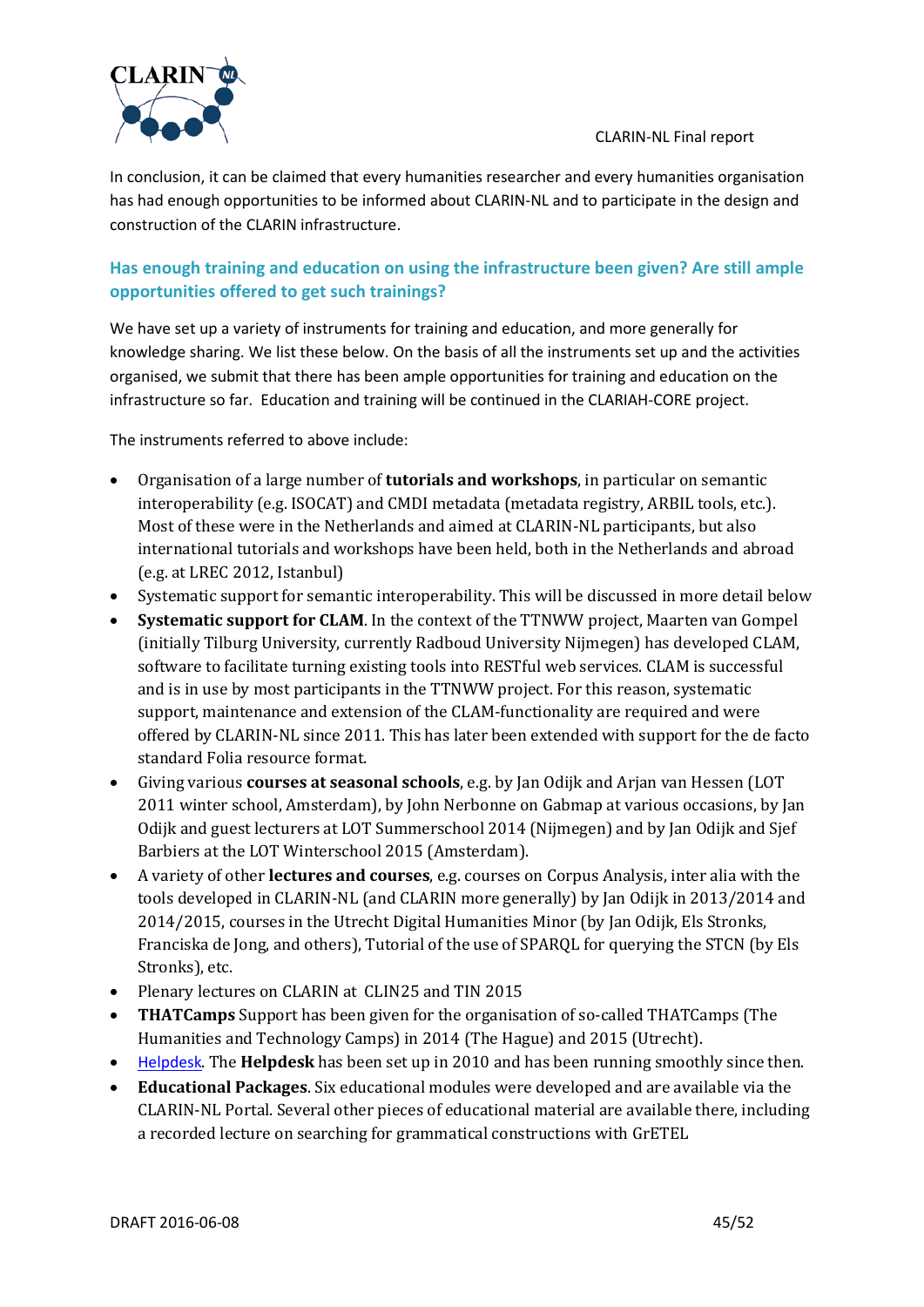

A special project (TPC) was also started up to connect the Taalportaal with search and analysis applications developed in CLARIN-NL. This project created links from Taalportaal to the front-end of search and analysis applications operating on grammatical corpora and databases, e.g. to illustrate syntactic constructions (via search in syntactically annotated corpora), morphological, and phonological phenomena (via links to the CELEX database). It thus enriches the Taalportaal, stimulates the use of corpora and lexical databases by linguists in their research and makes linguists gradually acquainted with such corpus search applications.

We discuss support for semantic interoperability in more detail:

### **Support for Semantic Interoperability** (ISOCAT/ CCR)

We have required that each demonstrator and data curation project took measures to ensure interoperability. On the level of formal interoperability, CLARIN-supported formats should be used. On the level of semantic interoperability, use was made of the ISOCAT data category registry as a place where the meaning of data categories used in resources and their metadata could be defined and made available to other researchers. Semantic interoperability is in the short term relevant for metadata (the metadata search engine described in section [6,](#page-12-0) page [18](#page-17-0) makes crucial use of ISOCAT to return search results about for specific meaning of a given input string). We had hoped it would also be relevant in the short term for initial versions of federated content search (FCS), but FCS turned out to be more difficult than expected.

Since working on semantic interoperability and working with ISOCAT was new to almost all researchers, tutorials and workshops on these topics were organized from the start of the demonstrator and resource curation projects. However, since the actual work happens in many different projects, coordination of these activities was needed to assist people, and also to identify overlaps, ensure consistency and avoid duplication of work. For these reasons, systematic coordination of ISOcat activities for CLARIN-NL was started in April 2011. The original task was to coordinate work concerning ISOcat from call 2 on, taking care of the content of the inserted data categories (DCs). However, it turned out that first new guidelines were to be developed, to be used in all ISOcat data for CLARIN NL projects. ISOcat in general is very open: everybody can insert data, hampered by very few rules. We thus developed rules for use within CLARIN NL and made some adaptations to the ISOcat registry itself, in order to ensure clear and consistent definitions of the data categories.

The data categories could originally not be found easily, due to the fact that ISOCAT is just a long flat list of data categories and many legacy data categories of dubious quality were included in it. Though, some further organisation of the data categories was introduced to make search easier, it only became easy to work with once a dedicated CLARIN-NL/VL view was set up. ISOCAT makes a distinction between private and public data, and normally private data are only visible to its author. The CLARIN-NL/VL view, however, enables CLARIN-NL/VL users to consult private data in this view. For ISOCAT users outside of CLARIN-NL and CLARIN-VL, part of our data is recognizable as 'recommended by CLARIN NL/VL', a new label that was added to ISOCAT.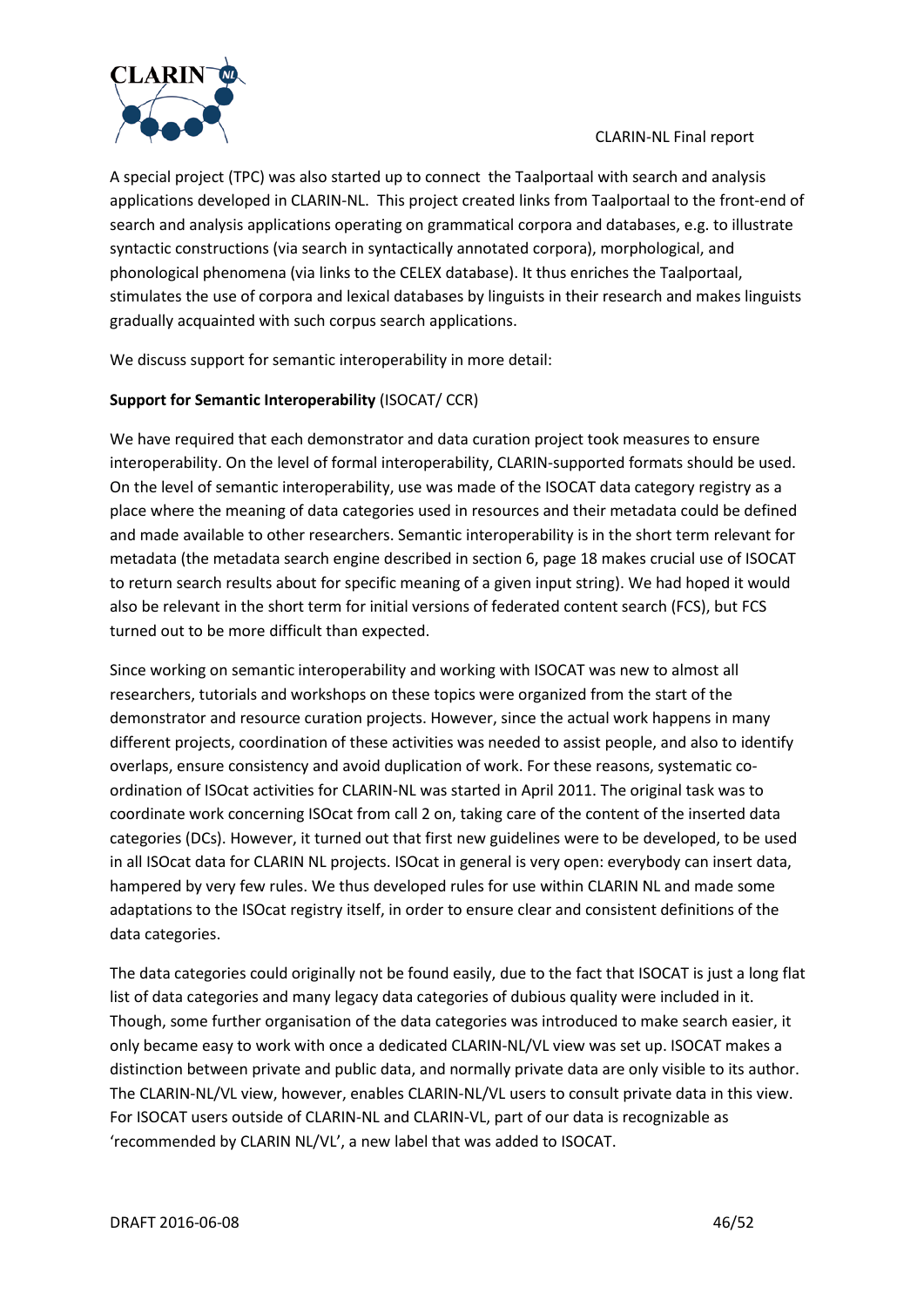

Public data can be searched using the ISOcat search options. Documentation is available in the form of a glossary.

By the end of 2013, several alternatives to ISOCAT were considered, and in 2014 it was decided to change from ISOCAT to the SKOS-based CLARIN Concept registry (CCR). From that moment on, all educational and training effort were aimed at teaching researchers in the use of CCR.

# **Has training in the use and actual use of the infrastructure been incorporated in the regular curricula of linguistics and humanities studies, or are there concrete plans to do so? (Target: incorporated in 60% of the curricula after 6 years)**

We have made several attempts to get education and training in the use of the CLARIN infrastructure into the regular curricula of linguistics and humanities studies. We have set up a task force to prepare a proposal for this, in which Jan Odijk participated. However, due to various reasons, this task force silently died.

However, independent initiatives to make digital humanities, eHumanities, or computational humanities a component of the regular curricula have been started up at several universities. Though these are independent initiatives, the very existence of CLARIN en CLARIN-NL and its targeted successor project CLARIAH has been influential. In Utrecht, the Humanities lectures were dedicated to digital Humanities in the 2012/2013 academic year, and Jan Odijk and Els Stronks gave lectures there. In addition, [a Digital Humanities minor](http://blog.hum.uu.nl/digitalhumanities/) has been approved and was set up as of the academic year 2013/2014. CLARIN was prominently present there with involvement of the board members Martin Everaert and Els Stronks, and EB-member Jan Odijk. Several CLARIN-related lectures were given in the framework of this course, inter alia by Jan Odijk and Franciska de Jong. The course on Corpus Analysis (using the CLARIN infrastructure) was made part of the regular curriculum in Utrecht.

There are also courses in digital humanities at other universities (e.g. at the Free University [Amsterdam\)](http://www.let.vu.nl/nl/studenten/studiegids/2012-2013/exchange-courses/index.asp?view=module&id=50599492). In the context of the CLARIAH-SEED project a [Digital Humanities Course Registry](http://www.clariah.nl/projecten/dodh/341-dodh?highlight=WyJjb3Vyc2UiLCJyZWdpc3RyeSIsImNvdXJzZSByZWdpc3RyeSJd%23course-registry) has been set up for the Netherlands as part of the European registry, which provide a more general overview of Digital Humanities courses.

Six educational packages have been developed that can be used by teachers in their regular courses, covering the GrETEL Treebank search application, the MIMORE search application, the ePistolarium, the Arthurian fiction search application, the Dutch Song Database, and the Emblem data. The materials used for the LOT seasonal school courses on CLARIN have been made available, as well as two articles based on these courses. All this material and more is available via th[e CLARIN-NL Portal](http://portal.clarin.nl/node/CLARIN%20Educational%20Packages)  [Educational Packages section](http://portal.clarin.nl/node/CLARIN%20Educational%20Packages)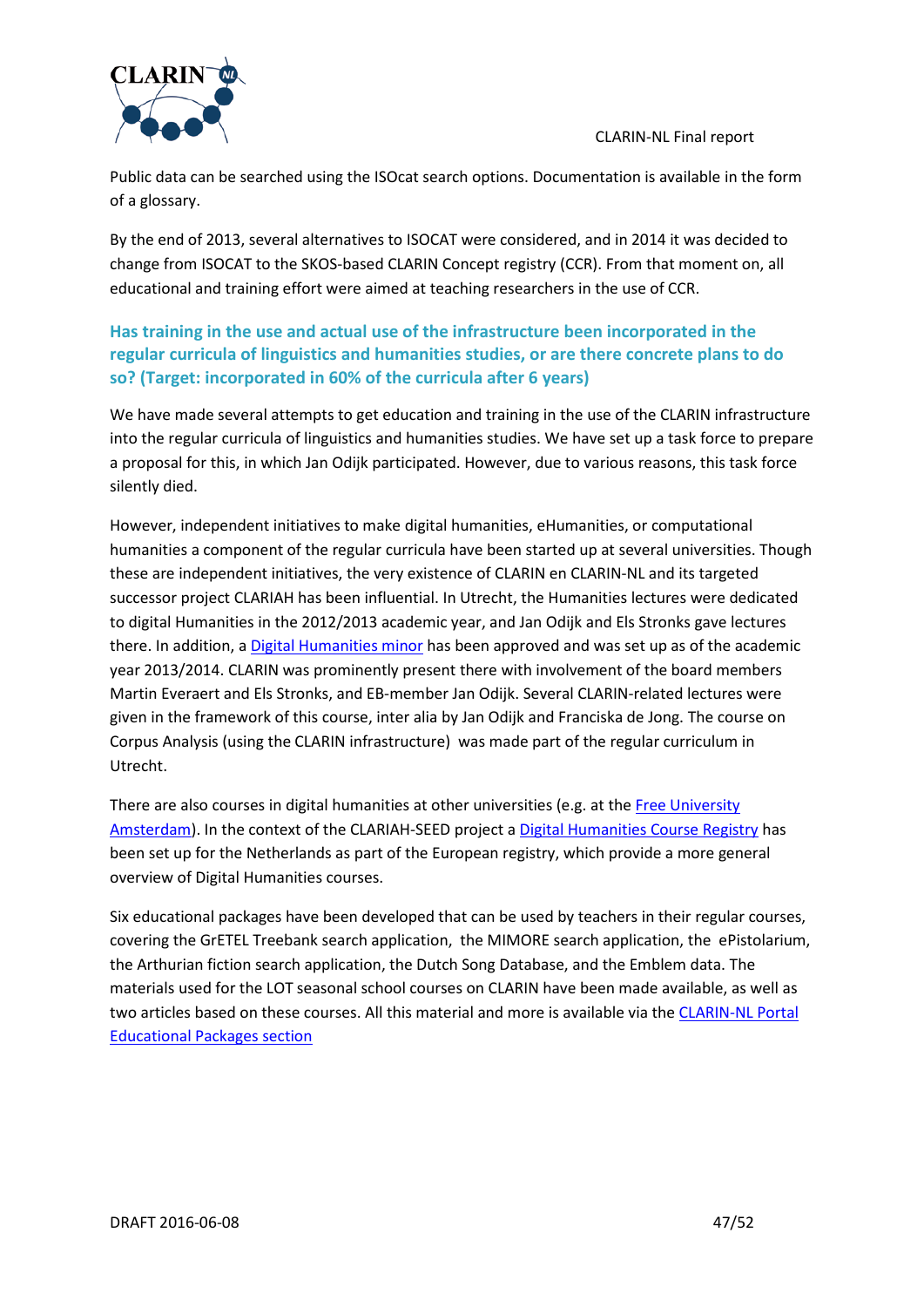

# <span id="page-47-0"></span>**12National Coordination Point**

### **Has a national coordination point been set up and is it functioning successfully?**

The National Coordination Point has been set up in 2009 and functioned well since then.

The National Coordination Point has consisted of the programme director and the project secretary. The project secretary function has been fulfilled by three different persons since 2009.

A lot of work is involved in organizing the calls for subprojects, organizing their evaluations, and organizing all administrative work when a subproject starts, is running and ends. Most projects had delays and requested extensions. Some projects were very slow in finalizing, e.g. submitting their deliverables, final reports and financial reports. It should be considered in the future to organize less but bigger calls, and to be stricter on the amount of delays or extensions that will be allowed.

The CLARIN-NL governance structure consists of an Executive Board (EB), Board, National Advisory Panel (NAP) and International Advisory Panel (IAP). Their tasks and responsibilities have been laid down in the [consortium agreement.](http://www.clarin.nl/node/72) Their composition can be found on the CLARIN-NL website and in the fact book.

**Executive Board** The executive board has held regular meetings (once every two weeks) to formulate, prepare and implement policy procedures and concrete activities.

**Board** The Board consists of 8 members. A full list of its members can be found in the fact book. Some members have left the CLARIN Board (including its chair) in 2012 but excellent replacements have been found for them. Prof.dr. John Nerbonne (RUG) is the chair of the CLARIN Board as of September 1, 2012. The board has initially met 2 to 3 times per year, in the later phases of the project once a year.

**NAP** The National Advisory Panel consists of 16-17 members. At the end of 2011, some members left the NAP, but excellent replacements have been found for them in 2012, providing a good representation of the fields of the humanities, language and speech processing and infrastructure design and implementation. The NAP has met 2 to 3 times per year until 2013, but it has been impossible to get all NAP-members together in one meeting. The NAP met once in 2013, had no meeting in 2014 and held its final meeting in early 2015..

**IAP** The International Advisory Panel consisted of 7 members since 2010. It has been extended in 2012 with a number of renowned international experts to reduce the work load in evaluating subproject proposals. It currently consists of 10 members. The IAP has held 1 meeting per year from 2010 through 2013, did not meet in 2014 but (in part) attended the CLARIN-NL final event in 2015.

**Consortium Agreement** The consortium agreement, which was approved by the Board on Nov 2, 2009 and which was initially signed by 21 partners, has remained unchanged. The consortium is open to new partners, and several partners have joined the consortium, bringing the total number of partners to 33 (see <http://www.clarin.nl/node/382> ). The consortium agreement can be found on the CLARIN-NL website[: http://www.clarin.nl/node/72.](http://www.clarin.nl/node/72)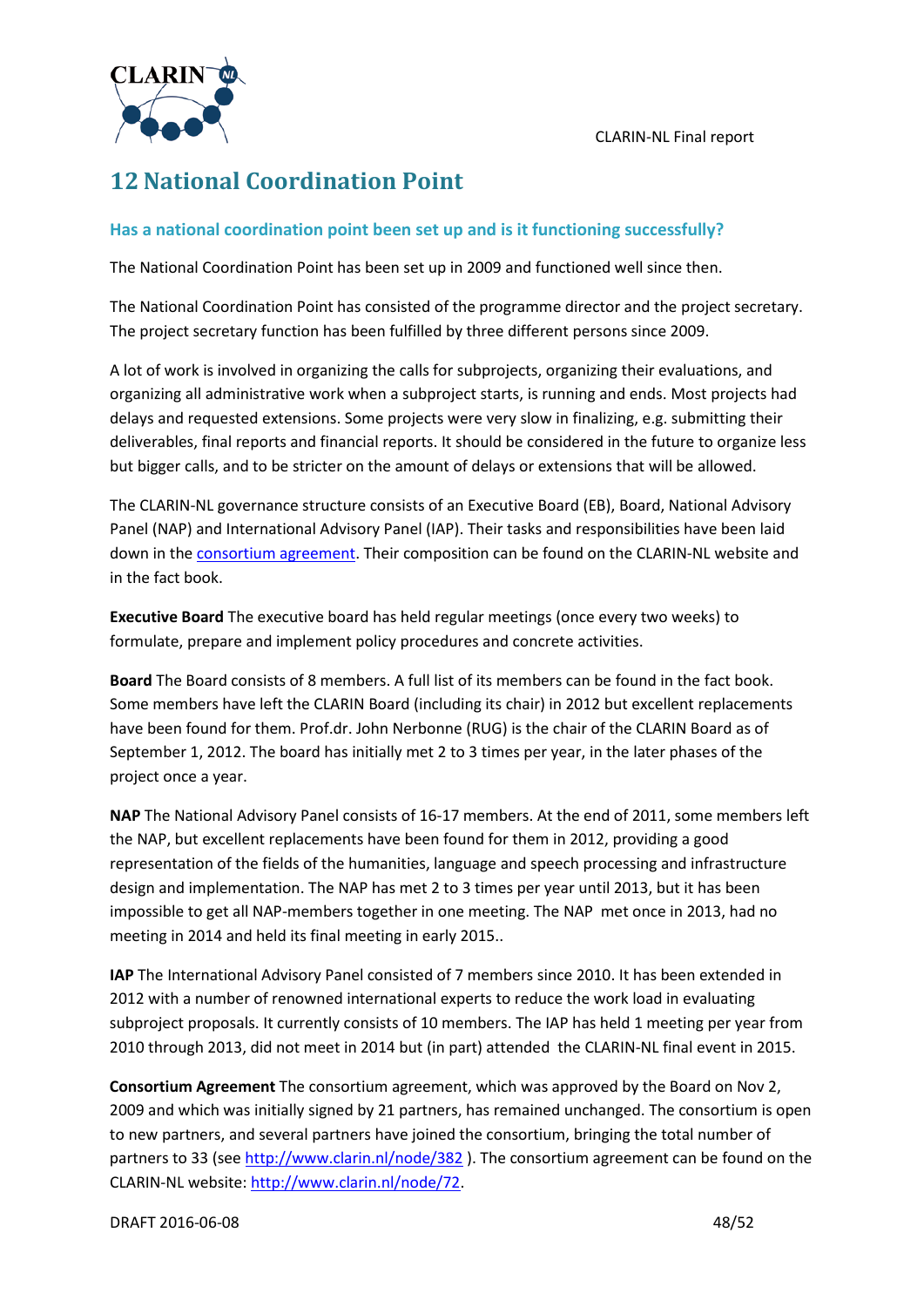

**CLARIN-NL Long Term Working Plan** The CLARIN-NL Long Term Working Plan was approved by the Board on August 19, 2009, and has remained unchanged.

**Annual Reports, Annual Financial Reports and Working Plans** are written every year and approved by the board. They can be found [here,](http://www.clarin.nl/page/about/47) where also the Long Term Working plan can be found.

Overall, the governance structure as set up functions appropriately.

# **Has a business model been developed that guarantees the long term sustainability of the CLARIN infrastructure?**

We have worked on developing a business model that guarantees the long term sustainability of the CLARIN infrastructure, but we certainly have not fully solved this problem.

One ingredient of the business model is that the backbone of the CLARIN infrastructure is formed by centres that have the management, maintenance, distribution and long term preservation of data and/or software in their mission independently of the CLARIN-NL project. This means that they already do work and have reserved money in their yearly budgets for such activities independently of the CLARIN-NL project. The CLARIN-NL project enables them to change their way of working so that they can do this work in a CLARIN-compatible manner. After they have made the transition, they still do the same work, for the same money, but now in a CLARIN-compatible manner.

However, it is to be expected that the amount of work for the management, maintenance, distribution and long term preservation of data and/or software will increase after the CLARIN-NL project has finished, since (if CLARIN-NL is a success) all humanities researchers want their data and software made available via a CLARIN centre. The centres have no independent budget for this increase in work.

One model that is being considered is that the research funding agencies (1) require that (languagerelated) research data and software are stored at CLARIN centres after the research project has finished<sup>[21](#page-48-0)</sup> and (2) require that in each research project a part of the budget is reserved for management, maintenance and distribution of the resulting data and software after the research project finishes, as part of a data management plan. In this way, there will be funding for the CLARINcentres for the increased work on management, maintenance, distribution and long term preservation of data and/or software, exactly in function of the amount of data and software offered to them. This approach of course requires the full support of the funding agencies, and we are discussing these matters with them.

Apart from financial problems in guaranteeing long term preservation, there are also problems of a more technical and organisational nature. For example, it is technically difficult to maintain software services (given the ever changing operating systems, interfaces, programming conventions, and hardware), and almost impossible for a centre to update or upgrade software developed by others. Maintenance of such software is therefore only feasible if there is an active developer community

<span id="page-48-0"></span> $21$  They already require this of certain types of projects that yield large amounts of data.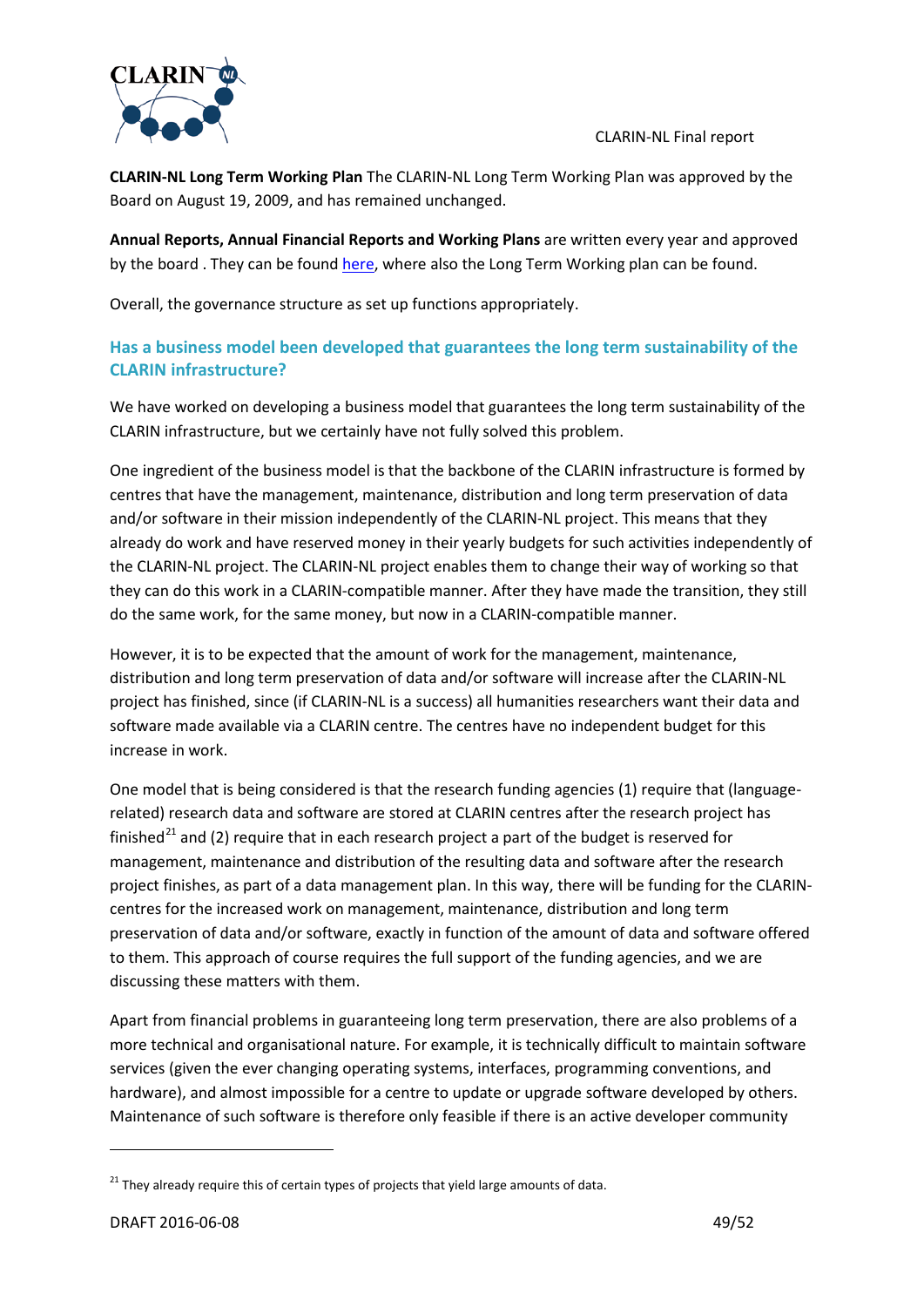

among the researchers that closely cooperates with the CLARIN centre that hosts the service. The lifecycle of software should therefore be made explicit and taken into account, so that work on software without a supporting developer community is reduced (or, if it is essential software for the infrastructure, the centre(s) should build up their own developer group for it).

This problem is not unique to CLARIN, and it makes sense to learn from what others have done in this regard. Several meetings on this topic have been organised by the eScience Centre, and CLARIN-NL has played an active role at these meetings. The CLARIAH-CORE project, which succeeds the CLARIN-NL project, provides us with some more time to come up with solutions for this problem, and it is an explicit part of this project. The matter is dealt with at the European level as well, inter alia in the CLARIN National Coordinators Forum and in the CLARIN ERIC Board.

In summary, we are still actively seeking to develop a business model to guarantee the long-term sustainability of the CLARIN infrastructure and have made considerable progress, but we have to do more work to come up with a concrete and workable approach, and the CLARIAH-CORE project offers us some more time to come up with such a model.

# <span id="page-49-0"></span>**13Other Activities**

As a response to the invitation of the *Commissie voor de update van de Nationale Roadmap voor Grootschalige Onderzoeksfaciliteiten* (Committee for the update of the National Roadmap for Large Scale Research Facilities), CLARIN-NL and the Dutch players in DARIAH joined forces in 2011 and formulated a new proposal for a large scale national infrastructural project called *Common Lab Research Infrastructure for the Arts and the Humanities (CLARIAH)*, uniting all humanities organizations in the Netherlands. This proposal has been submitted and it has received excellent and good-excellent reviews by external experts. The consortium has written a rebuttal to the comments of the external experts, and it has presented and defended the proposal in an interview with the Committee on January  $9<sup>th</sup>$ , 2012. The project has been put on the Roadmap and has received 1 million euro as 'seed money' from the deputy minister Halbe Zijlstra on a special event for this occasion in Utrecht (March 3, 2012), to maintain the dynamics of the consortium and to prepare a new, improved, proposal. This resulted in the CLARIAH-SEED project, which has finished by now. The major result of this project is a renewed improved project proposal, which was awarded funding on June 1, 2014, and which led to the CLARIAH-CORE project. This project started on Jan 1<sup>st</sup>, 2015 and will run until Dec 31<sup>st</sup>, 2018. Details about these projects can be found on the CLARIAH website [\(www.clariah.nl\)](http://www.clariah.nl/).

# <span id="page-49-1"></span>**14 Conclusions**

The CLARIN-NL project ran from 2009 through 2015 and has set up the Netherlands part of the CLARIN infrastructure. It has formed a network of 5 candidate CLARIN centres that cooperated to create generic infrastructure services, centre-specific infrastructure services such as resource repositories, metadata harvesting, single sign on authentication and authorization, and resolution of persistent identifiers to enable stable access to resources. A metadata registry has been set up and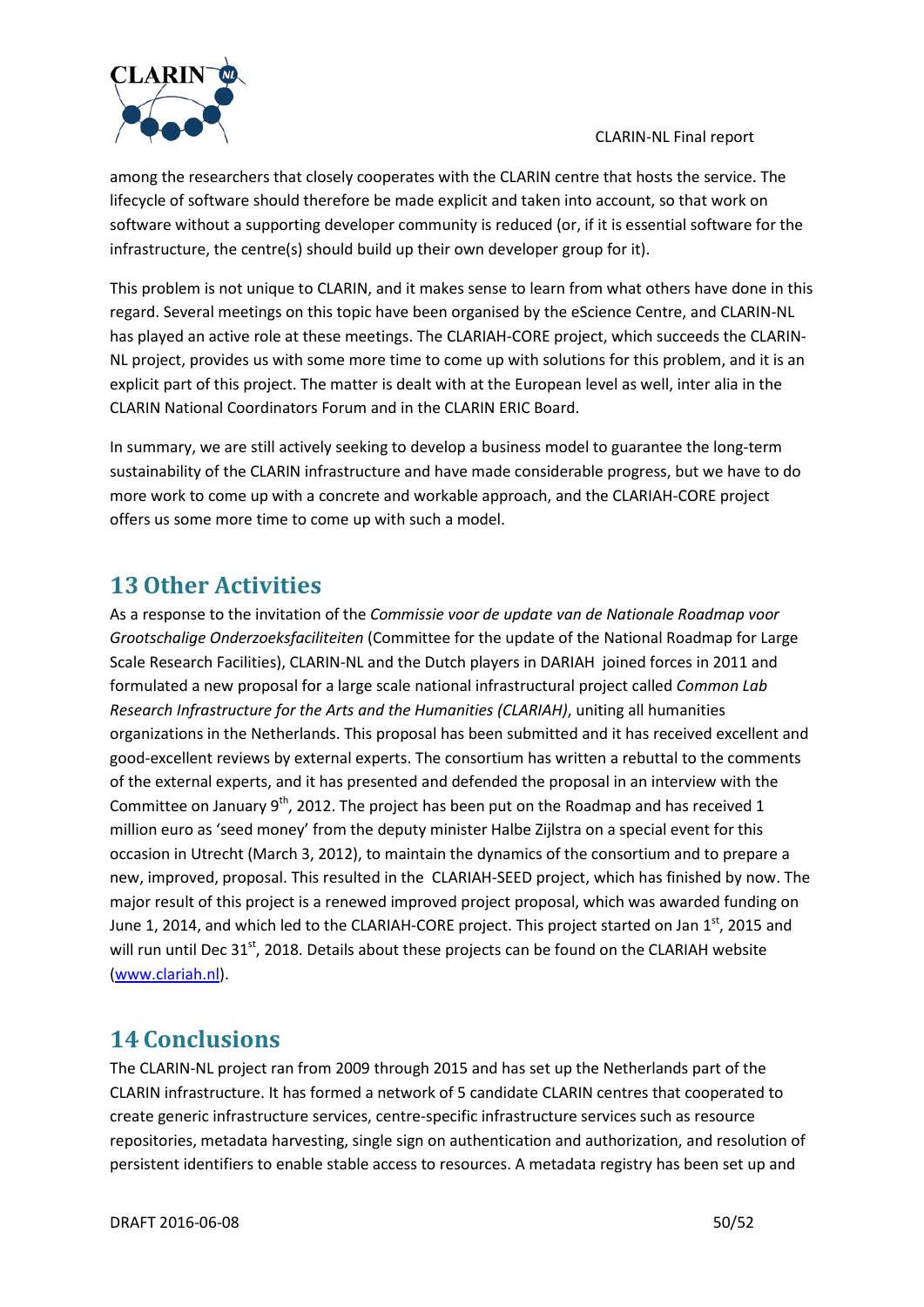

filled with metadata profiles and components created on the basis of data and software from the Netherlands, editors to make new components and profiles, and editors to make or adapt metadata. The centres also have cooperated to create metadata search facilities and a first prototype of federated content search. All five centres have the Data Seal of Approval (one of the requirements to become a certified CLARIN centre) and 4 of them have become certified CLARIN centres. By their cooperation relevant knowledge and expertise has been built up in multiple centres so that a robustly supported infrastructure emerges. . Its robustness was severely but successfully put to the test when MPI decided to reduce its role in CLARIN. CLARIN-NL was also successful in connecting national data centres such as the National Library (including DBNL), NIBG and Utrecht University Library.

Some 51 data curation and demonstrator projects covering a broad spectrum of humanities disciplines were carried out on the basis of the needs of the targeted users of the CLARIN infrastructure, humanities researchers. In these projects existing data and software were curated to make them CLARIN-compatible, i.e. stored in a CLARIN-supported format, with CLARIN-compatible metadata [\(CMDI\)](http://www.clarin.eu/node/3219), stably referable by the use of persistent identifiers (PIDs), and with links of its data categories to CLARIN-supported data category registries to ensure semantic interoperability. These data and software, and their metadata, are hosted on CLARIN centres ensuring permanent visibility via th[e Virtual Language Observatory,](http://www.clarin.eu/vlo) the [metadata search engine](http://www.meertens.knaw.nl/cmdi/search) , accessibility via resource-specific and (limited) federated content search, and long term preservation. The curation of these data and software has provided tests of a whole range of infrastructural aspects, such as the proposed CLARIN standards, metadata creation, semantic interoperability via ISOCAT and later CCR, and hardware and software requirements for computationally and/or memory intensive services. A whole range of demonstrators has been created, which can be used not only for demonstration and educational purposes but also for supporting actual humanities research. These include a workflow system that incorporates language and speech technology as web services, which was created in cooperation with CLARIN Flanders.

The user needs have been inventoried in a dedicated user survey and are otherwise ensured by the required active user involvement in data curation and demonstrator projects.

On the organisational level, CLARIN ERIC has been established in February 2012, hosted by Utrecht University. It ensures international coordination and cooperation among the CLARIN partners in the National Coordinators' Forum and in a range of committees on technical and legal aspects. On the national level an excellently functioning governance structure and National Coordination Point have been set up. The national CLARIN activities have been shaped up as a programme rather than as a project and this approach has been very successful in that it offered much opportunity to react to emerging problems, bring in more partners, and to react to ideas and proposals coming from our prospective users. The Netherlands plays a leading role in CLARIN because of the early start and the relatively high budget of its national project, it's hosting of CLARIN ERIC, and the excellent technical expertise it offers to the CLARIN community.

A wide range of knowledge sharing activities have been organized and supported, including national and international tutorials and workshops, seasonal school courses, information sessions, a Helpdesk